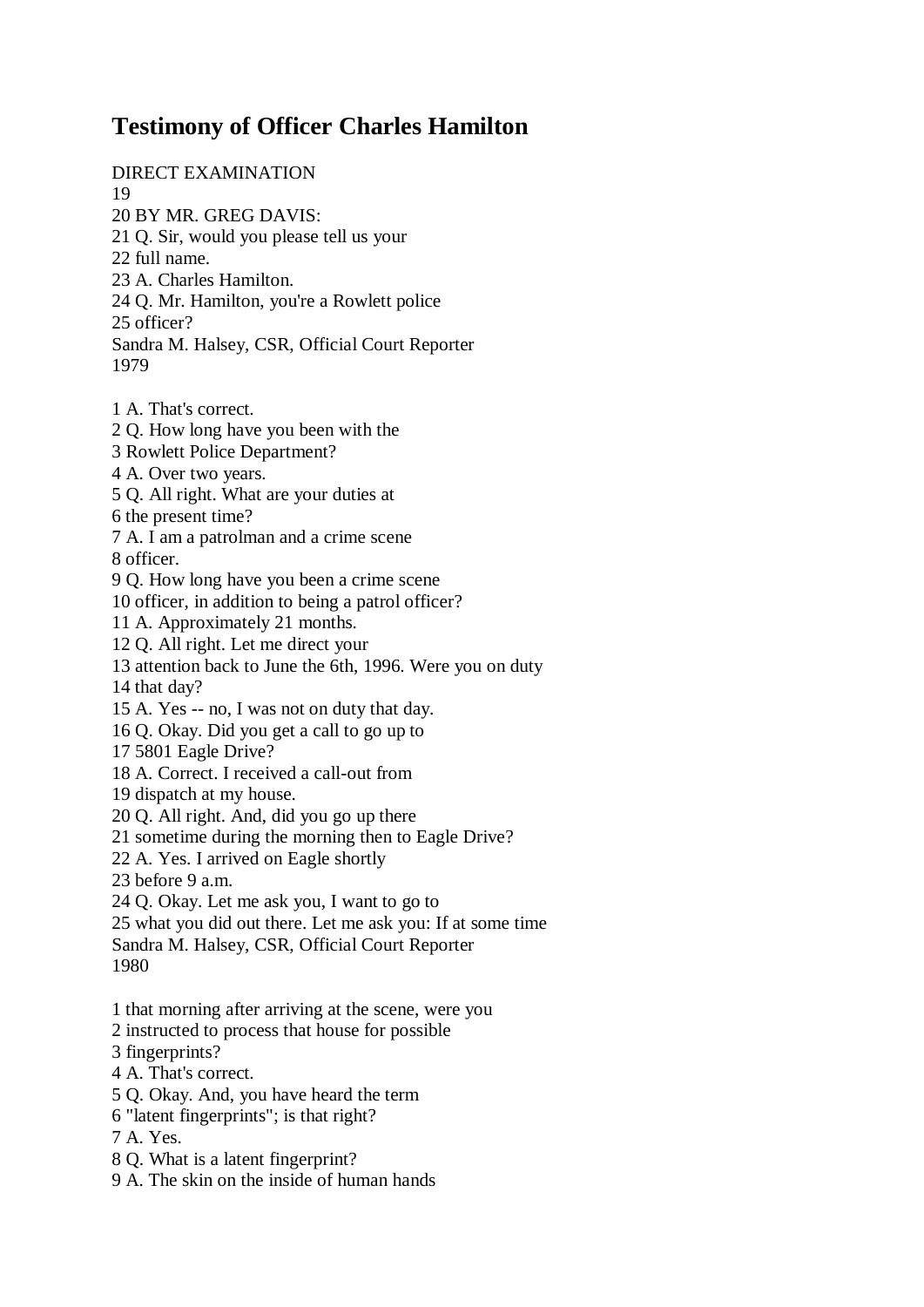10 and fingers is composed of what they call friction

11 ridges. Also, the skin has pores through which sweat and

12 other body oils -- other body oils are secreted.

13 Sometimes when the human finger or

14 palm touches a surface, an impression will be left. All

15 of those friction ridges are called latent or hidden

16 prints. Not really visible to the human eye necessarily.

17 Q. All right. So, for instance, this

18 morning if I touch the counsel table here in front of me

19 with my fingers, lift up, is there a possibility that I

20 may have left my latent fingerprints on this table?

21 A. That's correct.

22 Q. Okay. Were those the types of things

23 that you were looking for out there that morning at Eagle 24 Drive?

25 A. That is in fact what I was looking

Sandra M. Halsey, CSR, Official Court Reporter 1981

1 for.

2 Q. How much experience have you had in

3 trying to collect latent fingerprints?

4 A. Approximately five years.

5 Q. All right. And what sort of training

6 did you undergo for that sort of duty?

7 A. Well, initially, I had about 125

8 actual hours training under Dr. Richard Ladner at Western

9 New Mexico University. Later, a series of courses, on

10 crime scene and forensic courses, as a policeman with the

11 Rowlett Police Department under various instructors, Max

12 Courtney out at Southwest Forensics in Fort Worth; Ed

13 Haskey, senior crime scene analyst with Tulsa Police

14 Department; Richard Dodge, detective with the Dallas

15 Police Department, one of their senior crime scene

16 analysts, and others.

17 Q. Okay. Let me ask you: You said you

18 have been doing this -- been in this for about five

19 years. Were you a police officer somewhere else before

20 you came to Rowlett?

21 A. Yes.

22 Q. Tell us the other departments that you

23 served with prior to going to Rowlett?

24 A. I worked as a patrolman in Clovis, New

25 Mexico, for about 2 years, directly prior to being hired

Sandra M. Halsey, CSR, Official Court Reporter 1982

1 by the City of Rowlett.

2 Q. Okay.

3 A. Also, while I was at the University of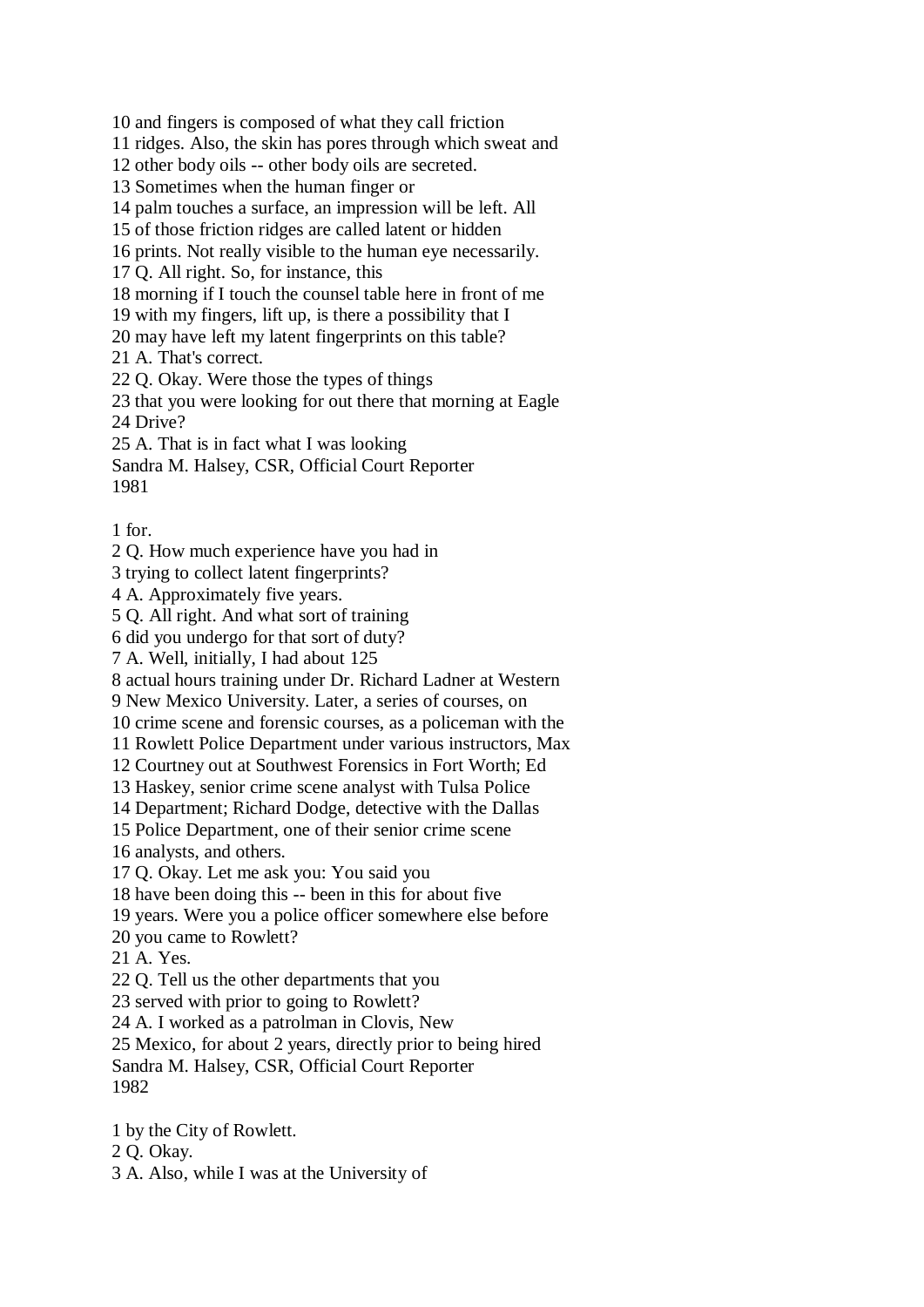4 New Mexico, I worked at their police department as a 5 patrolman. 6 Q. Okay. So you have been a police 7 officer a total of how many years? 8 A. Almost five years. 9 Q. Now, when you set about to start 10 processing that residence for possible latent prints, did 11 someone tell you where to go to specifically in that 12 house? 13 For instance, did they say, Officer 14 Hamilton, I want you to go over here and process this 15 area right here? 16 A. I conferenced with my crime scene 17 sergeant's supervisor who was on the scene, and we 18 exchanged ideas about some places that a suspect may have 19 touched coming in or out or while in the home. I 20 processed those areas that I was instructed to, in 21 addition to some that common sense told me might be wise 22 to process. 23 Q. Okay. Do you remember the first part 24 of that house that you went to process that morning? 25 A. Yes. Sandra M. Halsey, CSR, Official Court Reporter 1983 1 Q. Can you tell the members of the jury 2 what area you processed first? 3 A. The area I processed first was a 4 window in the garage, it had a slashed screen, the window 5 was opened slightly. An alleged point of entry or exit 6 for a potential suspect. That was the first area I 7 processed for latents. 8 Q. Okay. And just again, why did you 9 pick that as the first area to go process? 10 A. That was just a starting point. I 11 felt it was important. My sergeant felt it was important 12 enough to process immediately. 13 Q. Okay. Was that the suspected point of 14 entry and exit? 15 A. That's what I was told. 16 Q. Okay. How did you go about processing

17 the window then? What did you do? 18 A. I used black fingerprint powder,

19 carbon powder. I felt it would be the most -- the best

20 agent for -- processing agent for the surfaces I was

21 working with.

22 Q. Okay. What kind of surfaces were you

23 working with?

24 A. Glass on the actual window, metal on

25 the window frame, metal on the window screen frame,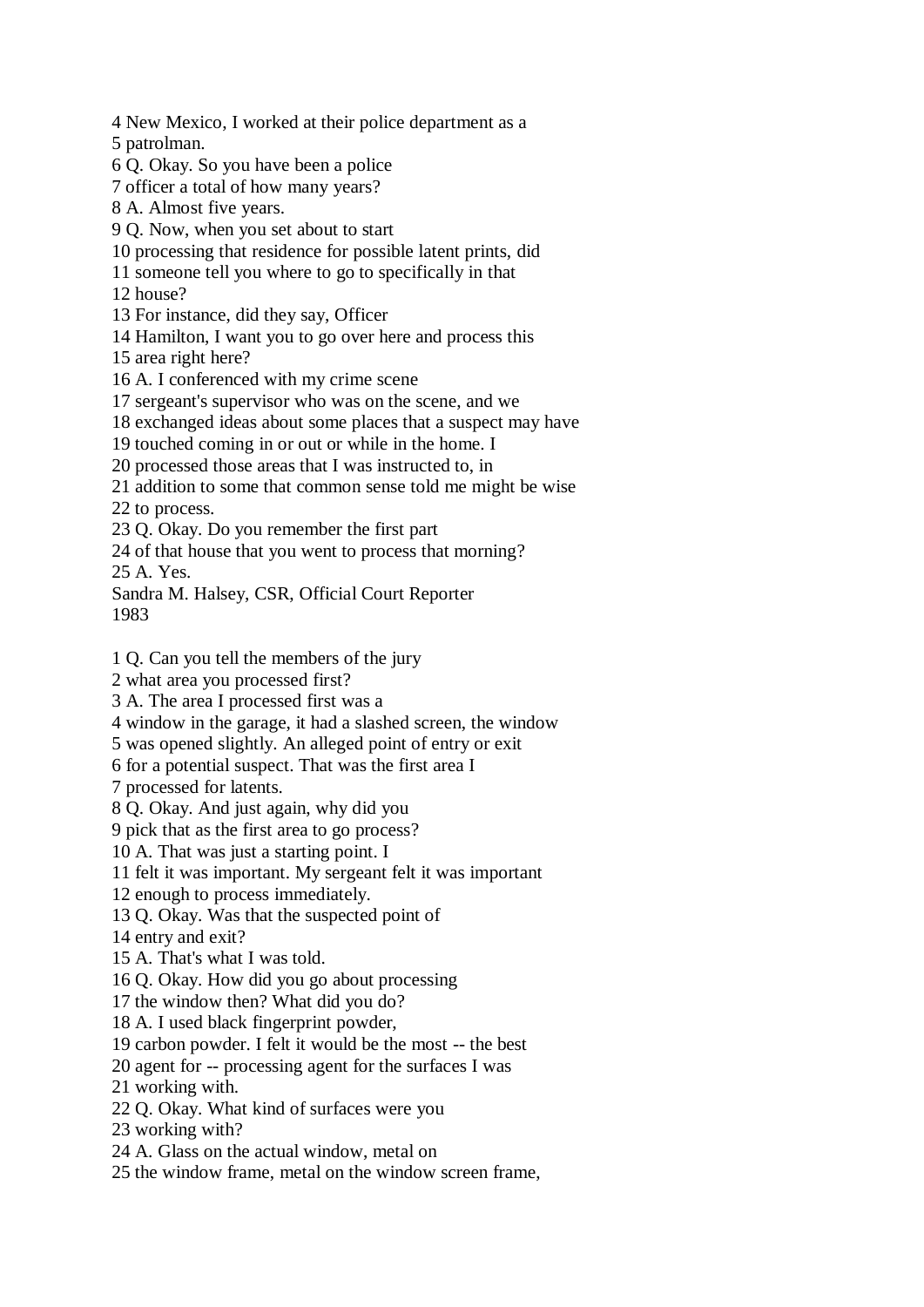Sandra M. Halsey, CSR, Official Court Reporter 1984

1 painted surface of the trim area around the window. 2 Q. Okay. Were you able to lift any 3 latent fingerprints from the window area? 4 A. Yes. 5 Q. How many actual -- well, let me just 6 ask you: If you find a latent print in the powder that 7 you placed down, how do you actually collect the latent 8 fingerprint? 9 A. Okay. You -- first you process the 10 area with the powder and a brush, a latent print appears, 11 you get a piece of tape, latent recovery tape, you make 12 an impression on the tape over the latent, and then you 13 affix the tape to a latent print lift card, a cardboard 14 card. 15 Q. Okay. 16 A. On the card you can note where, when, 17 and document the different details. 18 Q. Okay. So if you find a print then 19 you, using tape, you transfer it to a card; is that 20 right? 21 A. That's correct. 22 Q. That would be the record of your 23 latent print, right? 24 A. That is one of the records. 25 Q. Okay. The purpose of latent print Sandra M. Halsey, CSR, Official Court Reporter 1985 1 collection is what? So you can compare it against a 2 known print, if you have one? 3 A. Yes. 4 Q. Okay. 5 A. That is one of the purposes. 6 Q. Okay. 7 8 9 (Whereupon, the following 10 mentioned item was 11 marked for 12 identification only 13 after which time the 14 proceedings were 15 resumed on the record 16 in open court, as 17 follows:) 18 19 BY MR. GREG DAVIS: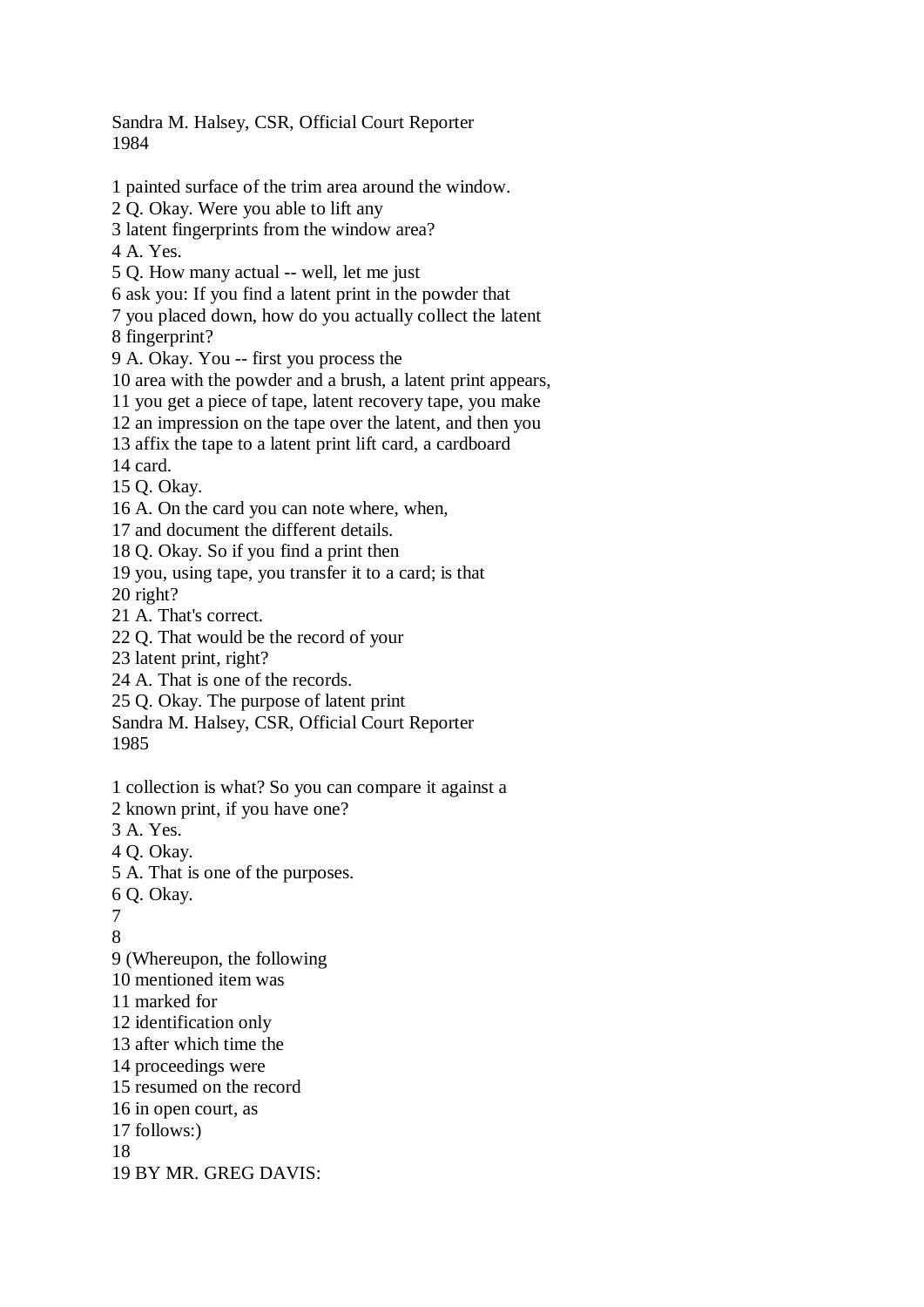20 Q. Officer Hamilton, let me show you what

21 has been marked as State's Exhibit 85-A, 85-B, 85-C,

22 85-D, and 85-E; ask you to look at those five cards and

23 please tell me if you recognize those or not?

24 A. Yes, I recognize them.

25 Q. Okay. Are those, in fact, the five

Sandra M. Halsey, CSR, Official Court Reporter 1986

1 fingerprints that you were able to lift from the window

2 there at 5801 Eagle Drive on June 6th, 1996?

3 A. Those are the five latents lifted from

4 the window.

5 Q. Okay.

6

7 MR. GREG DAVIS: Your Honor, at this

8 time we will offer State's Exhibit 85-A, B, C, D and E.

9 THE COURT: Any objection?

10 MR. RICHARD C. MOSTY: No objection.

11 THE COURT: State's Exhibits 85-A, B,

12 C, D, and E are admitted.

13 MR. GREG DAVIS: Thank you.

14

15 BY MR. GREG DAVIS:

16 Q. Officer Hamilton, if we can, let's go

17 through each one of these cards. Let me ask you this:

18 On each card do you place on the card, for your records,

19 where the latent fingerprint was actually collected?

20 A. Yes.

21 Q. Okay. Do you put the date that you

22 collected it?

23 A. That's correct.

24 Q. You put your case number on there

25 also?

Sandra M. Halsey, CSR, Official Court Reporter

1987

1 A. Yes.

2 Q. You put the victim's name, in this

3 case, Routier, correct?

4 A. That's correct.

5 Q. The address of the incident?

6 A. Yes.

7 Q. You also put, again, the location of

8 the latent prints lifted. You place that also on your

9 card, right?

10 A. Yes.

11 Q. Okay. If we can, let's look first at

12 State's Exhibit 85-A. The front part of the card, does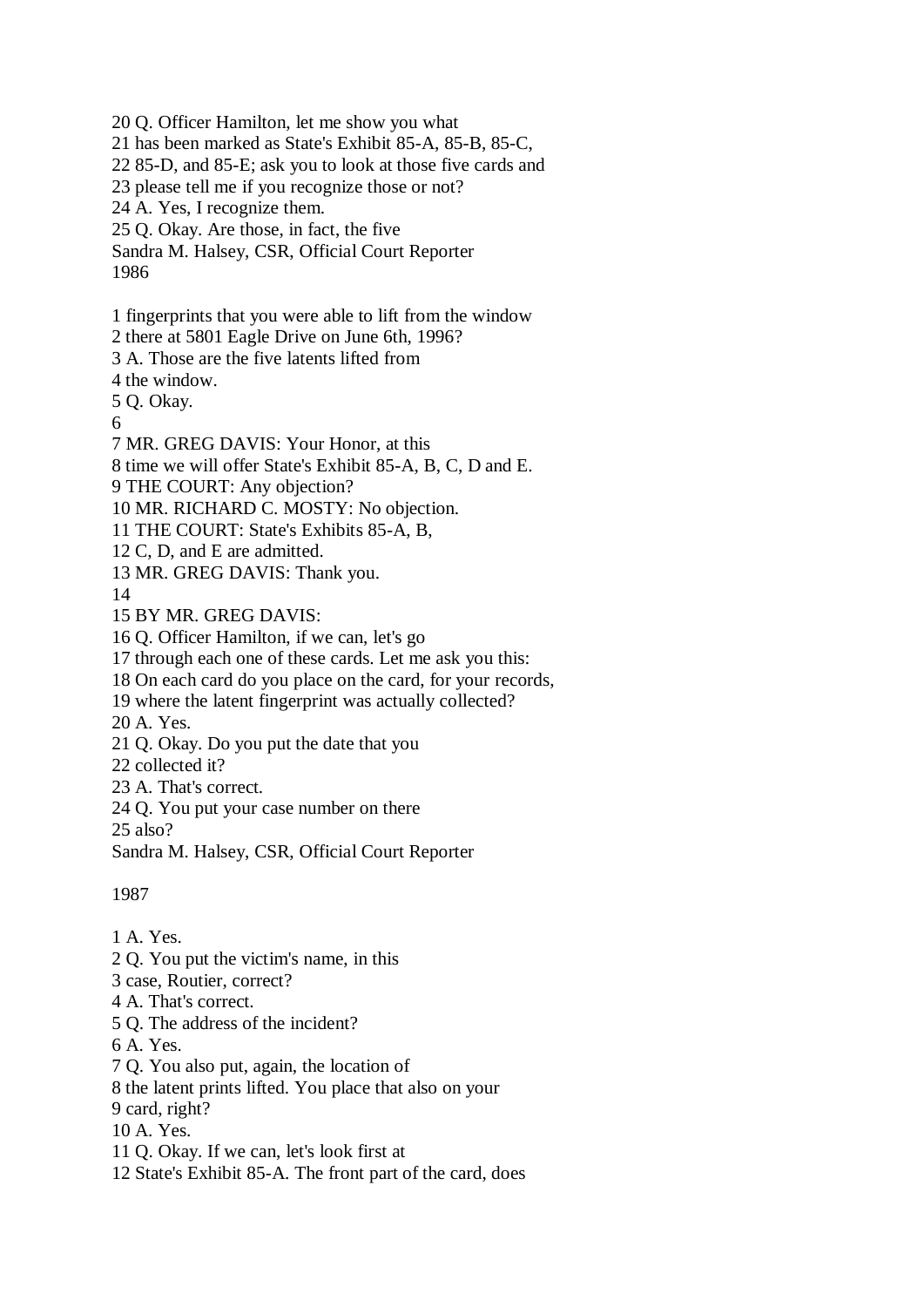13 that contain the type of information that you have just

14 talked to us about; the residence, victim, the date, the

15 case number, as well as the location where the print was 16 lifted?

17 A. Yes.

18 Q. And will that be the same on State's

19 Exhibit 85-B through E?

20 A. Yes.

21 Q. And, again, on the back part of that

22 card, will we then actually see the latent print that you

23 lifted?

24 A. In addition to the tape, yes, sir.

25 Q. Okay. So, that will actually -- the

Sandra M. Halsey, CSR, Official Court Reporter 1988

1 tape will actually be over the latent print itself; is

2 that right?

3 A. Yes.

4 Q. Will that be true for each one of

5 these other four cards? The information is on the front

6 and the latent print and the tape is going to be on the

7 back of each card; is that correct?

8 A. That's correct.

9 Q. Okay. If you would, let's start again

10 with State's Exhibit 85-A, and just tell us where you

11 actually retrieved that latent print, sir.

12 A. This latent print, in addition to the

13 others, were recovered from the window I mentioned

14 earlier in the garage with the slashed window screen,

15 open window.

16 The actual place that these were

17 recovered was the inside of the window metal frame, the

18 bottom of the sliding glass window, the window being

19 opened approximately this much, the metal frame, the

20 inside lip, the prints were recovered 5 to 11 inches from

21 the corner of the window, left-hand corner, facing it

22 from the inside.

23 Q. Okay. So, if we're here on the jury

24 and we are in the garage?

25 A. Okay.

Sandra M. Halsey, CSR, Official Court Reporter 1989

1 Q. Say, so, we're inside the garage and

2 the window is here. Okay?

3 A. Okay.

4 Q. We're talking about the -- are we

5 talking about the inside portion -- that portion being

6 closer to the garage than outside, correct?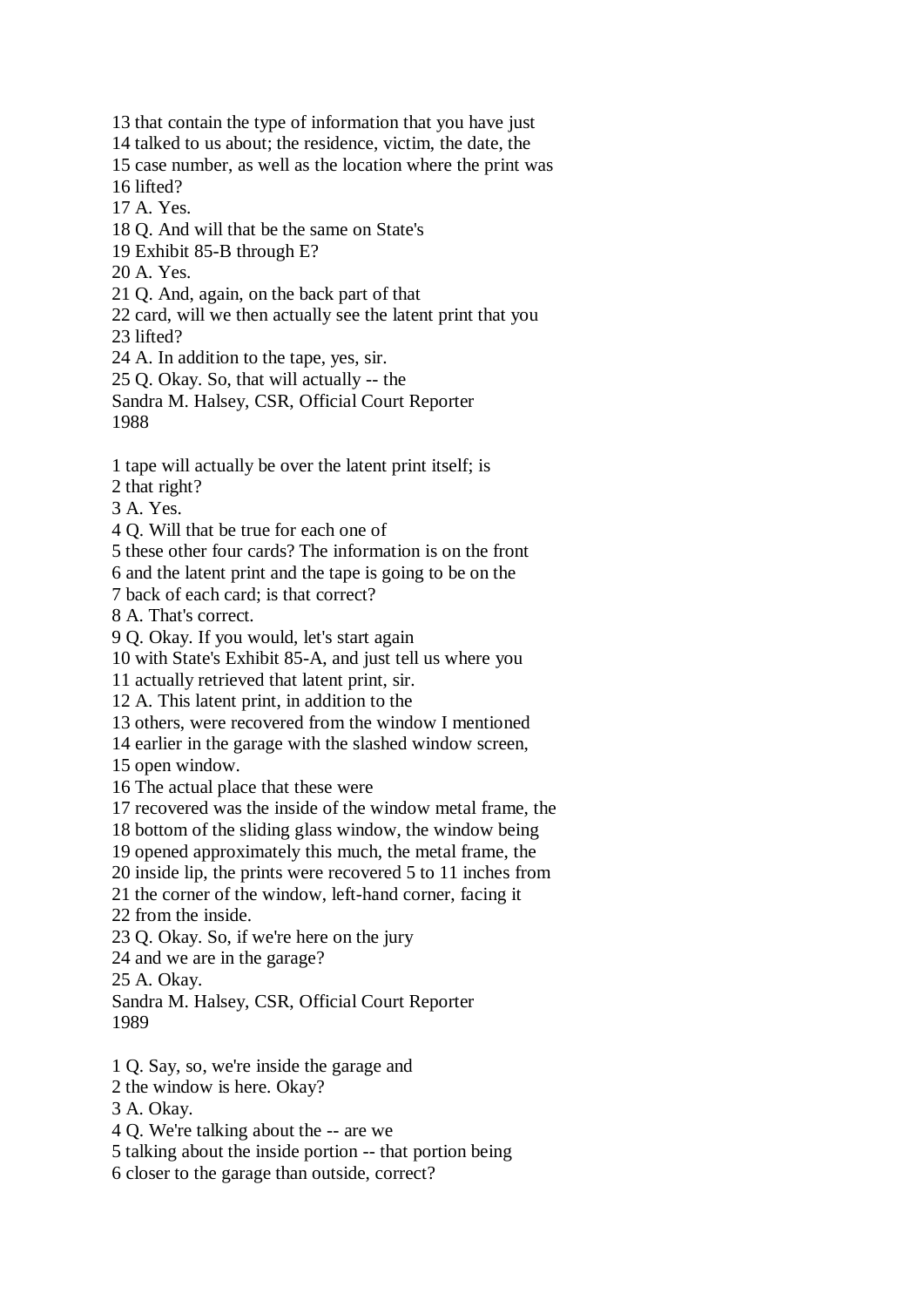7 A. That's correct. Inside.

8 Q. When you talk about the bottom portion

9 of the window, would we be talking about the bottom part

10 of the frame, if the window is here, if we can just

11 envision a square here, we're talking about the bottom

12 portion of that window; is that correct?

13 A. Yes.

14 Q. And you had mentioned it's a certain

15 distance from a corner of that window.

16 A. Yes, that's correct.

17 Q. And what was that?

18 A. They were, in distance, from 5 to 11

19 inches from the east corner of the frame. You have to be

20 in the house to probably picture that, but facing it from

21 the left hand edge of this frame, 5 to 11 inches from the

22 corner.

23 Q. Okay. All right. So, that's where

24 State's Exhibit 85-A was collected, correct?

25 A. Yes.

Sandra M. Halsey, CSR, Official Court Reporter 1990

1 Q. And there's actually, again, the

2 latent itself is on the back part of that card, right?

3 A. Yes, sir.

4 Q. Okay. Let's look at State's Exhibit

5 85-B. Can you tell us where that latent print was

6 retrieved?

7 A. The same approximate location that the

8 aforementioned one was.

9 Q. Okay. So, again, we're talking the

10 inside ledge of the window frame, 5 to 11 inches from the

11 east corner of the frame again, right?

12 A. That's correct. May I see that again,

13 please?

14 Q. Yes, sir.

15 A. Okay. In addition to what you're

16 asking, I've made multiple lifts of one of the latents.

17 This is the same specific latent I was able to make two

18 lifts from this specific latent impression.

19 Q. Okay. All right. You are referring

20 to 85-A and B, right?

21 A. That's correct.

22 Q. Okay. Let me ask you, again, if you

23 will, tell us whether or not on State's Exhibit 85-C, D

24 and E, whether in fact, you listed the locations of those

25 latent prints as being the same general location on the

Sandra M. Halsey, CSR, Official Court Reporter

1991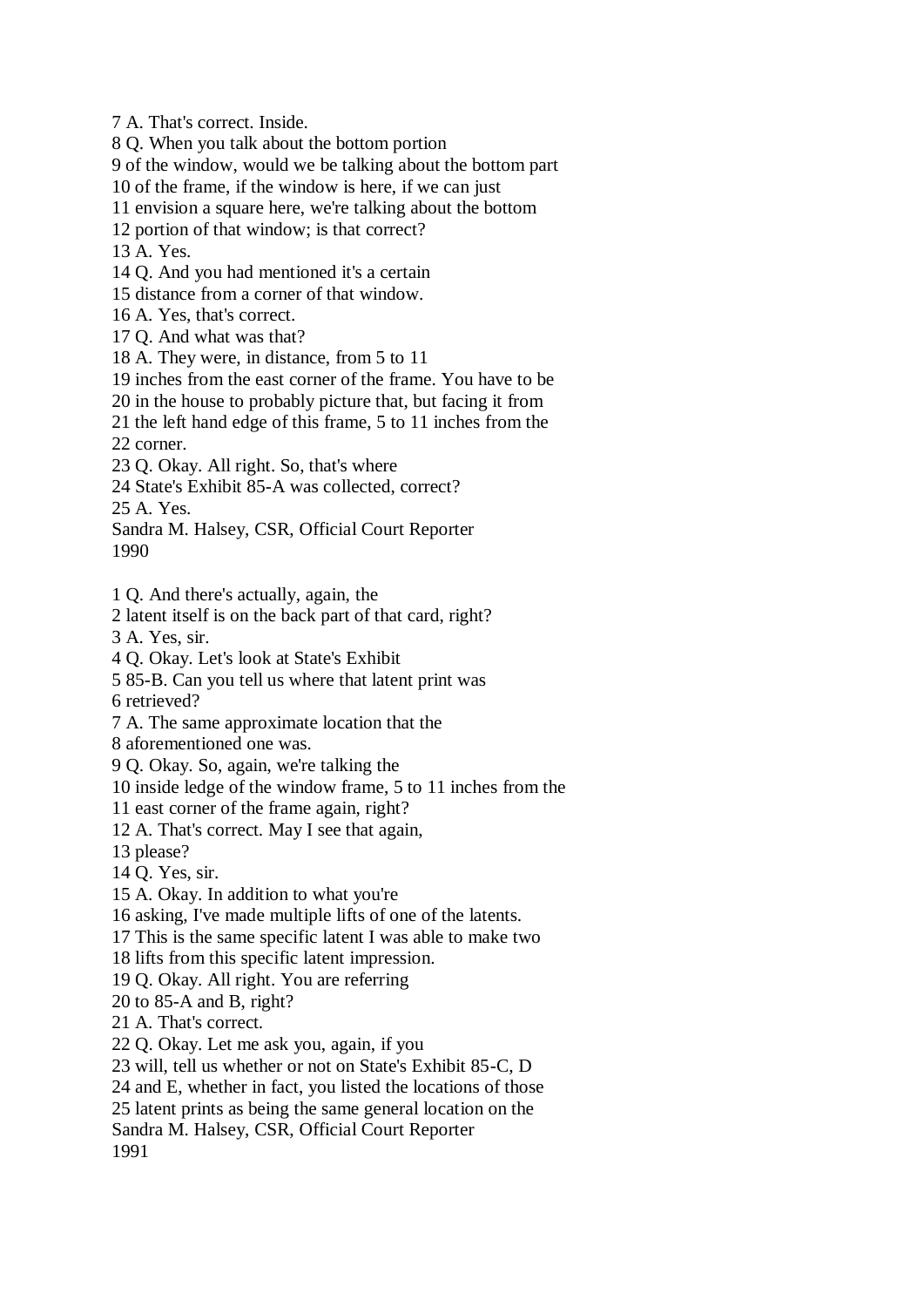1 window where you found 85-A and B?

2 A. That's correct.

3 Q. Okay. Now, we have five latent cards

4 here in front of us. Let's talk about the window only at

5 this time. The window where you lifted these five

6 latents from. Okay?

7 A. Okay.

8 Q. Let me ask you: Whether or not,

9 besides this portion of the window, were you able to lift 10 any other latent prints from that window, sir?

11 A. I found no other latent impressions

12 anywhere on or near that window, the frame, the glass,

13 the screen or the surrounding trim.

14 Q. Okay. Let me ask you, sir, if you

15 would please tell us, the other areas of that window that

16 you attempted to process.

17 First of all, let's talk about the

18 glass portion of the window itself. Did you process the

19 portion of the glass that would be facing the garage, the

20 inside part of that window?

21 A. Yes.

22 Q. Okay. Were you able to find any other

23 latent prints on the inside surface of the glass itself?

24 A. No, I wasn't.

25 Q. Did you process the other portions of

Sandra M. Halsey, CSR, Official Court Reporter 1992

1 the inside of that window frame? You talked about the

2 bottom portion where you found these latent prints, but

3 let's talk about the sides first.

4 Did you process those areas, also, for

5 latent fingerprints?

6 A. Yes, I did.

7 Q. Did you find any other latent

8 fingerprints on the side portions of the inside of the

9 frame?

10 A. No.

11 Q. How about the top inside portion of

12 the frame? Did you process that for latent fingerprints?

13 A. I did.

14 Q. Were you able to lift any latent

15 fingerprints from that portion of the window?

16 A. I was not.

17 Q. Let's go to the outside of the window.

18 Did you go out and process the outside portion of the

19 window also?

20 A. Yes.

21 Q. Did you process, first of all, the

22 outside glass surface of that window?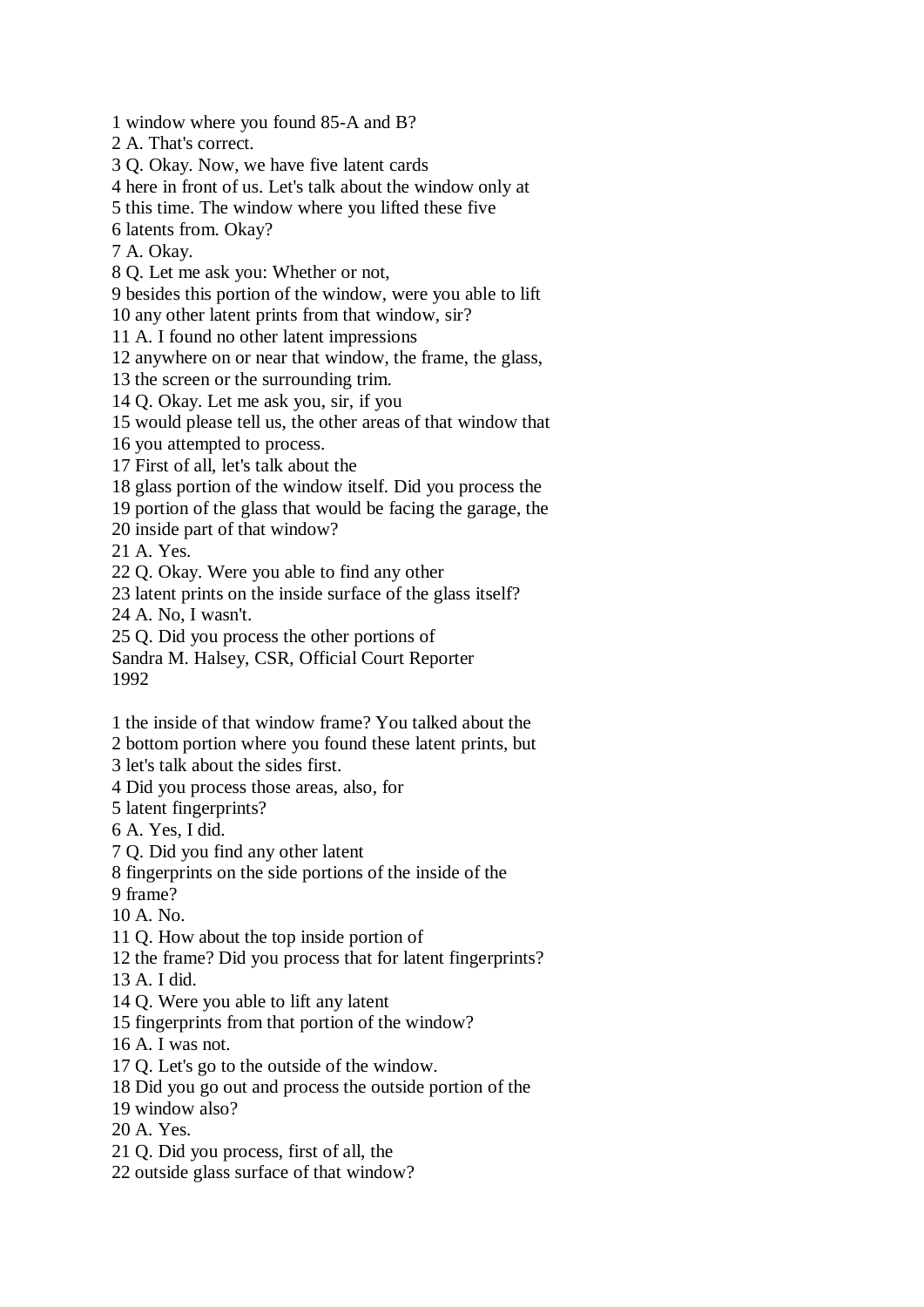23 A. Yes. I processed the outside glass

24 surface of the window.

25 Q. All right. Were you able to lift any

Sandra M. Halsey, CSR, Official Court Reporter 1993

1 latent fingerprints from the outside of the glass?

2 A. I was not able to recover any there.

3 Q. Let's talk about the bottom portion of

4 the frame now that faces outside. Okay?

5 A. Okay.

6 Q. Did you process that part of the

7 window frame?

8 A. Yes.

9 Q. Were you able to lift any latent

10 fingerprints from that portion of the window?

11 A. No.

12 Q. You were not?

13 A. I was not able to.

14 Q. How about the side frames that face

15 outward to the window?

16 A. I processed those.

17 Q. Were you able to lift any latent

18 fingerprints from that part of the frame?

19 A. No.

20 Q. Finally, let's talk about the upper

21 outside part of the frame for the window. Did you

22 process that also for fingerprints?

23 A. I did, in fact.

24 Q. And were you able to lift any

25 fingerprints from that, sir?

Sandra M. Halsey, CSR, Official Court Reporter

1994

1 A. No.

2 Q. Is that unusual to process an item

3 such as a window and not come up with additional latent

4 fingerprints?

5 A. No, it's not unusual.

6 Q. Okay. Does it sometimes depend on the

7 surface?

8 A. The surface, atmospheric conditions,

9 among other things.

10 Q. I guess, also, it may depend upon

11 whether anybody actually touched it or not, right?

12 A. True. How long ago it was touched, if

13 it was touched, a number of factors.

14 Q. Okay. Let's talk about the

15 windowsill. Do you recall the windowsill that would have

16 been underneath the open window?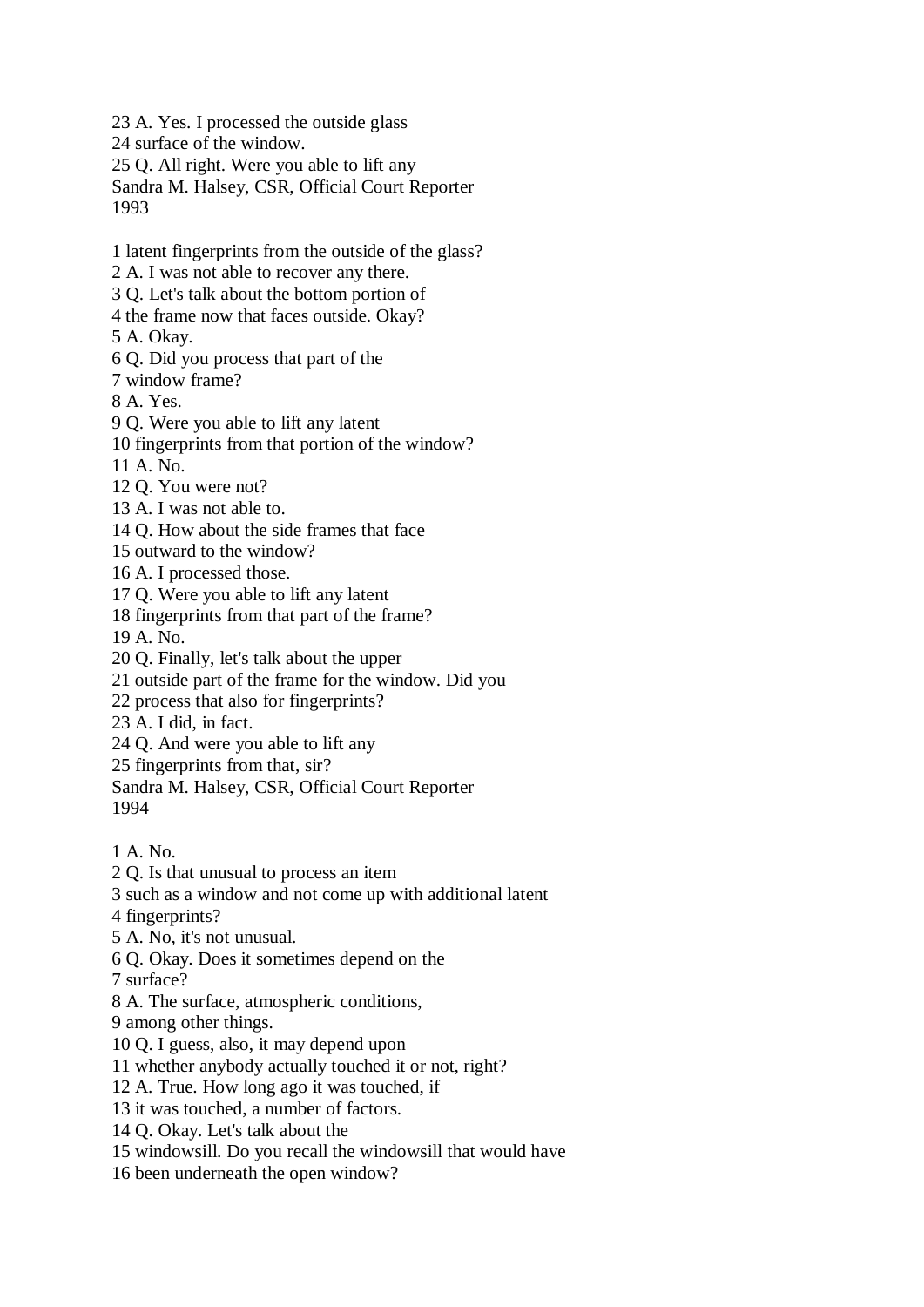17 A. Yes. 18 Q. Did you process the windowsill for 19 fingerprints, also? 20 A. Yes. 21 Q. Were you able to recover any latent 22 fingerprints from the windowsill itself? 23 A. No. 24 Q. None? 25 A. None. Sandra M. Halsey, CSR, Official Court Reporter 1995

1 Q. The screen which is State's Exhibit

2 42-A, if you would, tell us whether or not you

3 processed -- first of all, let's start with the inside

4 portion. Okay?

5 A. Okay.

6 Q. Of that window screen. Let me ask

7 you, sir: Whether or not you processed the inside

8 portion of the window screen frame?

9 A. I did, in fact.

10 Q. The top, sides and the bottom?

11 A. Yes.

12 Q. Were you able to lift any latent

13 fingerprints from the inside portion of this frame?

14 A. I was not.

15 Q. The screen itself, is that going to be

16 a surface where you could actually lift a latent

17 fingerprint?

18 A. Not to my knowledge.

19 Q. Okay. It's not a smooth enough

20 surface?

21 A. It's not a surface conducive to

22 leaving a fingerprint impression, to my knowledge.

23 Q. Okay. Let's go to the outside portion

24 of that frame for a moment. Did you go out and did you

25 process now the outside portion of the frame?

Sandra M. Halsey, CSR, Official Court Reporter 1996

1 A. I did.

2 Q. Top, sides and bottom?

3 A. That's correct.

4 Q. Were you able to lift any latent

5 fingerprints from that part of the frame, sir?

6 A. No, I was not.

7 Q. Okay. Were you able to lift any

8 latent fingerprints whatsoever from this screen frame

9 that I am holding, State's Exhibit 42-A?

10 A. I was not able to.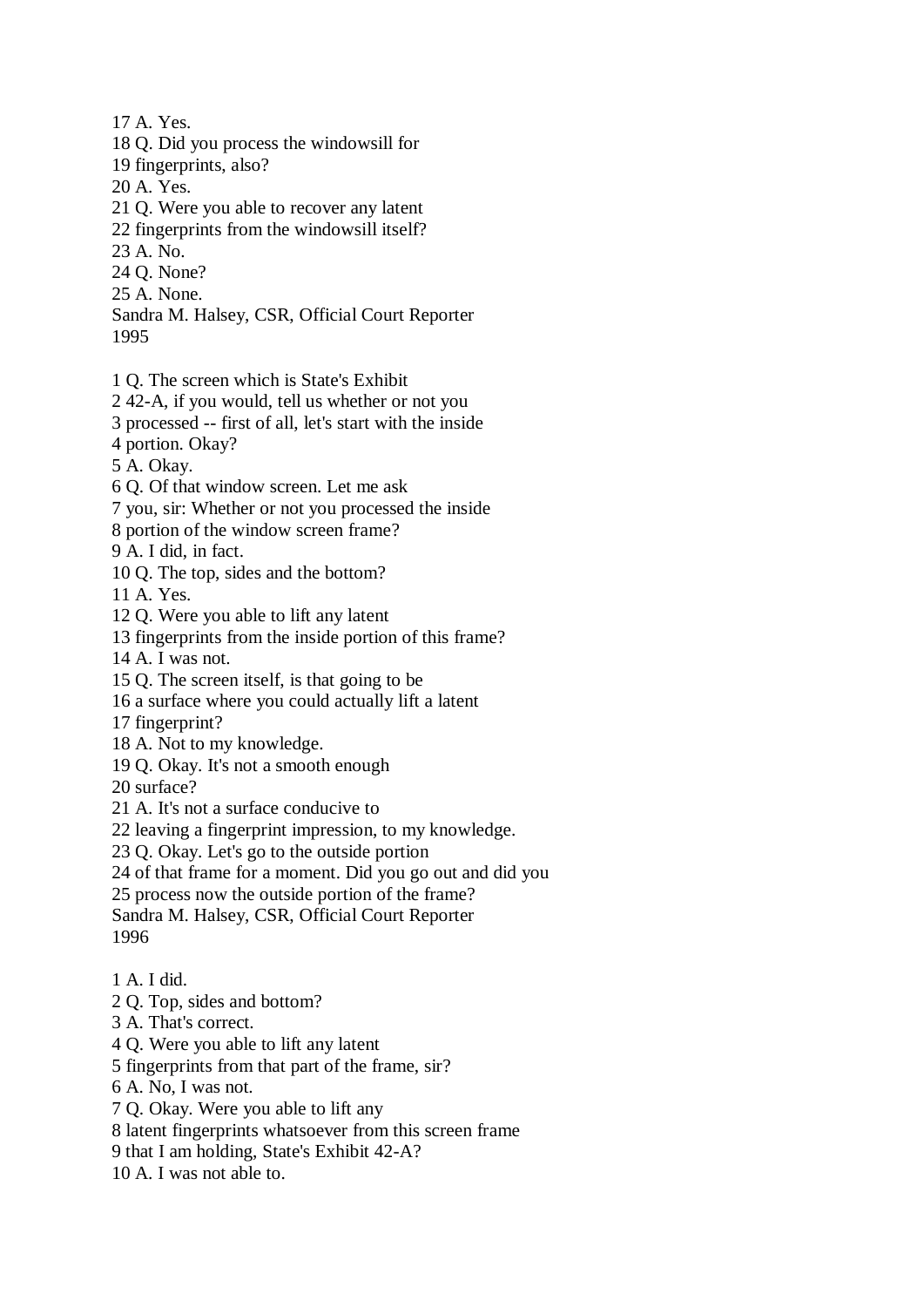11 Q. Did you attempt to -- now, I'm just

12 talking about the window itself and the screen here and

13 the windowsill, did you attempt to lift any other latent

14 fingerprints, specifically in the area of this window

15 that you found open?

16 A. Yes.

17 Q. Okay. And where else did you try to

18 lift latent fingerprints?

19 A. There were a number of objects in the

20 garage and just outside of this garage window that I felt

21 a potential suspect may have had to touch or handle to

22 come in or out of the window, so I processed those items.

23 Q. Okay. Hold on. Let me see if I can

24 find a photograph that might show some of those items.

25 Officer Hamilton, let me just ask you,

Sandra M. Halsey, CSR, Official Court Reporter 1997

1 if you will, if you can't see this let me know and I'll

2 have you step down. All right?

3 A. Okay.

4 Q. Okay. Looking at State's Exhibit

5 13-A. Do you see that photograph, sir?

6 A. Yes.

7 Q. Okay. Do you see some green -- what

8 appear to be green plastic chairs outside of this window

9 that you have just told us that you processed?

10 A. Yes, I see them.

11 Q. Okay. Tell me whether or not you made

12 any efforts to process the green plastic chairs that we

13 see here outside of the window in State's Exhibit 13-A?

14 A. I did, in fact, process those green

15 plastic chairs.

16 Q. Okay. Were you able to lift any

17 latent fingerprints from the plastic chairs that we see

18 in State's Exhibit 13-A?

19 A. No.

20 Q. Okay. Do you recall whether or not

21 you attempted to lift any other latent fingerprints from

22 any of the items outside of that window?

23 A. I don't recall processing any other of

24 those items in the picture outside of the window.

25 Q. Okay. But, the chairs were processed,

Sandra M. Halsey, CSR, Official Court Reporter 1998

1 right?

- 2 A. That's correct.
- 3 Q. Including the one that appears to be

4 turned over?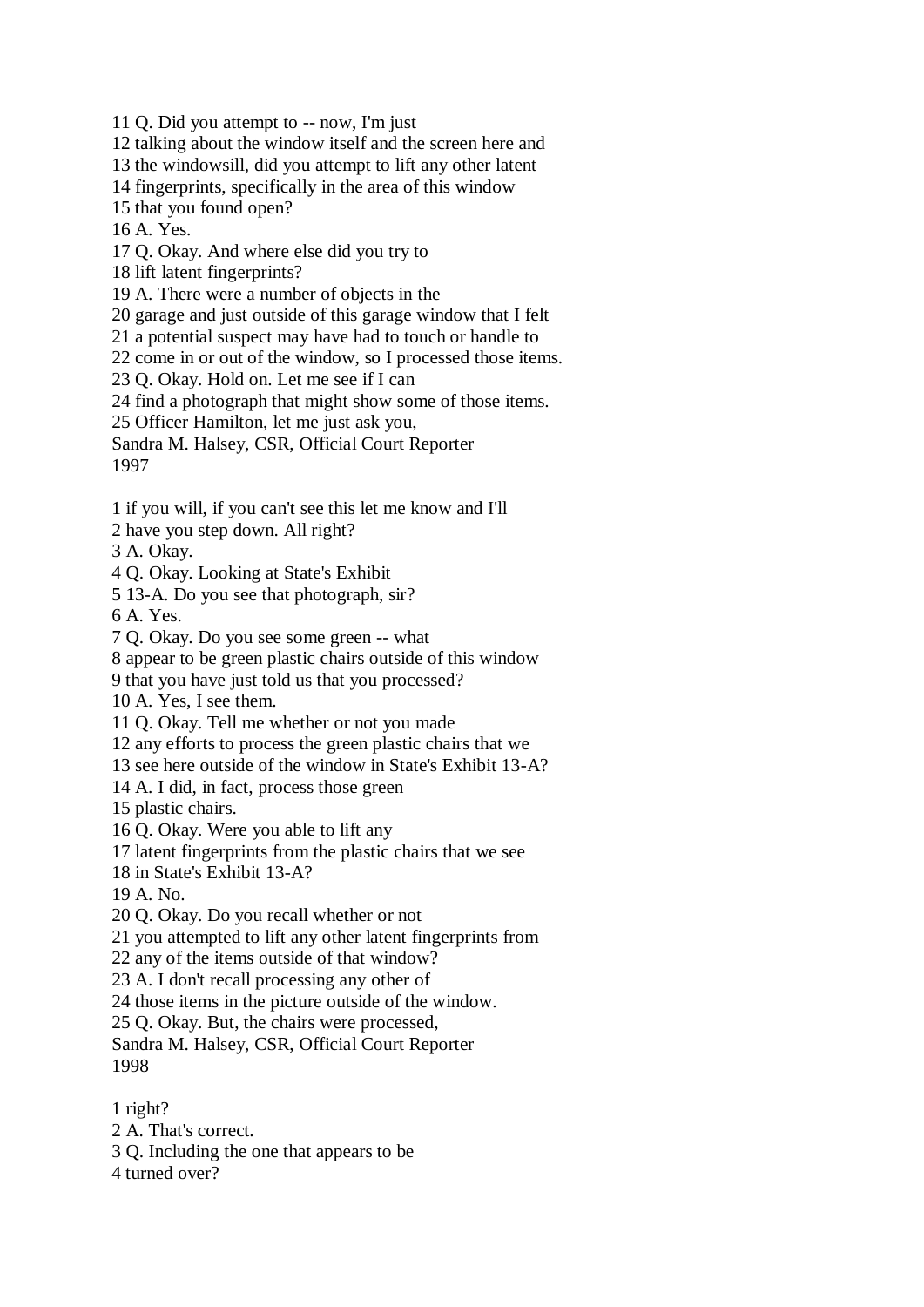5 A. Yes.

6 Q. No latent fingerprints?

7 A. None.

8 Q. Did you ever attempt to lift latent

9 fingerprints from the gate or any portion of the fence

10 back there in the backyard?

11 A. No.

12 Q. Okay. If that was done, that would

13 have been done by somebody else; is that right?

14 A. That's correct.

15 Q. Okay. Let's go back inside of the

16 garage then. Did I understand you to say just a moment

17 ago that you also processed some of the items inside of

18 the garage near the window?

19 A. Yes.

20 Q. Sir, if you could, please step down

21 for a moment and help me with this photograph. And I'm

22 going to have you point out some items in the garage to

23 the members of the jury here.

24 I'll tell you what. If you will stand

25 over on the other side.

Sandra M. Halsey, CSR, Official Court Reporter 1999

1 A. Okay.

2 Q. That ought to be the easiest way.

3 A. Okay.

4 Q. Let me give you this pointer to use

5 too, it might be a little bit easier for you. Again, if

6 you will stand back far enough so everybody can see.

7 Okay. If we could, let's look at State's Exhibit 40-B.

8 You recognize that to be the interior portion of the

9 garage there?

10 A. Yes.

11 Q. Okay. And we see -- do we see the

12 window that you have told us about processing?

13 A. That's correct.

14 Q. Do you see?

15 A. Yes, I do.

16 Q. All right. And, was that window in

17 the same position at the time that you processed it for

18 latent fingerprints?

19 A. It appears so.

20 Q. Okay. Do you see any other items in

21 State's Exhibit 40-B that you processed for latent

22 fingerprints that day?

23 A. Yes.

24 Q. Could you please point them out for

25 the members of the jury?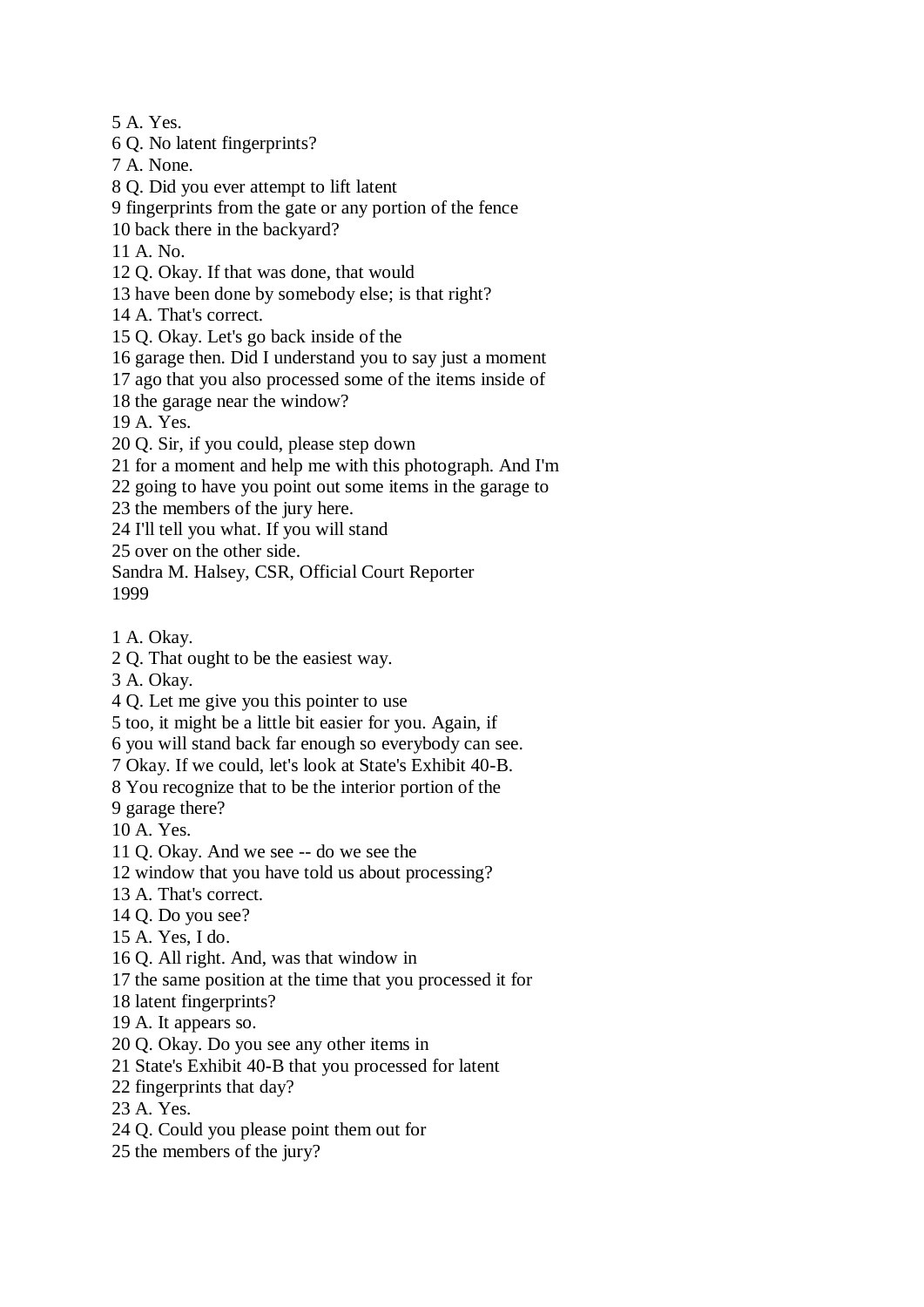Sandra M. Halsey, CSR, Official Court Reporter 2000

1 A. I processed this blue Cowboys -- I 2 believe it was a trash can. This white plastic, also a 3 trash can, this animal, portable animal carrier cage, 4 there is a white refrigerator, also. I don't know if 5 this is going to be it here, I can't tell from this 6 photograph, it was near this window that I felt maybe 7 somebody might have touched. I processed it, also. 8 Q. Okay. Any other items that you can 9 recall at this time? 10 A. Well, there is also a window adjoining 11 this window that was open, the one that was closed right 12 here adjoining it. I processed it as similar to what I 13 explained on this one, the frame, the trim, the glass, 14 this one here, also. 15 Q. Okay. Well, let's just for a moment, 16 you processed the cat carrier, or whatever this is, next 17 to the window, right? 18 A. Yes, that's correct. 19 Q. The trash can here? 20 A. That's correct. 21 Q. The Dallas Cowboys can of some sort 22 right here, also? 23 A. That's correct. 24 Q. And a freezer or refrigerator inside 25 the garage? Sandra M. Halsey, CSR, Official Court Reporter 2001 1 A. Yes. 2 Q. All right. Sir, were you able to lift 3 any latent fingerprints from any of those objects that 4 you tried to process inside of this garage? 5 A. I was not able to lift any from those 6 objects. 7 Q. You just talked about another window 8 that you processed out there. Let's go back, if we can, 9 to State's Exhibit 13-A. Can you see the open window

10 that you processed?

11 A. Yes, that's it.

12 Q. Do we see any other windows in State's

13 Exhibit 13-A that you processed for latent fingerprints?

14 A. Yes, this one here.

15 Q. The one right next to the open window?

16 A. The one right next to the open window.

17 Q. Did you go through the very same

18 process that you went through in processing this open

19 window?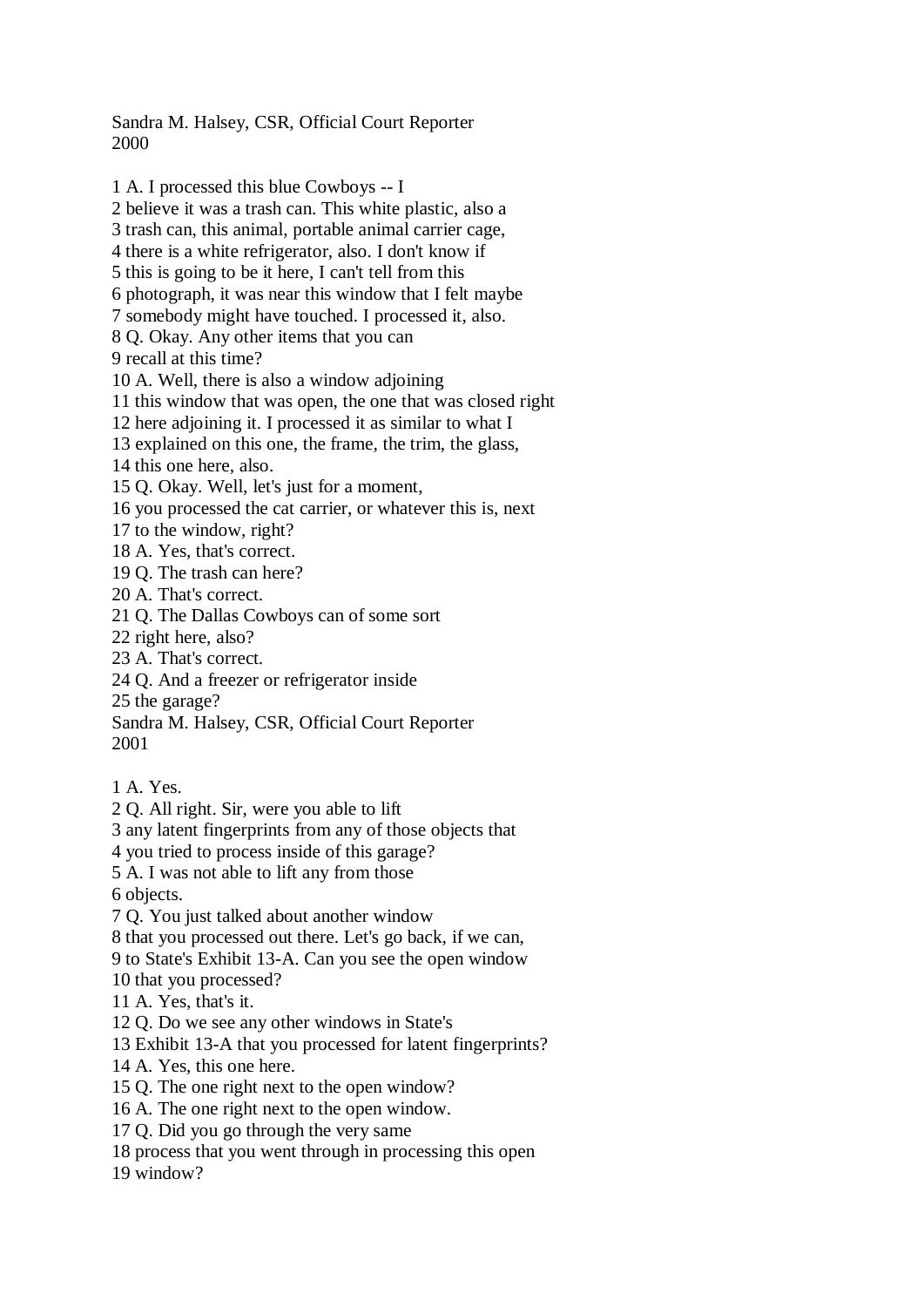20 A. Yes.

21 Q. Did you do both sides of the glass?

22 A. That's correct.

23 Q. Did you do both sides of the frame?

24 A. Yes.

25 Q. And, did you get any latent

Sandra M. Halsey, CSR, Official Court Reporter 2002

1 fingerprints from this second window?

2 A. No, I did not.

3 Q. Okay. Let me ask you: In addition to

4 printing the chairs on the outside, the two windows, the

5 interior of the garage, the items that you found inside

6 the garage, did you go to any other areas of the house in

7 order to lift latent fingerprints?

8 A. Yes.

9 Q. Okay. What other parts of the house

10 did you go to?

11 A. After I got through with the garage

12 area, I sort of the back-tracked into the house back to

13 the living room. First point was entryway door between

14 the wash room and the garage. I processed that door

15 inside and out. Inside and outside surfaces of that

16 door.

17 Q. All right. Are we talking about then

18 the door that leads into the garage from the utility

19 room?

20 A. Yes.

21 Q. All right. And were you able to lift

22 any latent fingerprints from that door?

23 A. Yes.

24 Q. Okay. Do you recall how many latent

25 fingerprints you were able to lift from that location?

Sandra M. Halsey, CSR, Official Court Reporter 2003

1 A. Two latent prints. 2 Q. Okay. 3 4 5 (Whereupon, the following 6 mentioned item was 7 marked for 8 identification only 9 after which time the 10 proceedings were 11 resumed on the record 12 in open court, as 13 follows:)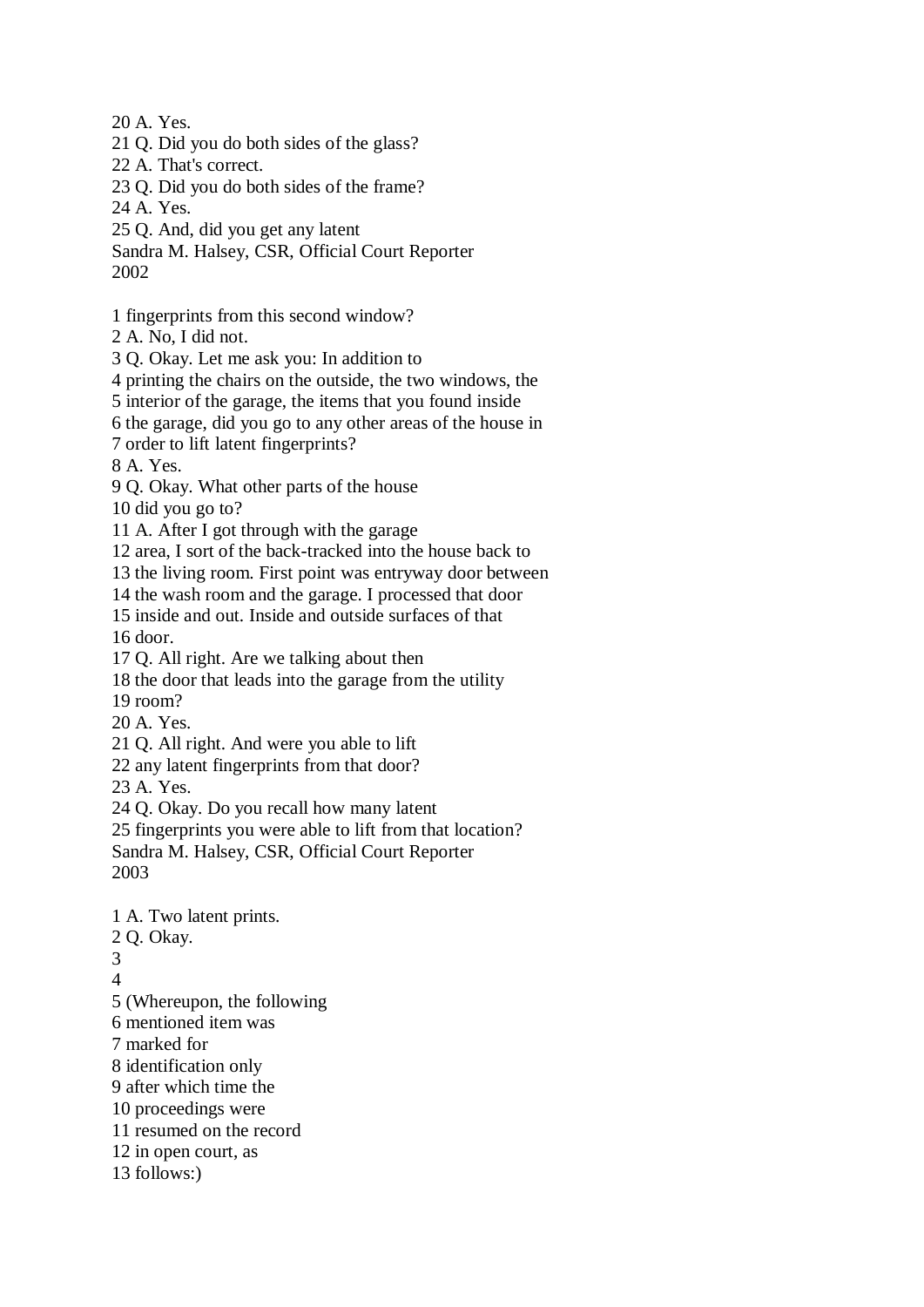14

15 BY MR. GREG DAVIS: 16 Q. Sir, let me have you look, please, at 17 State's Exhibit 85-F and 85-G. Do you recognize those 18 two items, sir? 19 A. Yes, sir. 20 Q. Okay. Are those 85-F and G, are those 21 the latent prints that you were able to lift from the 22 entry, the rear entry door leading from the garage into 23 the utility room? 24 A. That's correct. 25 Q. Again, do they contain the same type Sandra M. Halsey, CSR, Official Court Reporter 2004 1 of information that the previous latent fingerprint cards 2 have contained? 3 A. Yes. 4 Q. The location that you retrieved them, 5 as well as on the back, the latent fingerprint and the 6 tape itself? 7 A. Yes. 8 Q. All right.  $\Omega$ 10 MR. GREG DAVIS: Your Honor, at this 11 time we will offer State's Exhibit 85-F and 85-G. 12 MR. RICHARD C. MOSTY: No objection. 13 THE COURT: State's Exhibit 85-F and G 14 are admitted. 15 16 (Whereupon, the items 17 Heretofore mentioned 18 Were received in evidence 19 As State's Exhibit No. 85-F & G 20 For all purposes, 21 After which time, the 22 Proceedings were resumed 23 As follows:) 24 25 Sandra M. Halsey, CSR, Official Court Reporter 2005 1 BY MR. GREG DAVIS: 2 Q. Okay. Officer, if you would, let's 3 look at State's Exhibit 85-F first. Can you tell the 4 members of the jury where you retrieved that latent 5 fingerprint from? 6 A. Yes. This latent was recovered from

7 the inside of the door that this gentlemen mentioned, the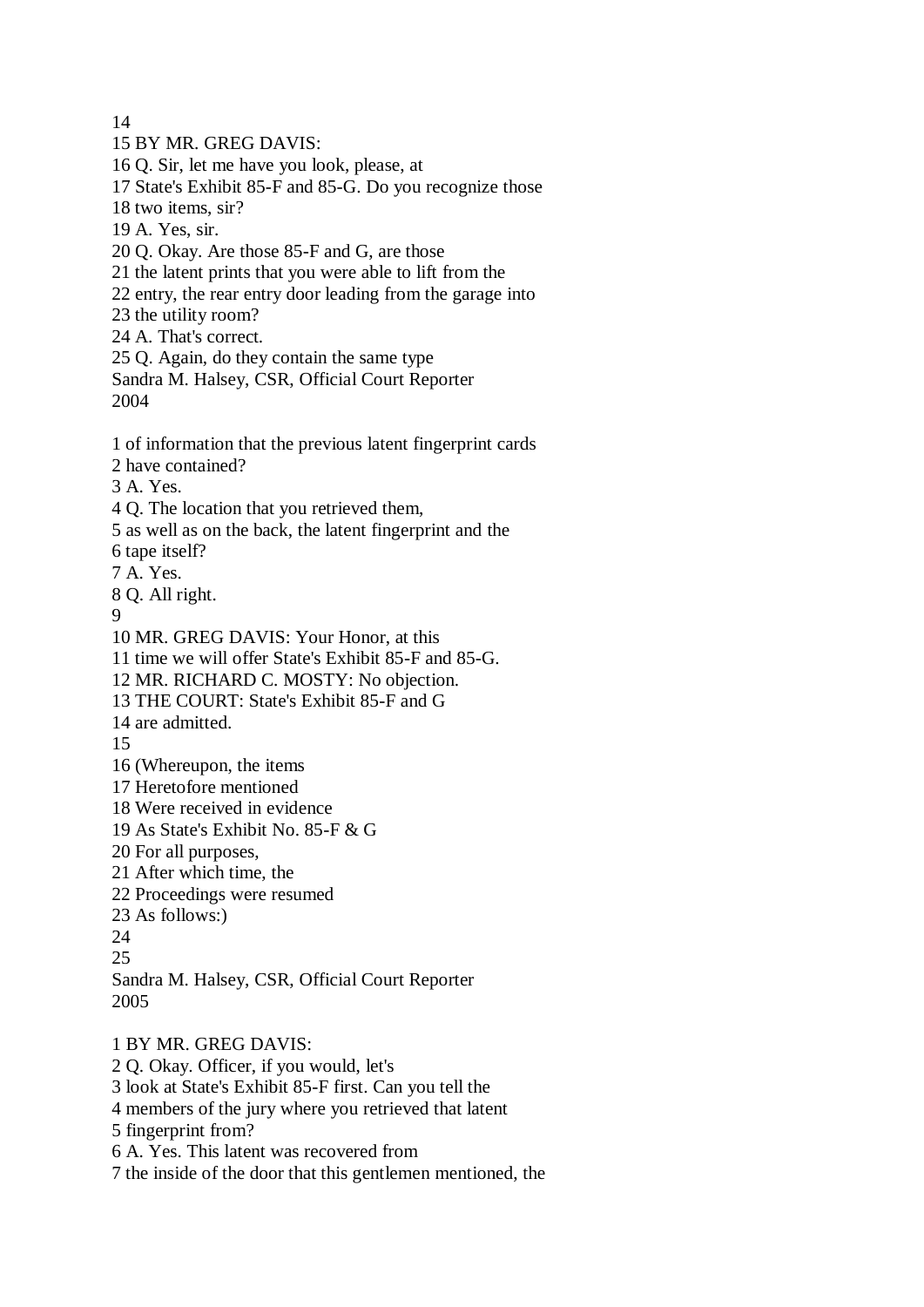8 door between the wash room and the garage, inside surface

9 of the door, approximately four inches above the door

10 handle on this surface of the door itself.

11 Q. Okay. If we could, let's please look

12 at State's Exhibit 85-G. Please tell us where you

13 recovered those or that one.

14 A. This latent was recovered about two

15 inches above the other latent, also inside of the door,

16 on the surface of the door, about 6 inches above the door

17 handle. This was a dried, apparently bloody latent.

18 Q. Okay. So you have got 85-F, being the

19 inside portion; is that correct?

20 A. Yes.

21 Q. Four inches above the door handle?

22 A. Yes.

23 Q. And 85-G is going to be, in blood, six

24 inches above the door handle, right?

25 A. Yes.

Sandra M. Halsey, CSR, Official Court Reporter 2006

1 Q. Okay. Are those the only parts of

2 that door that you tried to process for latent

3 fingerprints?

4 A. I processed the inside and outside of 5 the door.

6 Q. Okay. Well, what parts of the outside

7 of the door did you try to process?

8 A. Well, I don't specifically remember

9 every square inch, but I processed the door thoroughly.

10 Q. Okay.

11 A. Specifically, around the handle, the

12 handle itself, the handle area and the door itself.

13 Q. All right. Well, let's just start

14 with the outside of the door. Were you able to lift any

15 other latent fingerprints from the outside portion of

16 that door, sir?

17 A. No, I was not.

18 Q. Okay. Let's turn to the inside part

19 of the door, including the door handle itself. Were you

20 able to lift any other latent fingerprints from the

21 inside part of that door?

22 A. Just those two.

23 Q. Okay. 85-F and G are the only ones

24 which you were able to lift from the inside part of the

25 door, right?

Sandra M. Halsey, CSR, Official Court Reporter

2007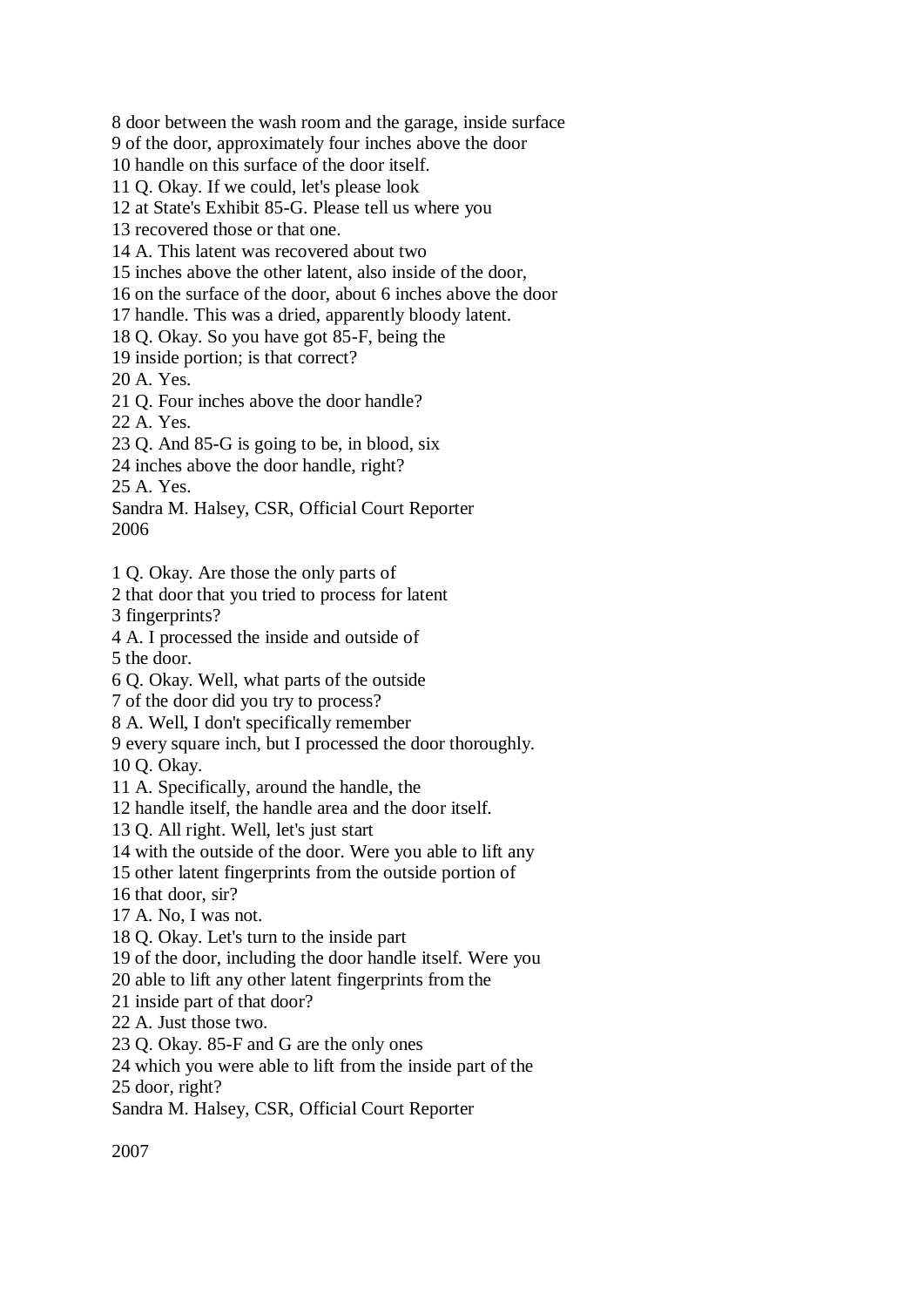1 A. That's correct.

2 Q. Okay. Let's stay in the utility room.

3 Did you process any other items in the utility room for

4 possible latent fingerprints?

5 A. Yes.

6 Q. Can you tell the members of the jury

7 what other items in the utility room you tried to

8 process?

9 A. As I recall, there was a white washer

10 and a dryer, side-by-side. I believe there was some

11 blood stains, not prints but stains. I felt that maybe

12 someone had touched the washer and/or dryer. I processed

13 those in an attempt to recover latent prints.

14 Q. Okay. Looking at State's Exhibit

15 38-A, for instance, do you recognize 38-A to be a

16 photograph of a portion of the utility room, for

17 instance?

18 A. Yes.

19 Q. Okay. And, was there a washer and

20 dryer as we look into the garage, as we look in the

21 utility room from the garage, would the washer/dryer be

22 on the lefthand side?

23 A. I don't recall left from right.

24 Q. Okay.

25 A. But I believe this is going to be

Sandra M. Halsey, CSR, Official Court Reporter 2008

1 them, I can see the powder.

2 Q. All right. Where do you see the

3 powder?

4 A. Well, it's here, I can just see some

5 of the powder.

6 Q. Okay.

7 A. I can see the blood. I was

8 remembering on these appliances.

9 Q. Okay. So, you processed the door, did

10 you process both the washer and the dryer?

11 A. Yes.

12 Q. Okay. You told us about the door, the

13 washer and the dryer. Any other items in the utility

14 room that you tried to process for latent fingerprints?

15 A. I don't recall any others.

16 Q. Okay. Let's go back to the washer and

17 the dryer then. Were you able to lift any latent

18 fingerprints from the washer or the dryer in the utility

19 room?

20 A. No.

21 Q. Okay. 85-F and G, the two that you

22 lifted from the inside portion of the door, are they the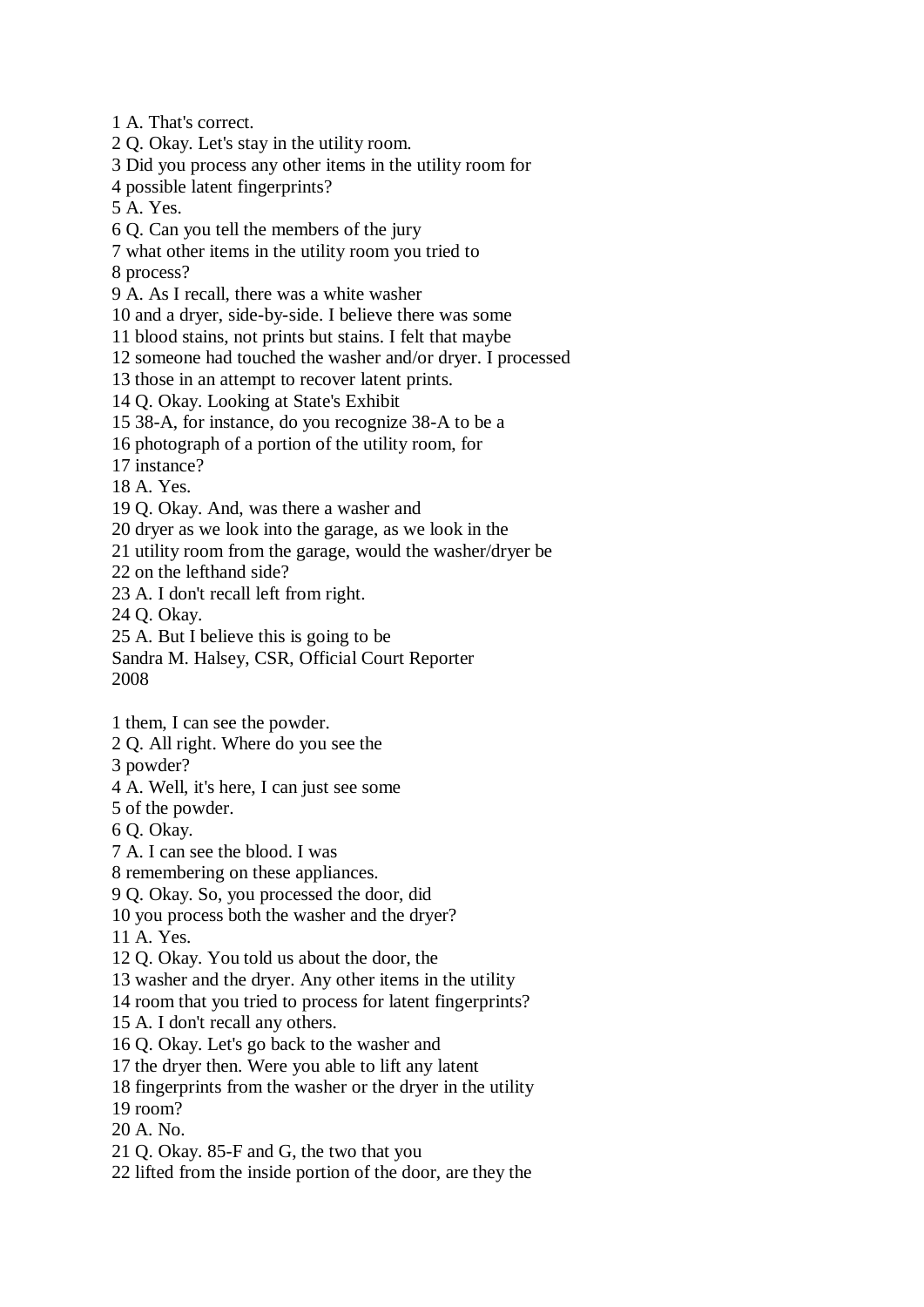23 only latent fingerprints that you retrieved from the 24 utility room? 25 A. Yes. Sandra M. Halsey, CSR, Official Court Reporter 2009

1 Q. What did do you after you finished

2 processing the utility room for latent fingerprints?

3 A. I came back and worked my way through

4 the kitchen.

5 Q. Okay. Now, Officer Hamilton, do you

6 recognize State's Exhibits 36-A through 36-G as being

7 photographs of different portions of the kitchen out

8 there at 5801 Eagle Drive?

9 A. Yes.

10 Q. Okay. Do you recall what part of the

11 kitchen that you started processing for latent

12 fingerprints?

13 A. I worked my way back from that utility

14 room, which is going to be somewhere over here, back this

15 way.

16 Q. Okay. If you would, just tell us the

17 first area of that kitchen that you recall processing for

18 latent fingerprints then.

19 A. Counter tops.

20 Q. Okay.

21 A. In the kitchen.

22 Q. Are we talking about counter tops

23 shown in State's Exhibit 36-E around 36-F then?

24 A. That's part of some of them.

25 Q. Okay. The ones between the utility

Sandra M. Halsey, CSR, Official Court Reporter 2010

1 room and the sink, for instance?

2 A. I did process those, yes.

3 Q. Okay. Is there also a counter top

4 basically from the sink over to the end of this bar over

5 here?

6 A. Yes.

7 Q. And would a part of those be known as

8 State's Exhibit 36-A and 36-B?

9 A. Sorry about that.

10 Q. Okay.

11 A. I believe this is -- corresponds with

12 here, but I'm not going to swear to it.

13 Q. All right. How about the island that

14 was in the middle of the room? Did you also process

15 that?

16 A. I processed that also.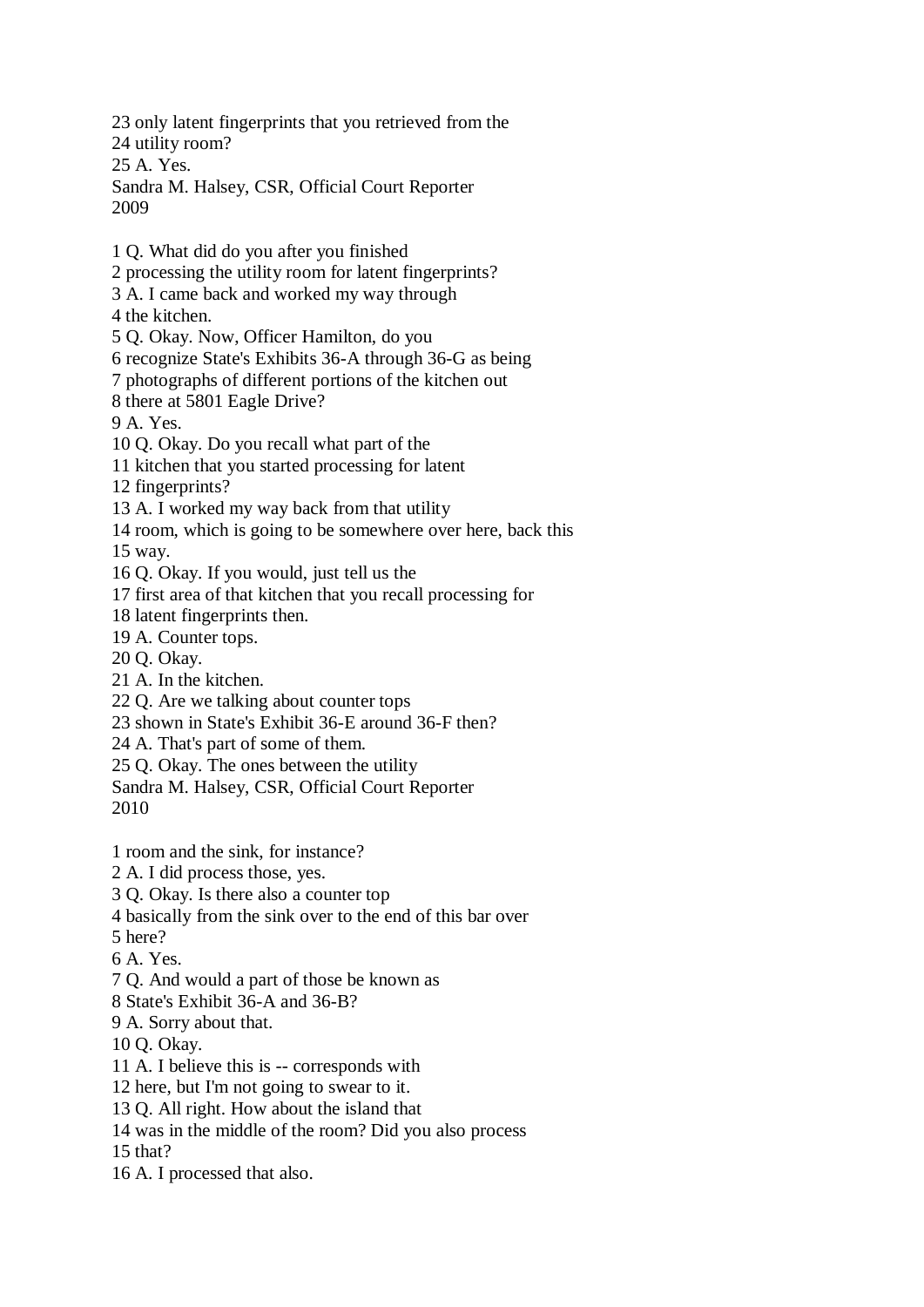17 Q. All right. Let's start with part of

18 the counter top between the refrigerator going up to the

19 sink. Did you process that?

20 A. Yes. If I may step back just a

21 moment. I also processed this refrigerator surface.

22 Q. Is that going to be shown here in

23 State's Exhibit 36-F then?

24 A. Yes, that looks like it.

25 Q. Okay. Next to the utility room?

Sandra M. Halsey, CSR, Official Court Reporter

2011

1 A. That's correct.

2 Q. Okay. What parts of the refrigerator

3 did you process?

4 A. The outside surface of the door.

5 Q. Okay.

6 A. I distinctly remember processing that.

7 Q. Okay. Were you able to lift any

8 latent fingerprints from the outside portion of the

9 refrigerator?

10 A. No.

11 Q. All right. After the refrigerator,

12 where did you go?

13 A. I worked this -- the counter tops.

14 Q. Okay. Again, that it's shown in 36-E

15 and F, right?

16 A. Yes.

17 Q. Okay. Let me just ask you were you

18 able to lift any latent fingerprints from the counter top

19 between the refrigerator and the sink?

20 A. No, I was not able to recover any.

21 Q. Let's go to the part of the counter

22 top between the sink running to the end of that -- what I

23 call the kitchen bar. Do you know what area I'm

24 referring to?

25 A. Um-hum. (Witness nodding head

Sandra M. Halsey, CSR, Official Court Reporter 2012

2 Q. If you will, just show on the diagram

3 what you understand that to be?

4 A. Is this what you are referring to?

5 Q. Yes, sir.

6 A. Yes, I did process that, also.

7 Q. Okay. Were you able to lift any

8 latent fingerprints from that part of the counter top?

9 A. No.

10 Q. How about the counter top that extends

<sup>1</sup> affirmatively.).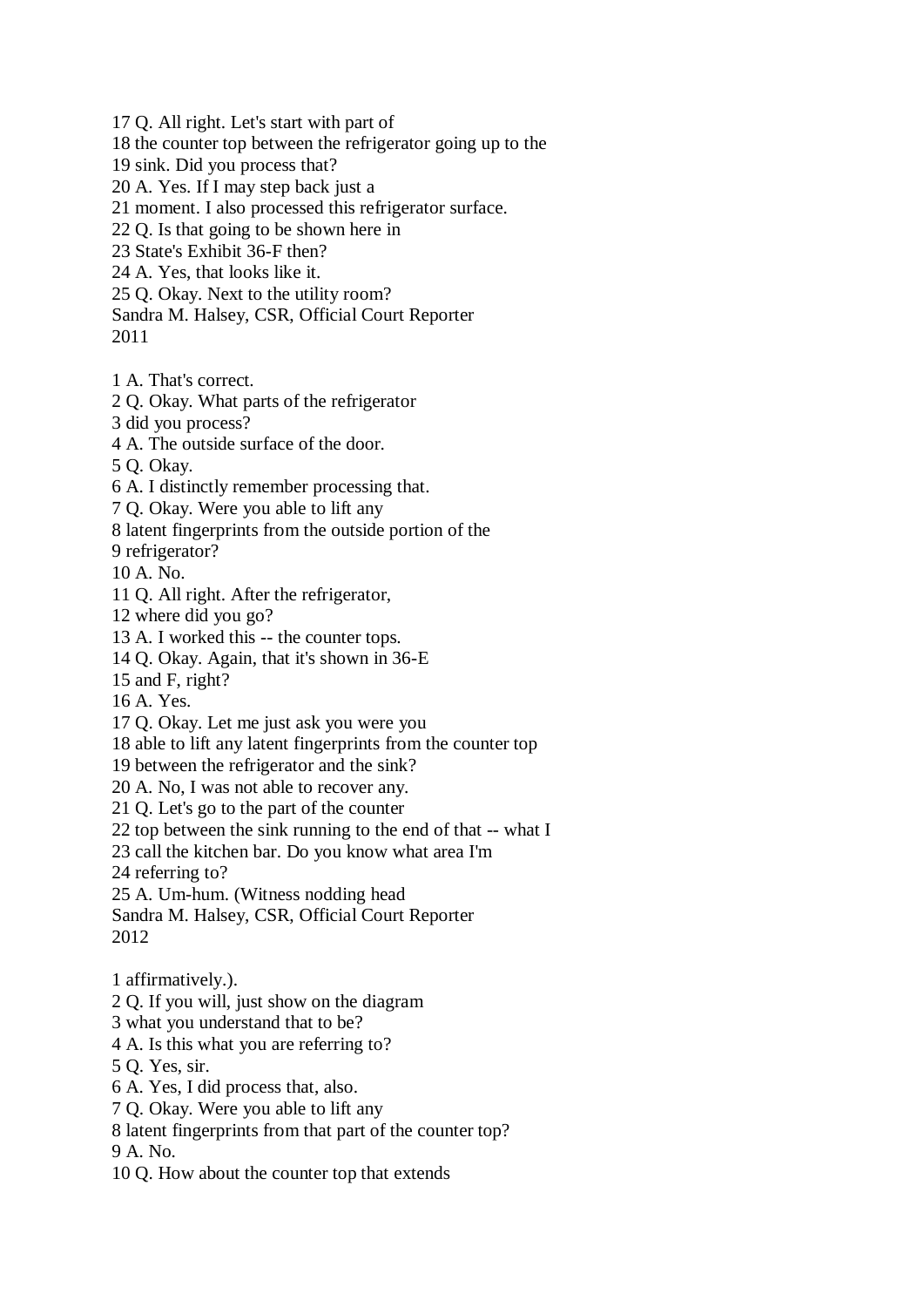11 from that down towards what is shown as the green rug 12 there? 13 A. This here, sir? 14 Q. Yes. 15 A. Yes. 16 Q. Okay. Did you process that, also? 17 A. I did. 18 Q. Were you able to lift any latent 19 fingerprints from that part of the counter top? 20 A. No. 21 Q. Okay. The island that we see, a part 22 of the island here in State's Exhibit 36-E, do you 23 recognize that? 24 A. Yes. 25 Q. Is that the same type of counter top Sandra M. Halsey, CSR, Official Court Reporter 2013 1 surface as found on the counter tops? 2 A. I don't recall if it's the exact same 3 surface. 4 Q. Did you process it for latent 5 fingerprints? 6 A. Yes. 7 Q. Were you able to lift any latent 8 fingerprints from that part, the island portion here in 9 the middle of kitchen? 10 A. No, I was not able to. 11 Q. Okay. Let's go back to the counter 12 top area. Do you see some drawers that are shown, I 13 guess at least one drawer that is shown here in State's 14 Exhibit 36-E. Do you see that? 15 A. Yes, I see that. 16 Q. Did you process the drawers in this 17 kitchen for possible latent fingerprints? 18 A. I did process the drawers. 19 Q. Okay. 20 A. The outside surfaces and around the 21 handles. 22 Q. All right. Were you able to lift any 23 latent fingerprints from any of the drawers in the 24 kitchen? 25 A. No. Sandra M. Halsey, CSR, Official Court Reporter 2014 1 Q. Okay. In addition to the

2 refrigerator, the counter tops, the island, and the

3 drawers in the kitchen did you process any other items in

4 that room for latent fingerprints?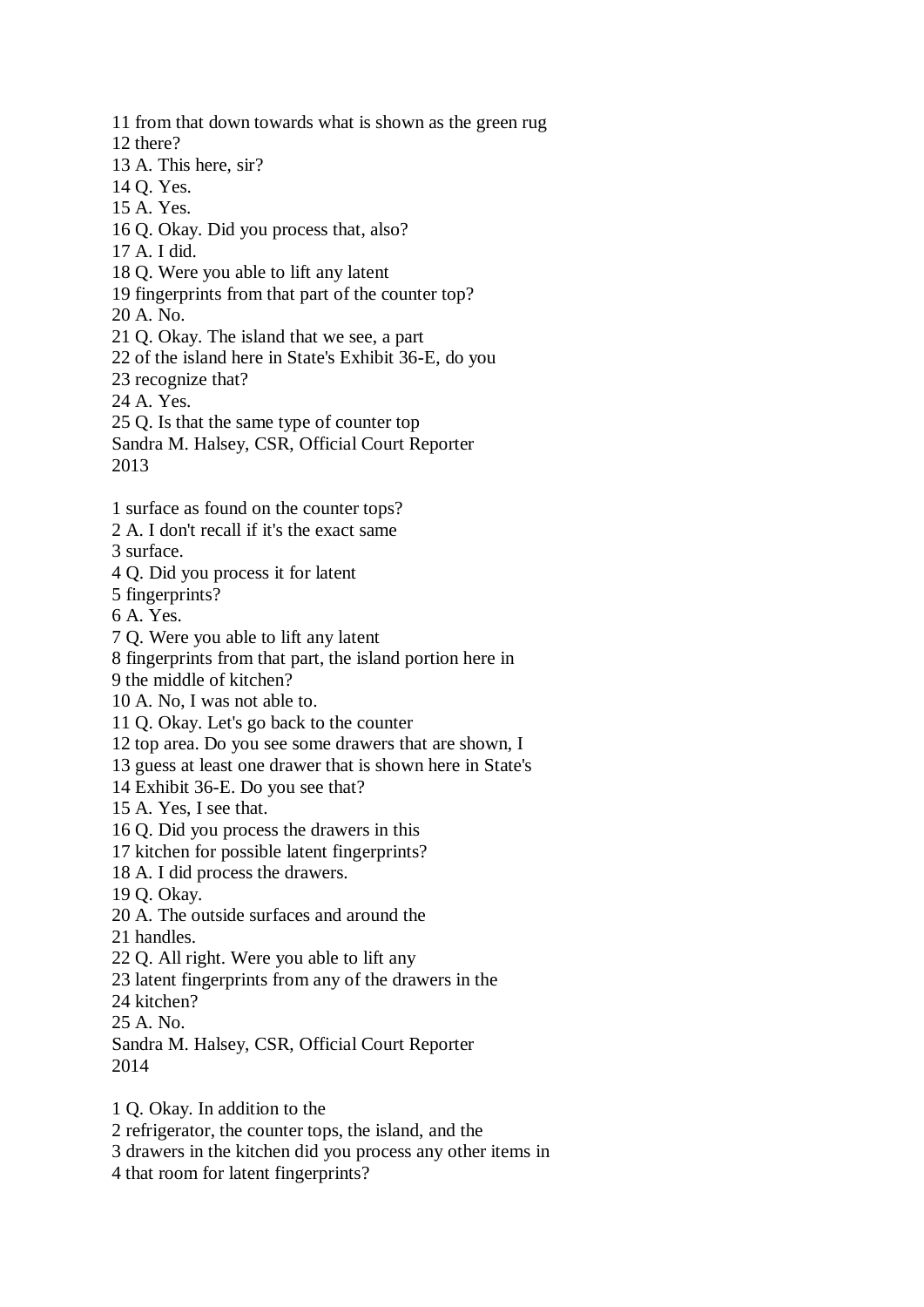5 A. Yes.

6 Q. Okay. Tell us what you also processed

7 then.

8 A. I remember processing a wine glass

9 that was broken and on the living room (sic) floor. I

10 don't recall the specific location of where that wine

11 glass was, but it was on the kitchen floor, is what I

12 meant to say.

13 Q. Let me ask you to take a look at

14 State's Exhibit 36-D. If you want to just step over and

15 take a look at that.

16 A. Yes, yes, I see.

17 Q. Okay. Looking at State's Exhibit

18 36-D, do you see anything in that photograph that you

19 processed for latent fingerprints?

20 A. Yes, the broken wine glass that I was

21 referring to that I processed. This base was in one

22 piece. Part of the stem and part of the glass were in

23 one piece, big enough where I thought I could process it.

24 So I processed this piece and this

25 piece. There is also some little smaller shards that I

Sandra M. Halsey, CSR, Official Court Reporter 2015

1 felt I would not be able to recover. I did not process

2 the small shards of glass.

3 Q. Okay. And again, why didn't you do

4 the real small pieces of glass?

5 A. I didn't think there would be enough

6 on there if anything was recovered to be of any use.

7 Q. Not enough latent?

8 A. And some pieces were literally too

9 small to work with.

10 Q. Okay. So you processed the ones here

11 large enough to hold a latent fingerprint?

12 A. Yes.

13 Q. Okay. Well, let's look at the glass

14 then on the floor that you processed. Were you able to

15 lift any latent fingerprints from any of the glass pieces

16 that you processed here on the kitchen floor?

17 A. No.

18 Q. No?

19 A. No. I was not able to recover

20 anything from those.

21 Q. Okay. Anything else here in State's

22 Exhibit 36-D that you processed for possible latent

23 fingerprints?

24 A. I don't recall.

25 Q. Okay. Do you recall right now, do you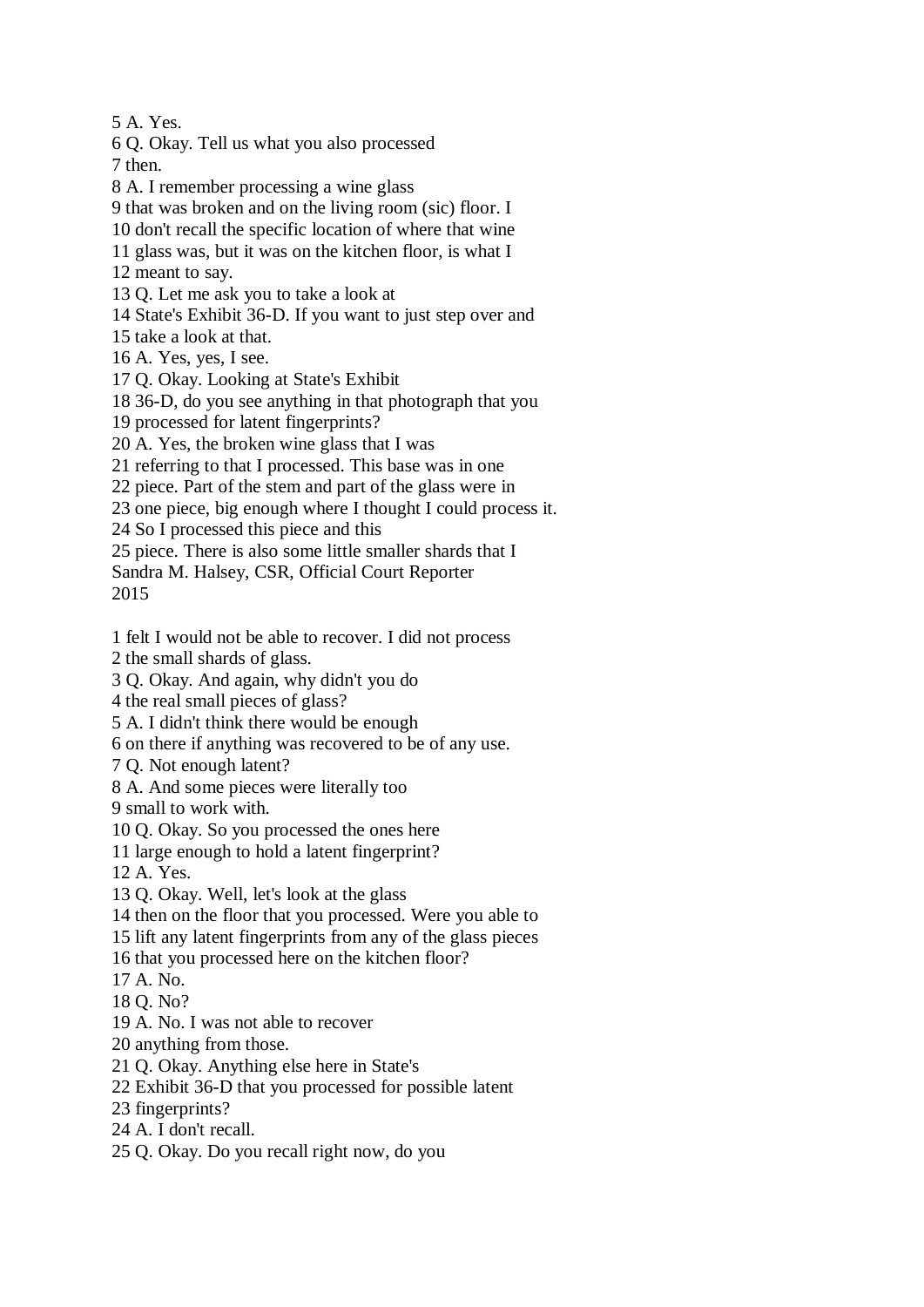2016 1 recall any other items in the kitchen that you processed 2 for latent fingerprints? 3 A. Not that I recall. 4 Q. Okay. All right. So, let me just ask 5 you, were you able to recover any latent fingerprints 6 from the kitchen area where you processed? 7 A. No, I was not. 8 Q. Okay. 9 10 THE COURT: Mr. Davis, I think we'll 11 break now for lunch until 1:10. Please be back at 10 12 after 1, we will start on time. Don't discuss the case 13 among yourselves, you have the same instructions as 14 always. Thank you. 15 16 (Whereupon, a short 17 Recess was taken, 18 After which time, 19 The proceedings were 20 Resumed on the record, 21 In the presence and 22 Hearing of the defendant 23 And the jury, as follows:) 24 25 THE COURT: All right. Are both sides Sandra M. Halsey, CSR, Official Court Reporter 2017 1 ready to bring the jury back and resume the case? 2 MR. GREG DAVIS: Yes, sir, the State 3 is ready. 4 Let's have this marked. 5 6 7 (Whereupon, the following 8 mentioned item was 9 marked for 10 identification only 11 after which time the 12 proceedings were 13 resumed on the record 14 in open court, as 15 follows:) 16 17 MR. DOUGLAS MULDER: Yes, sir, the 18 defense is ready. 19 THE COURT: All right. Bring the jury

Sandra M. Halsey, CSR, Official Court Reporter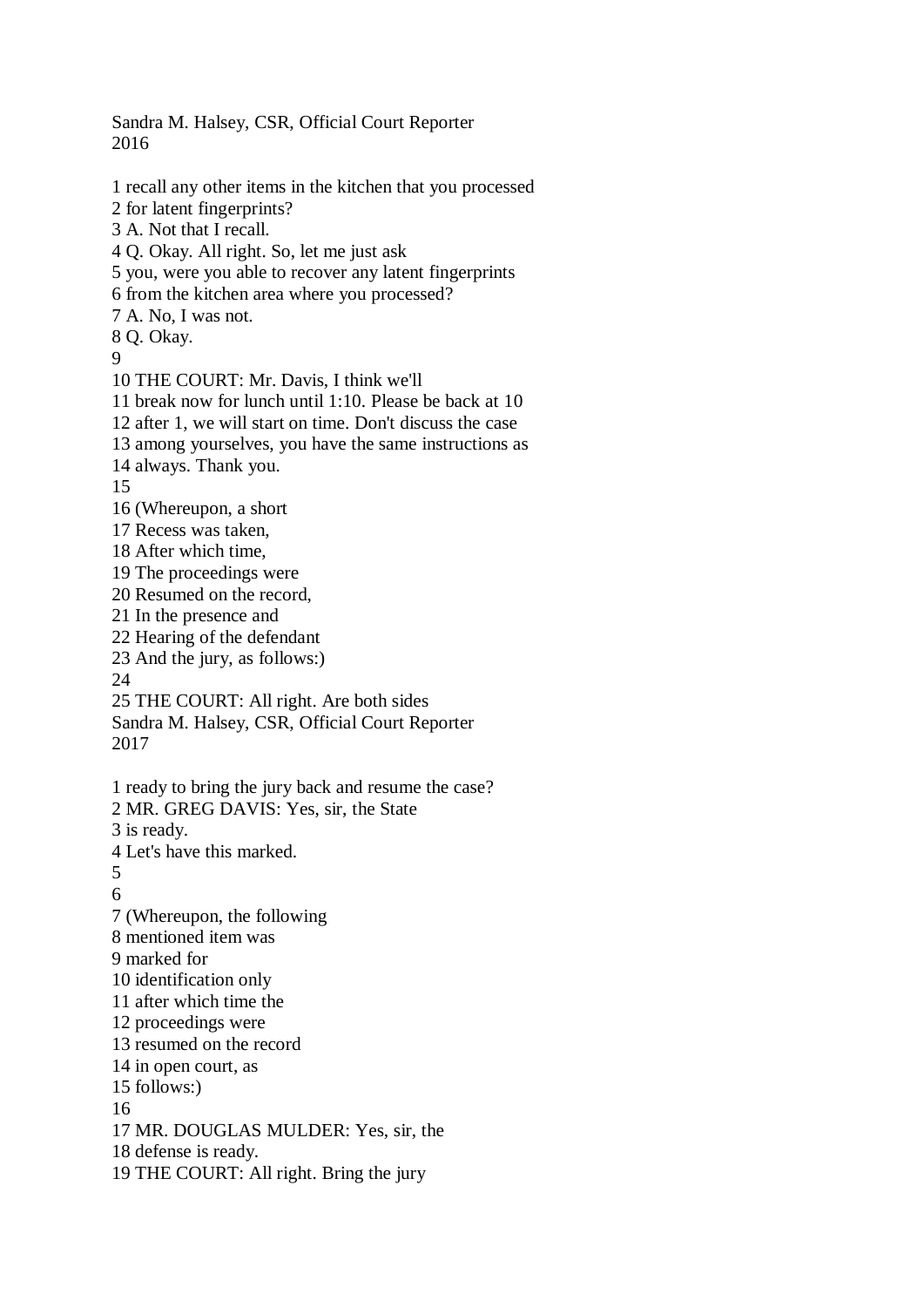20 in please. 21 22 (Whereupon, the jury 23 Was returned to the 24 Courtroom, and the 25 Proceedings were Sandra M. Halsey, CSR, Official Court Reporter 2018 1 Resumed on the record, 2 In open court, in the 3 Presence and hearing 4 Of the defendant, 5 As follows:) 6 7 THE COURT: All right. Back on the 8 record. Let the record reflect that all parties in the 9 trial are present and the jury has been seated. 10 11 DIRECT EXAMINATION (Resumed) 12 13 BY MR. GREG DAVIS: 14 Q. Just for the record, your name is 15 Charles Hamilton; is that correct? The same Charles 16 Hamilton who was testifying before we took the break? 17 A. Yes. 18 Q. Before we went to lunch, you told us 19 about what you processed before in the kitchen. You were 20 not able to recover any latent fingerprints from the 21 kitchen area; is that correct? 22 A. That's correct. 23 Q. Sir, let me ask you to look at State's 24 Exhibit 89-A, and tell me if you recognize that, sir? 25 A. Yes, I do recognize it. Sandra M. Halsey, CSR, Official Court Reporter 2019 1 Q. Does it truly and accurately depict 2 the sliding glass door at 5801 Eagle Drive, on June 6, 3 1996? 4 A. Yes. 5 6 MR. GREG DAVIS: Your Honor, we will 7 offer State's Exhibit 89-A. 8 MR. RICHARD C. MOSTY: No objection, 9 your Honor. 10 THE COURT: State's Exhibit Number 11 89-A is admitted. 12 13 (Whereupon, the item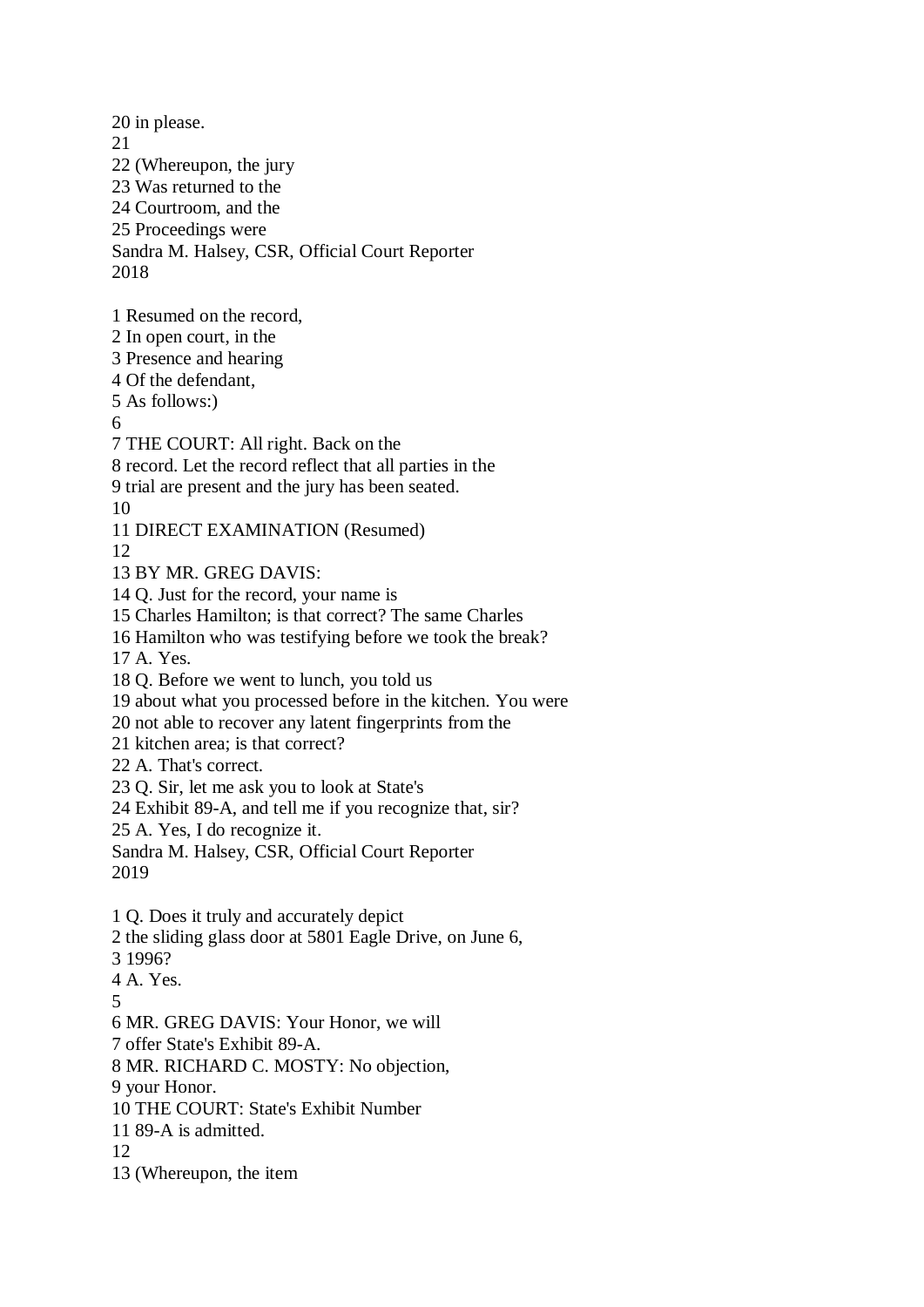14 Heretofore mentioned 15 Was received in evidence 16 As State's Exhibit No. 89-A 17 For all purposes, 18 After which time, the 19 Proceedings were resumed 20 As follows:)  $21$ 22 BY MR. GREG DAVIS: 23 Q. Officer Hamilton, when you were out 24 there on June 6th, did you process this that's shown as 25 State's Exhibit 89-A for latent fingerprints, sir? Sandra M. Halsey, CSR, Official Court Reporter 2020 1 A. I did. 2 Q. Did you process both the inside and 3 outside portion of that door? 4 A. I did. 5 Q. All right. Let's talk for a moment 6 first about the inside portion of the sliding glass door. 7 Did you check the glass surface itself for latent 8 fingerprints? 9 A. Yes. 10 Q. Okay. Were you able to recover any 11 latent fingerprints from the inside portion of the glass? 12 A. No. 13 Q. Okay. Let me ask you about the inside 14 frame of the sliding glass door did you check that for 15 latent fingerprints also? 16 A. I remember processing the frame around 17 the handle specifically. I don't recall every square 18 inch of the frame. 19 Q. Okay. So, you did -- you are sure you 20 did the inside part around the door handle; is that 21 correct? 22 A. That's correct. 23 Q. Did you get any latent fingerprints 24 from that part of the door, sir? 25 A. From the inside, no. Sandra M. Halsey, CSR, Official Court Reporter 2021 1 Q. All right. Did you then go outside 2 and start processing the outside portion of the sliding 3 glass door? 4 A. I did. 5 Q. Okay. Let's first talk about the 6 glass surface itself. Were you able to recover any

7 latent fingerprints from the glass surface of the sliding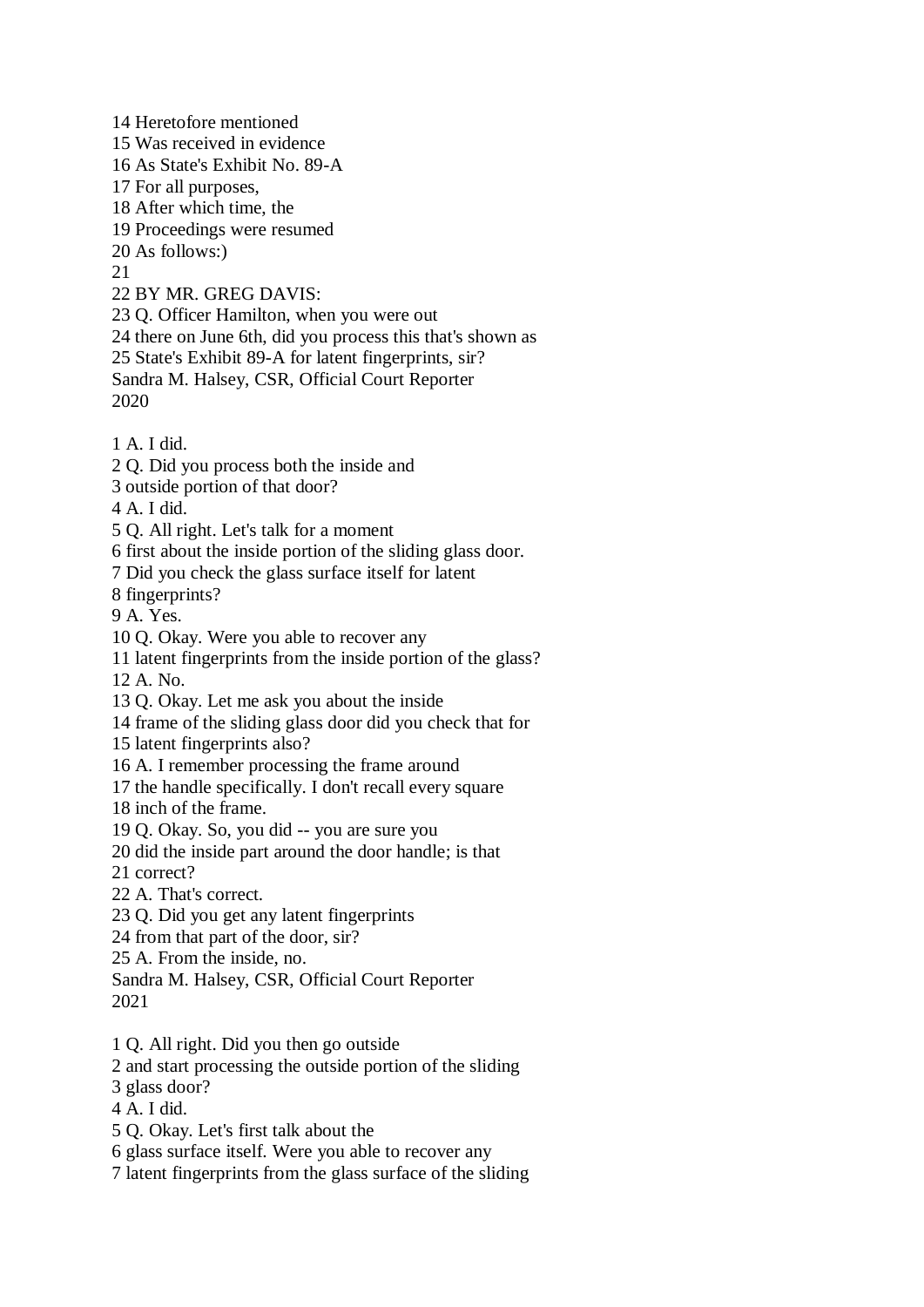8 glass door? 9 A. I was not. 10 Q. Okay. Let's talk about the frame, the 11 outside portion of the frame of the sliding glass door. 12 Were you able to recover any latent fingerprints from 13 that? 14 A. Yes. 15 Q. Okay. 16 17 (Whereupon, the following 18 mentioned item was 19 marked for 20 identification only 21 after which time the 22 proceedings were 23 resumed on the record 24 in open court, as 25 follows:) Sandra M. Halsey, CSR, Official Court Reporter 2022 1 BY MR. GREG DAVIS: 2 Q. Would you please look at State's 3 Exhibit 85-H. Do you recognize that, sir? 4 A. I do. 5 Q. Is that the latent card that 6 corresponds to a latent print that you recovered from the

7 sliding glass door?

8 A. It is.

9 Q. Again, it has your name, as well as

10 the location where you recovered this latent print; is

11 that right?

12 A. It does.

13

14 MR. GREG DAVIS: At this time we will

15 offer State's Exhibit 85-H.

16 MR. RICHARD C. MOSTY: No objection.

17 THE COURT: State's Exhibit 85-H is

18 admitted.

19

20 (Whereupon, the item

21 Heretofore mentioned

22 Was received in evidence

23 As State's Exhibit No. 85-H

24 For all purposes,

25 After which time, the

Sandra M. Halsey, CSR, Official Court Reporter

2023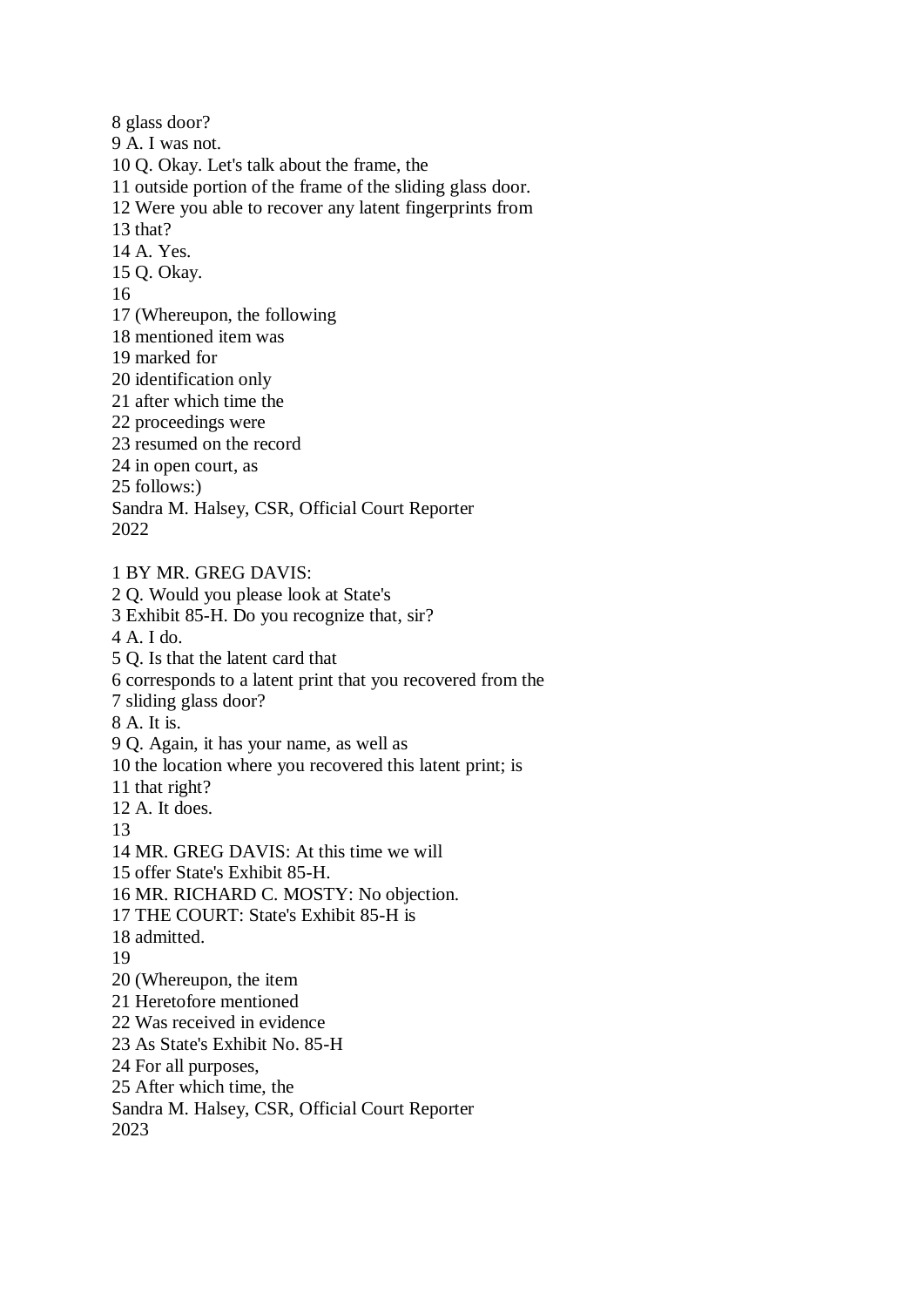1 Proceedings were resumed 2 As follows:) 3 4 BY MR. GREG DAVIS: 5 Q. Officer, if you would please step down 6 so that we can point out to the jury where on this 7 sliding glass door that you recovered this latent print. 8 A. Okay. 9 Q. If you will step back so that all the 10 jurors can see you here. 11 12 (Whereupon, the witness 13 Stepped down from the 14 Witness stand, and 15 Approached the jury rail 16 And the proceedings were 17 Resumed as follows:) 18 19 BY MR. GREG DAVIS: 20 Q. Okay. Go ahead. 21 A. I recovered that latent print 22 approximately one inch above this door handle fitting on 23 the metal frame approximately where my pen is pointing. 24 This is the outside of the door, that is about one inch 25 in front of the handle area. Sandra M. Halsey, CSR, Official Court Reporter 2024 1 Q. Okay. 2 A. Okay. 3 Q. Go back. 4 5 (Whereupon, the witness 6 Resumed the witness 7 Stand, and the 8 Proceedings were resumed 9 On the record, in open 10 Court, as follows:) 11 12 BY MR. GREG DAVIS: 13 Q. You have now talked to us about the 14 latent print contained in 85-H. Were you able to recover 15 any other latent fingerprints or palm prints from the 16 sliding glass door? And I'm talking about inside or 17 outside, glass or metal surface? 18 A. No. 19 Q. Okay. The utility room, kitchen, let 20 me ask you whether or not you attempted to obtain latent 21 fingerprints from the family room, which is adjacent to 22 the kitchen?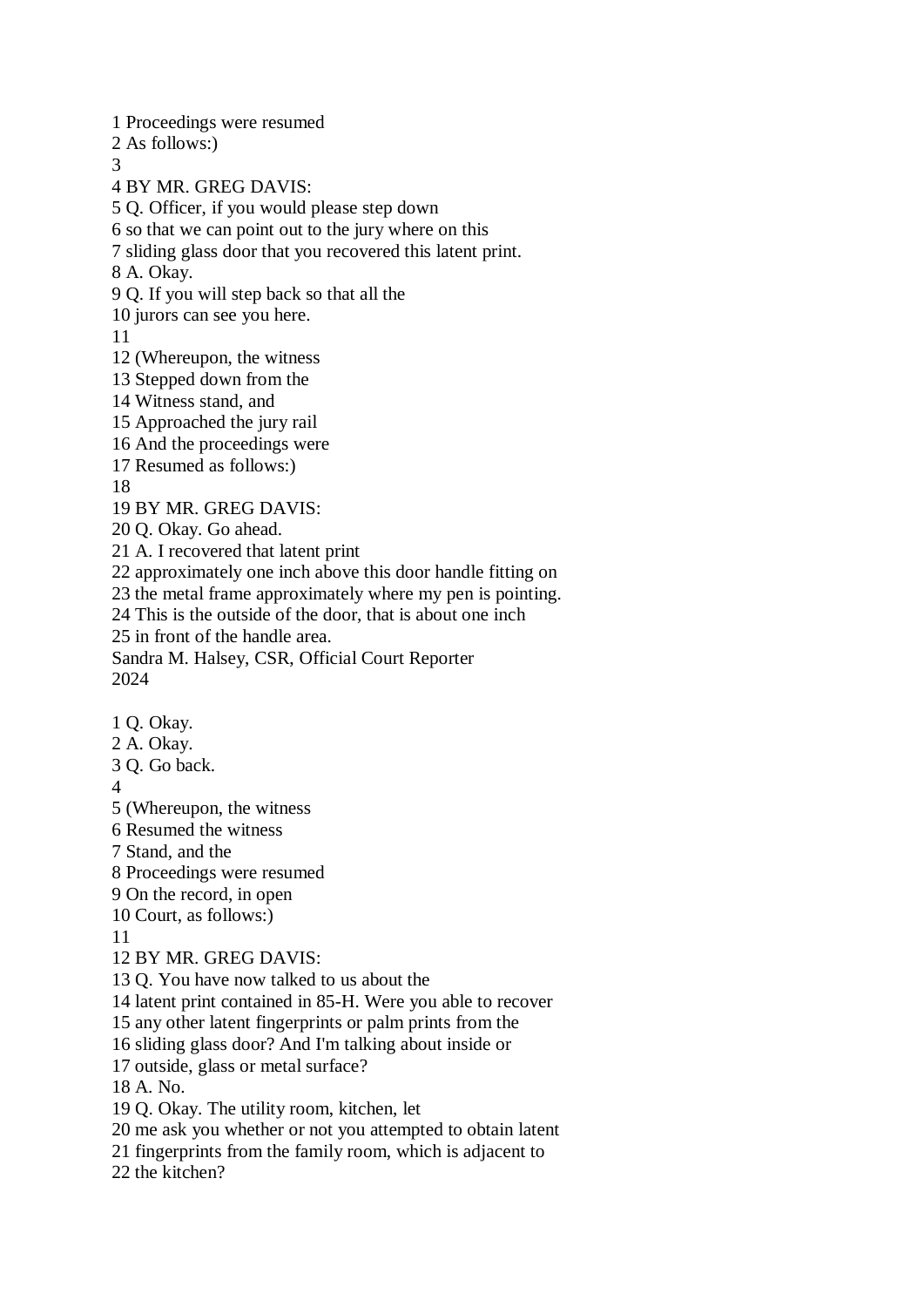23 A. I did. 24 Q. Okay. Do you recall the areas in that 25 family room where you attempted to recover possible Sandra M. Halsey, CSR, Official Court Reporter 2025 1 latent fingerprints? Were there several areas? 2 A. I do recall. 3 Q. Okay. 4 5 6 (Whereupon, the following 7 mentioned item was 8 marked for 9 identification only 10 after which time the 11 proceedings were 12 resumed on the record 13 in open court, as 14 follows:) 15 16 17 BY MR. GREG DAVIS: 18 Q. Sir, if you will, please look at the 19 photographs, State's Exhibit 89-B. Do you recognize that 20 to truly and accurately depict a portion of the family 21 room there at 5801 Eagle Drive? 22 A. Yes. 23 Q. Okay. 24 25 MR. GREG DAVIS: Your Honor, at this Sandra M. Halsey, CSR, Official Court Reporter 2026 1 time we will offer State's Exhibit 89-B. 2 MR. RICHARD C. MOSTY: No objection. 3 THE COURT: State's Exhibit Number 4 89-B is admitted. 5 6 (Whereupon, the item 7 Heretofore mentioned 8 Was received in evidence 9 As State's Exhibit No. 89-B 10 For all purposes, 11 After which time, the 12 Proceedings were resumed 13 As follows:) 14 15 BY MR. GREG DAVIS: 16 Q. Sir, State's Exhibit 89-B, what does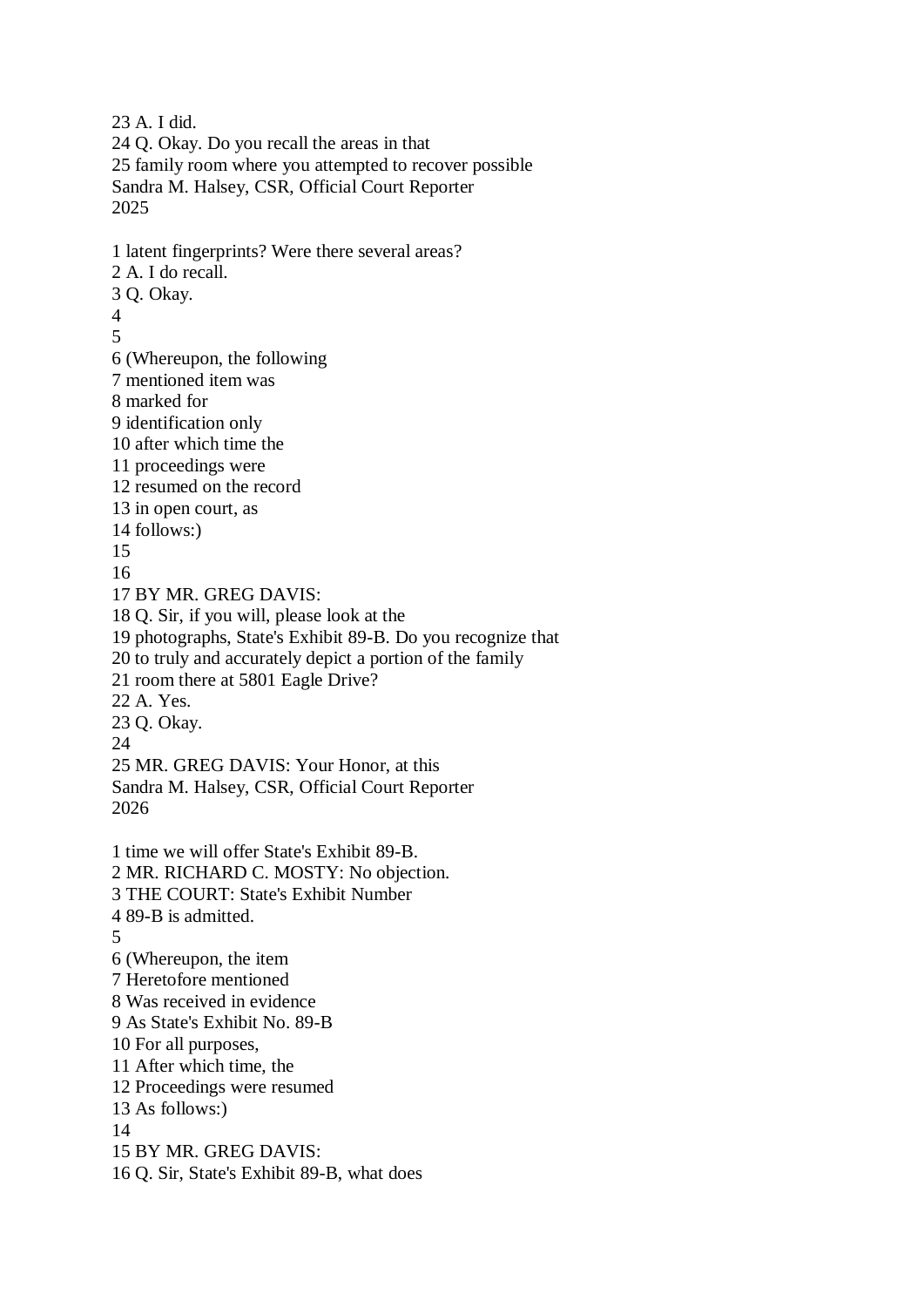17 that show us? 18 A. A glass-topped coffee table, you might 19 call it. 20 Q. All right. And in this family room, 21 do you recall where that is located? 22 A. I believe that is the table on the 23 north end of the family room in between the couch and the 24 kitchen counter top. 25 Q. Okay. Were you able to obtain any Sandra M. Halsey, CSR, Official Court Reporter 2027 1 latent fingerprints or palm prints from the table shown 2 in State's Exhibit 89-B? 3 A. Yes. 4 Q. Okay. With the Court's permission, 5 could you please step down and again, show us where you 6 were able to obtain these latent prints? 7 A. Okay. 8 Q. Again, if you will step back so 9 everybody can see. 10 A. Okay. Yes, it was along the north 11 edge of the table. I believe here you can barely picture 12 it, but if you look close, there is a dried, bloody 13 latent print. 14 Q. Okay. Am I now pointing at the place 15 on the photograph that you were pointing to? 16 A. I believe that is it, in a smaller 17 picture -- 18 Q. Okay. Just on the edge of the table 19 there? 20 A. Yes. 21 Q. Okay. In the photograph can you 22 actually see the dried blood that you're talking about? 23 A. I see what I believe to be the dried 24 blood, yes. 25 Q. All right. So it was on the edge of Sandra M. Halsey, CSR, Official Court Reporter 2028 1 this coffee table. When you were out there that day, 2 could you actually see what appeared to be dried blood? 3 A. Yes, you could even see the impression 4 of the latent. You could see the friction ridges of the 5 dried blood. 6 Q. Was the latent then itself actually in 7 the blood or in the dried blood area? 8 A. That's correct. 9 Q. Okay. 10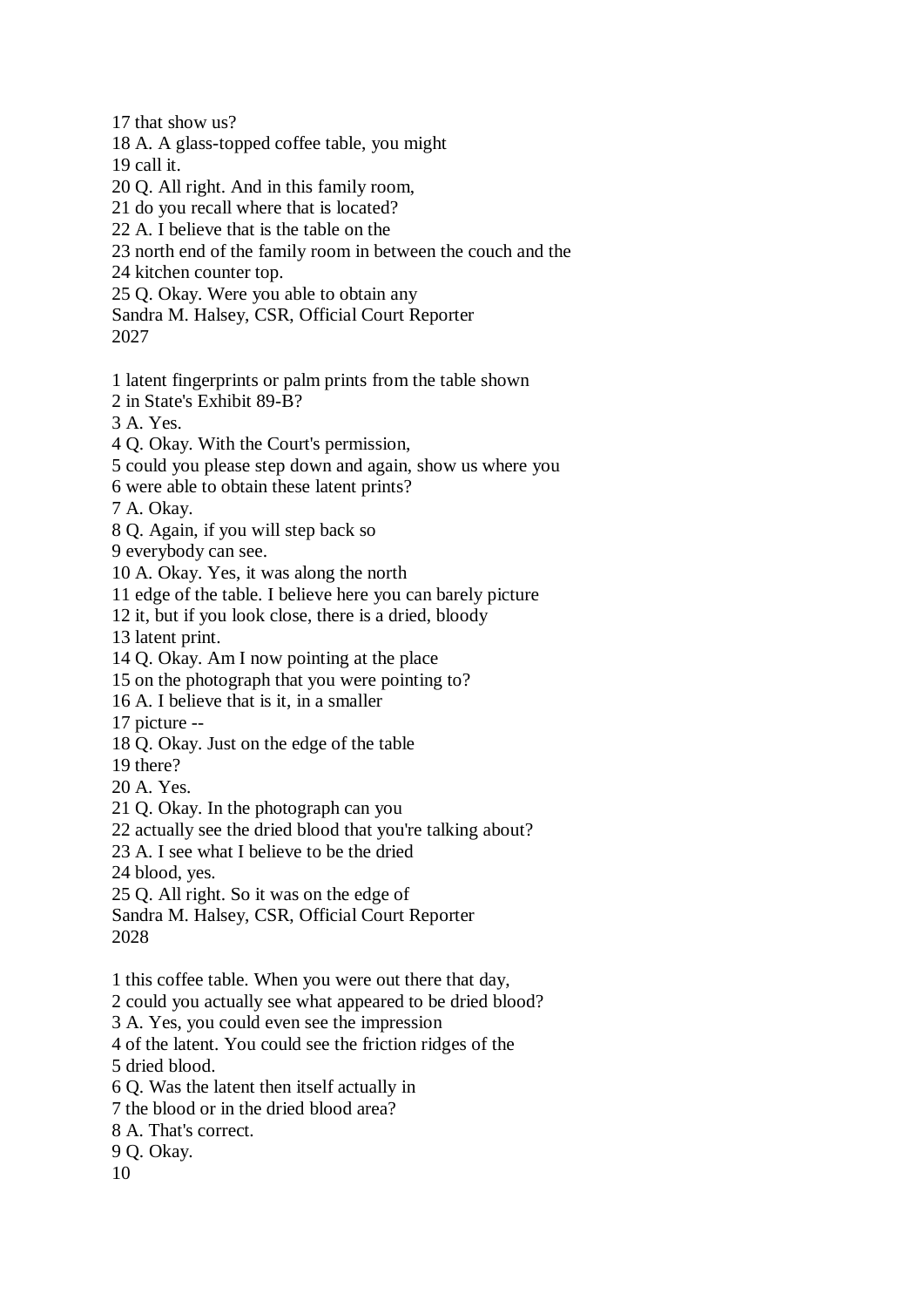11 (Whereupon, the following 12 mentioned items were 13 marked for 14 identification only 15 after which time the 16 proceedings were 17 resumed on the record 18 in open court, as 19 follows:) 20 21 BY MR. GREG DAVIS: 22 Q. Officer Hamilton, let me show you 23 what's been marked as State's Exhibit 85-I and 85-J. 24 Tell me whether or not these are, in fact, the two latent 25 prints that you recovered from the table shown in State's Sandra M. Halsey, CSR, Official Court Reporter 2029 1 Exhibit 89-B? 2 A. These are two lifts from the same 3 single, bloody latent print, correct. 4 Q. Are these duplicates then of the same 5 print? 6 A. That's correct. 7 Q. Again, they contain your name as well 8 as the location of where you recovered the latents; is 9 that right? 10 A. They do. 11 12 MR. GREG DAVIS: Your Honor, at this 13 time we will offer State's Exhibit 85-I and 85-J. 14 MR. RICHARD C. MOSTY: No objection. 15 THE COURT: State's Exhibit 85-I and J 16 are admitted. 17 18 (Whereupon, the items 19 Heretofore mentioned. 20 Were received in evidence 21 As State's Exhibit 22 Nos. 85-I and 85-J, 23 For all purposes, 24 After which time, the 25 Proceedings were Sandra M. Halsey, CSR, Official Court Reporter 2030 1 Resumed, 2 As follows:) 3 4 BY MR. GREG DAVIS: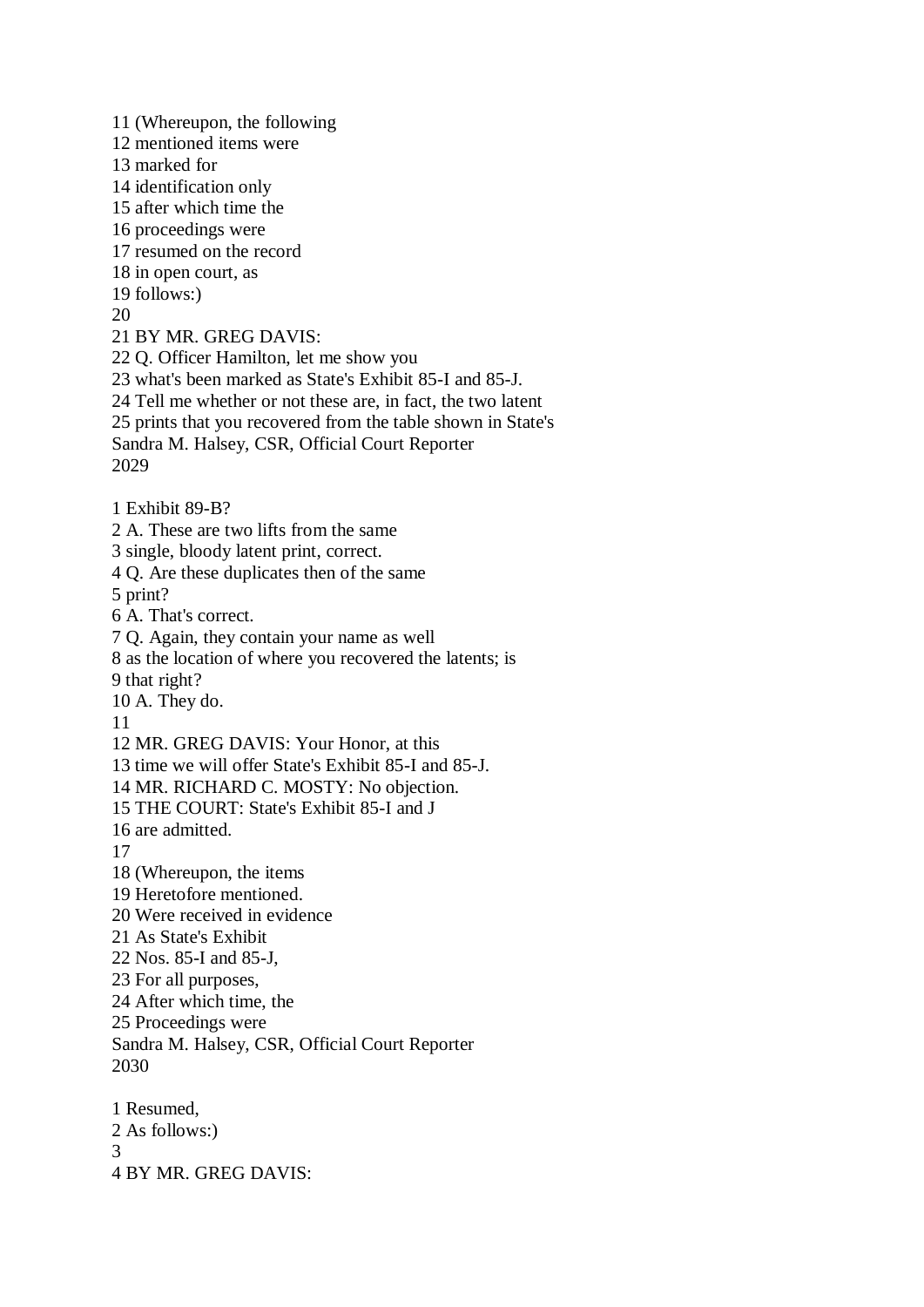5 Q. Officer Hamilton, you just told us

6 about the two latents that you lifted off of the table in

7 the family room. Were you able to obtain any other

8 latent prints in the family room?

9 A. No.

10 Q. Were there other areas in the family

11 room that you processed for possible latent prints?

12 A. Besides that glass table?

13 Q. Yes, sir.

14 A. Yes, there was.

15 Q. All right, sir. Can you tell us the

16 places that you recall processing for latent prints?

17 A. I recall processing a large, square,

18 glass-top table in the center of the family room. I

19 recall processing, I guess you call it a flower vase, on

20 that table.

21 Q. Okay.

22 A. I recall processing that counter top

23 island in between the family room and the kitchen.

24 Q. Okay.

25 A. That's all I remember processing

Sandra M. Halsey, CSR, Official Court Reporter 2031

1 offhand was the surfaces in the family room.

2 Q. Okay. Officer, if you wouldn't mind

3 stepping down again. And let's look at a photograph that

4 shows the family room that you processed. And, again, if

5 you will just -- let me give you this pointer again --

6 and using the pointer again. Looking at State's Exhibit

7 11-B, do you recognize that to be a photograph of a

8 portion of the family room?

9 A. Yes.

10 Q. Could you just use the pointer and

11 just direct the jurors' attention to the areas where you

12 attempted to lift latent fingerprints or palm prints?

13 A. Well, as the photograph showed

14 earlier, here is that small, glass-top table, we

15 processed it. I recall processing this larger

16 square-topped glass table. Also this flower vase which

17 is askew.

18 Q. Okay.

19 A. The counter island, the counter

20 between the kitchen and the family room goes off here, I

21 processed that.

22 Q. Okay. Off this counter area, were you

23 able to lift any latent fingerprints or palm prints?

24 A. No.

25 Q. You pointed to a large table here.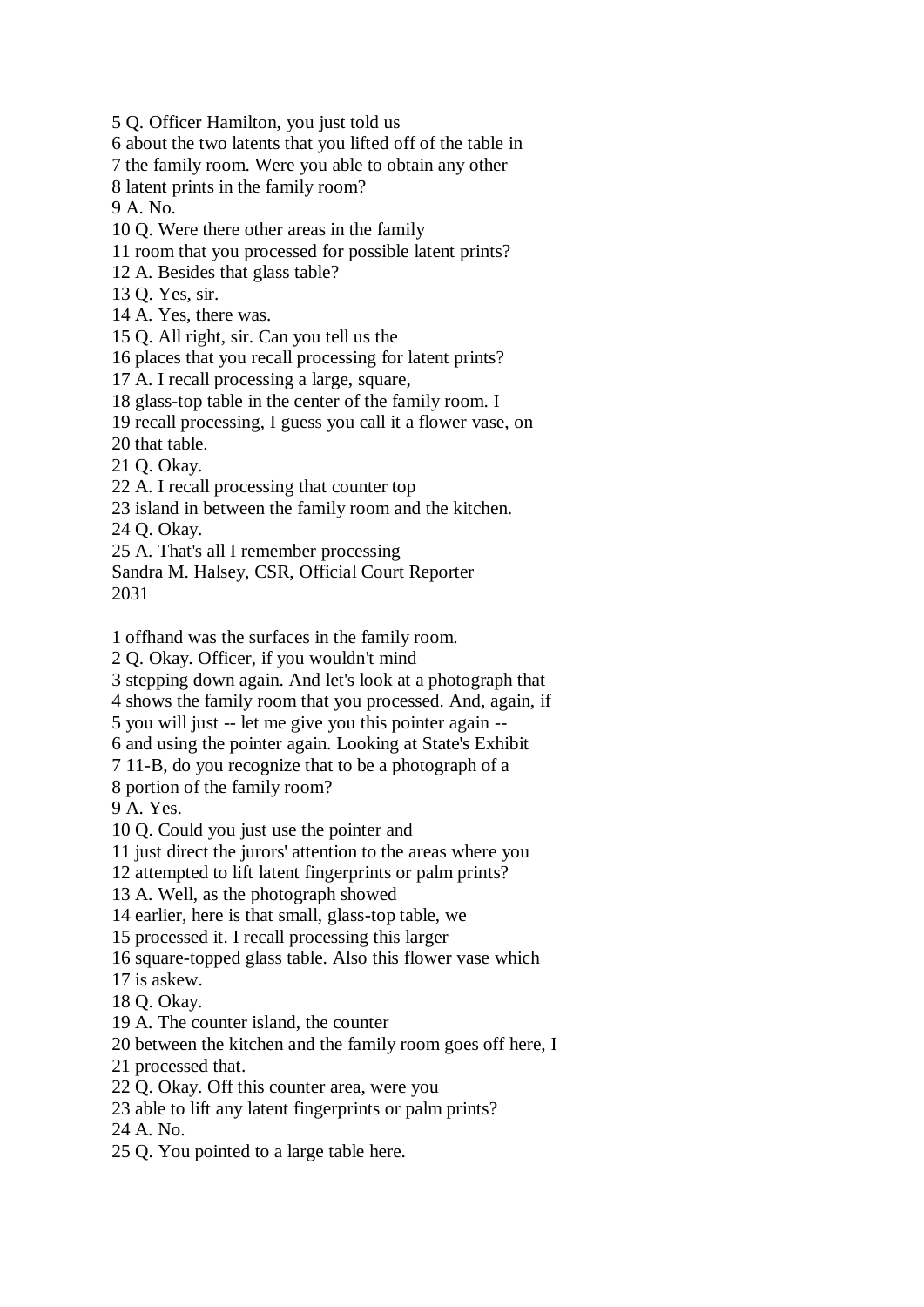Sandra M. Halsey, CSR, Official Court Reporter 2032

- 1 Were you able to lift any latent prints off of that
- 2 table, sir?
- 3 A. No.
- 4 Q. The vase that is on that table, were
- 5 you able to lift any latent fingerprints from it?
- 6 A. I was not.
- 7 Q. Do you recall at this time any other
- 8 areas or items there in the family room that you 9 processed for latent --
- 10 A. I don't recall any other items.
- 11 Q. Okay. Again, the two off of the table
- 12 on the north end of the room, those are the only two
- 13 latents that you lifted in the family room?

14 A. Yes.

- 15 Q. Officer Hamilton, do you remember any
- 16 other areas, either inside or outside the house, that you
- 17 processed for latent prints on June 6th, 1996?

18 A. Yes.

- 19 Q. Okay. What other areas?
- 20 A. The front entry door inside and out of
- 21 the door.
- 22 Q. Okay. So the front door to the house,
- 23 correct?
- 24 A. Yes.
- 25 Q. Both inside and out?
- Sandra M. Halsey, CSR, Official Court Reporter
- 2033
- 1 A. Yes.
- 2 Q. Were you able to lift any latent
- 3 prints off of either the inside or the outside of the
- 4 front door of that residence?
- 5 A. I was not.
- 6 Q. Any other areas that you recall?
- 7 A. I don't recall any other specific
- 8 areas or items that I processed on that day.
- 9 Q. Okay. Do you have an estimate of the
- 10 amount of time that you spent out there that morning
- 11 attempting to lift latent prints? And I'm talking about
- 12 the front door, the family room, the kitchen, the utility
- 13 room, the garage and the items outside of the garage,
- 14 just a best estimate of the amount of time that you spent
- 15 out there trying to lift those prints?
- 16 A. Five hours, no less than that.
- 17 Q. All right. When you actually finished
- 18 your lifting process, what did you do with the latent
- 19 cards that you have identified here in court?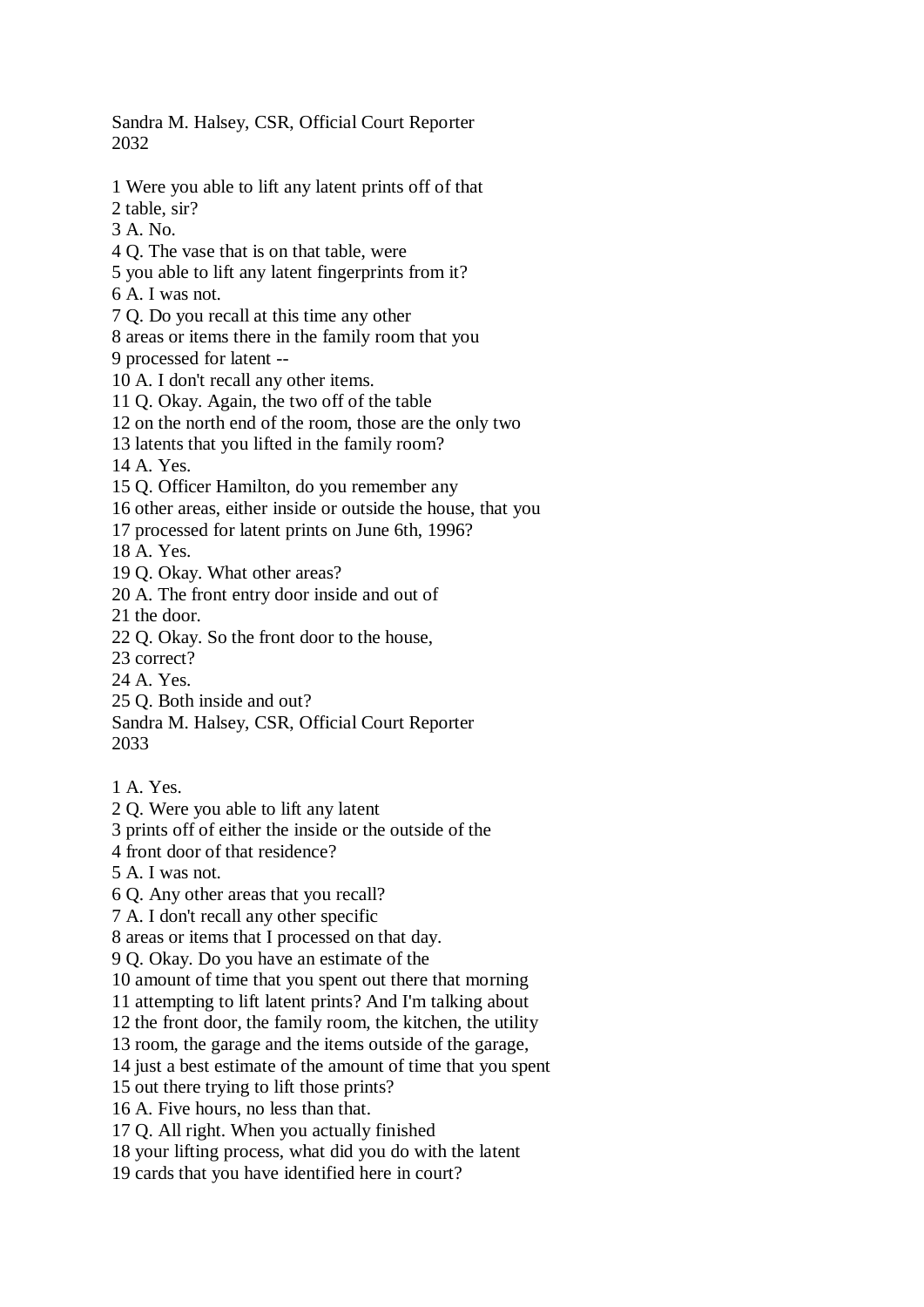20 Did you do any sort of comparison or 21 analysis yourself? 22 A. I did no comparison or analysis. 23 Q. Okay. Are you trained in fingerprint 24 comparison or identification? 25 A. Briefly. Sandra M. Halsey, CSR, Official Court Reporter 2034 1 Q. You didn't do that though that day, 2 right? 3 A. No, that is not one of my duties. 4 Q. Okay. And did you then place those 5 into evidence so someone else could do any comparisons or 6 analysis that needed to be made? 7 A. I turned them into evidence. 8 Q. All right. 9 10 (Whereupon, the following 11 mentioned item was 12 marked for 13 identification only 14 after which time the 15 proceedings were 16 resumed on the record 17 in open court, as 18 follows:) 19 20 BY MR. GREG DAVIS: 21 Q. Officer, if you would, please step 22 down here, and just look at what has been marked as 23 State's Exhibit 42-B. 24 A. Okay. 25 Q. Okay. Let me ask you, sir, does this Sandra M. Halsey, CSR, Official Court Reporter 2035 1 appear to be the window that you processed for latents 2 out there on June 6, 1996? More specifically, does this 3 appear to be the window where the screen was cut in the 4 garage at 5801 Eagle Drive? 5 A. Yes. 6 Q. And this -- you see some black powdery 7 material there towards the bottom of the window? 8 A. Yes. 9 Q. Okay. Is that fingerprint powder that 10 you used to process this window for latent prints? 11 A. That would be it. 12 Q. Okay. 13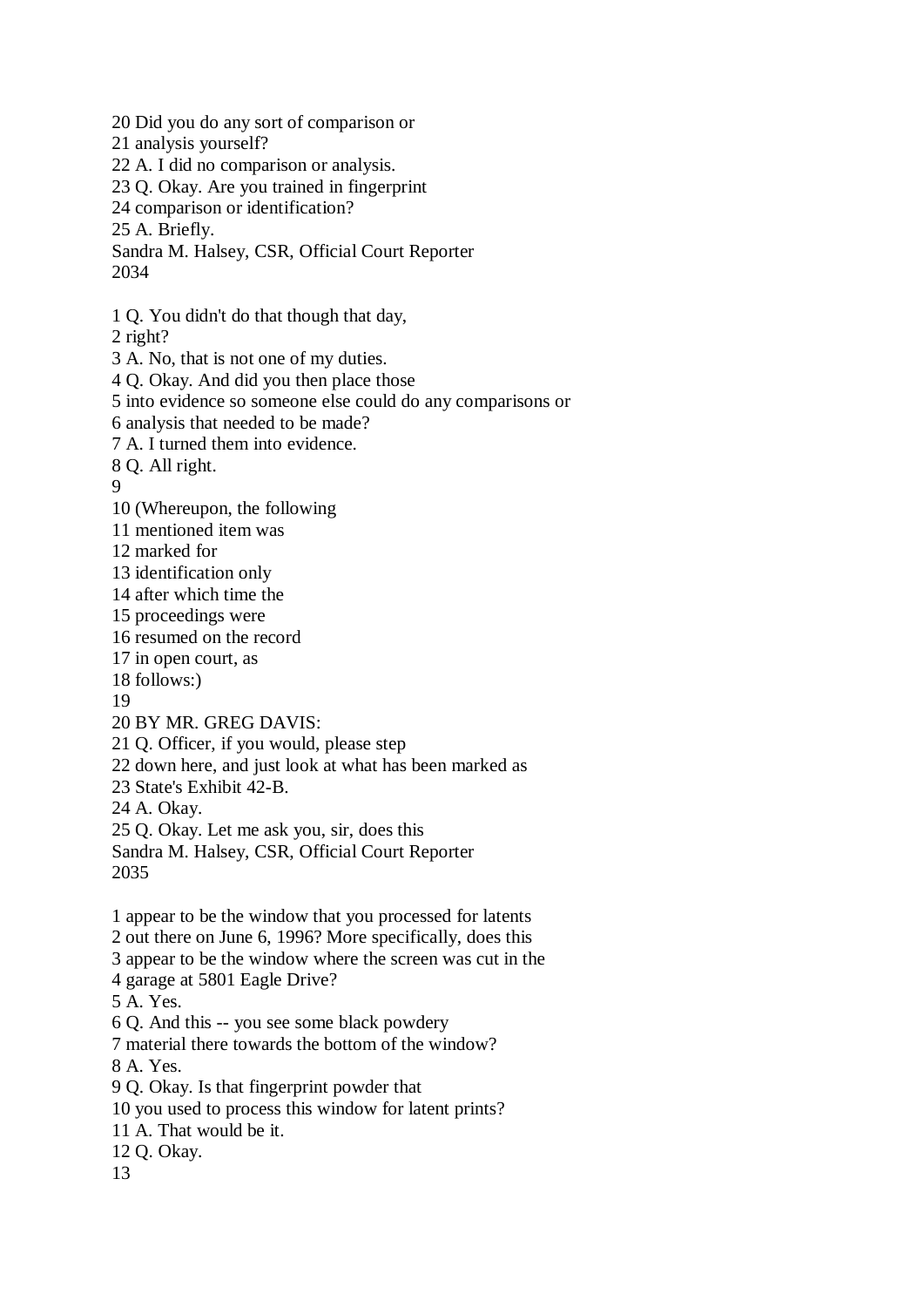14 MR. GREG DAVIS: Your Honor, at this 15 time we will offer State's Exhibit 42-B. 16 MR. RICHARD C. MOSTY: No objection. 17 THE COURT: State's Exhibit 42-B is 18 admitted. 19 20 (Whereupon, the item 21 Heretofore mentioned 22 Was received in evidence 23 As State's Exhibit No. 42-B 24 For all purposes, 25 After which time, the Sandra M. Halsey, CSR, Official Court Reporter 2036 1 Proceedings were resumed 2 As follows:) 3 4 BY MR. GREG DAVIS: 5 Q. Now, the side of the window that is 6 facing the jurors, is that the inside part of the window? 7 A. That's correct. 8 Q. Okay. And again, this black material 9 that is on the bottom of the bottom ridge here of the 10 window frame, what is that? 11 A. That's black fingerprint powder. 12 Q. Okay. And if you will now, looking at 13 State's Exhibit 42-B, can you show the jurors on this 14 exhibit where you were able to lift the latents that we 15 have in evidence as 85-A, B, C, D and E? 16 A. Yes. 17 Q. Okay. Would you do that right now? 18 A. Yes. Latent impressions were 19 recovered on this bottom frame here where my pen is 20 pointing, approximately starting here, that's an 21 approximation, 5 and the other, last was 11 inches, 5 to 22 11 inches from this corner, approximately in this area 23 here. 24 Q. All right. And those were the only 25 latents lifted off of the window, right? Sandra M. Halsey, CSR, Official Court Reporter 2037 1 A. Yes. 2 Q. Thank you. 3 4 (Whereupon, the witness

- 5 Resumed the witness
- 6 Stand, and the
- 7 Proceedings were resumed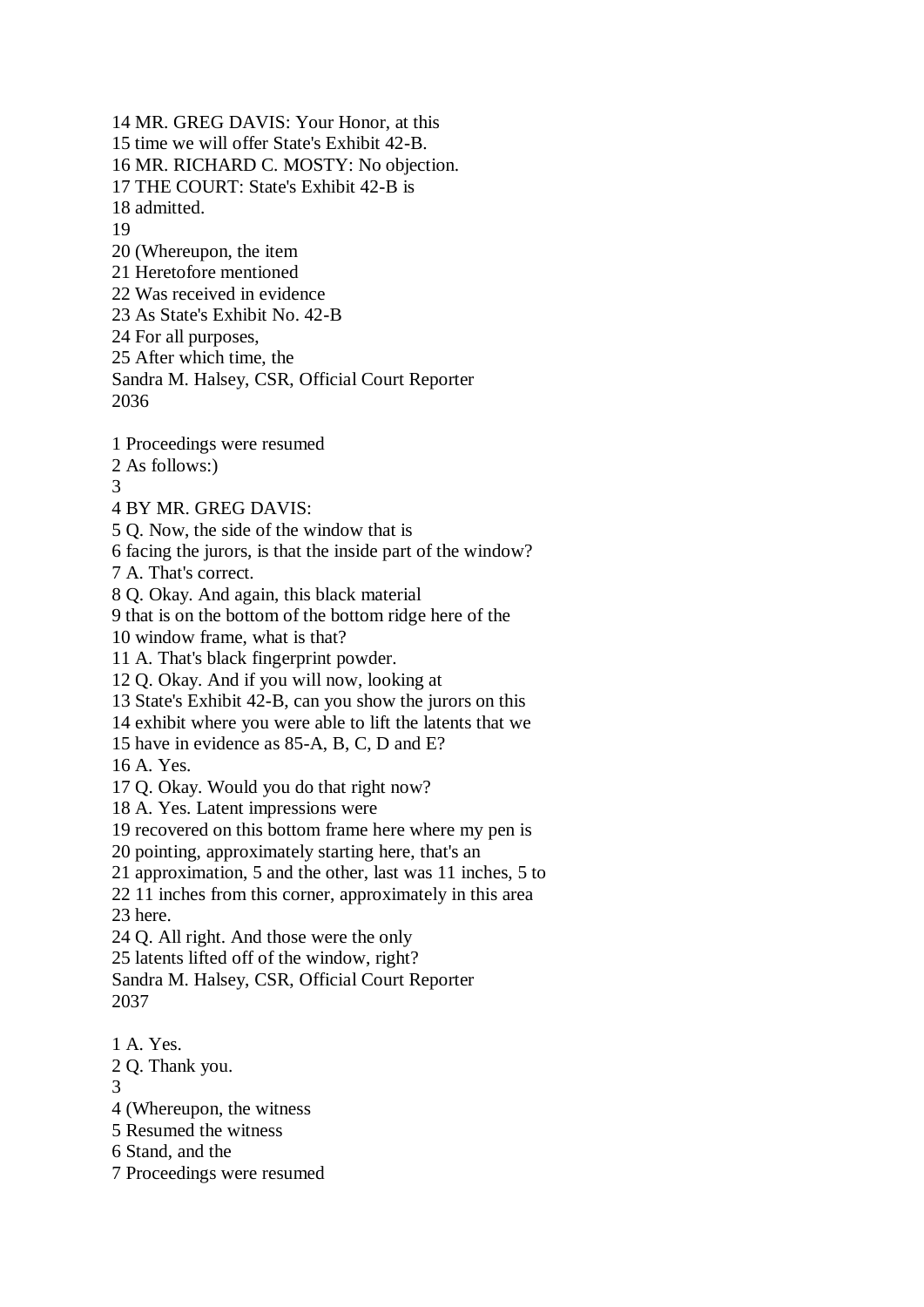8 On the record, as 9 Follows:) 10 11 BY MR. GREG DAVIS: 12 Q. Officer Hamilton, on June the 6th, 13 1996, in addition to the five hours of trying to lift the 14 prints, did you do anything else there at the house that 15 you recall at this time? 16 A. Yes. 17 Q. Okay. What else did you do? 18 A. I assisted another officer in taking 19 some measurements so he could generate a sketch at a 20 later time. 21 Q. Okay. That other officer, is that Ray 22 Clark? 23 A. Yes, it was. 24 Q. Was there ever a time out that at 5801 25 Eagle that were you asked to take some photographs? Sandra M. Halsey, CSR, Official Court Reporter 2038 1 A. Yes. 2 Q. Okay. And, what photographs did you 3 take that day? 4 A. Well, I recall taking photographs of 5 the bloody, latent print on the glass-top table in the 6 family area, before I lifted it in hopes that we would 7 have two types of documentation. 8 Q. Right. How did that turn out? 9 A. I don't know. I remember they didn't 10 come out real good, I didn't think. They were a little 11 blurry. 12 Q. Okay. 13 A. They weren't real good quality, and it 14 wasn't an inappropriate camera for photographing 15 fingerprints from. 16 Q. Okay. What else did you photograph? 17 A. I photographed the kitchen sink. 18 Q. Okay. Was that done at the request of 19 someone? 20 A. Yes. 21 Q. Do you recall an individual named 22 Kathryn Long? 23 A. Yes, I do. 24 Q. Okay. Did she request that you 25 photograph the sink? Sandra M. Halsey, CSR, Official Court Reporter 2039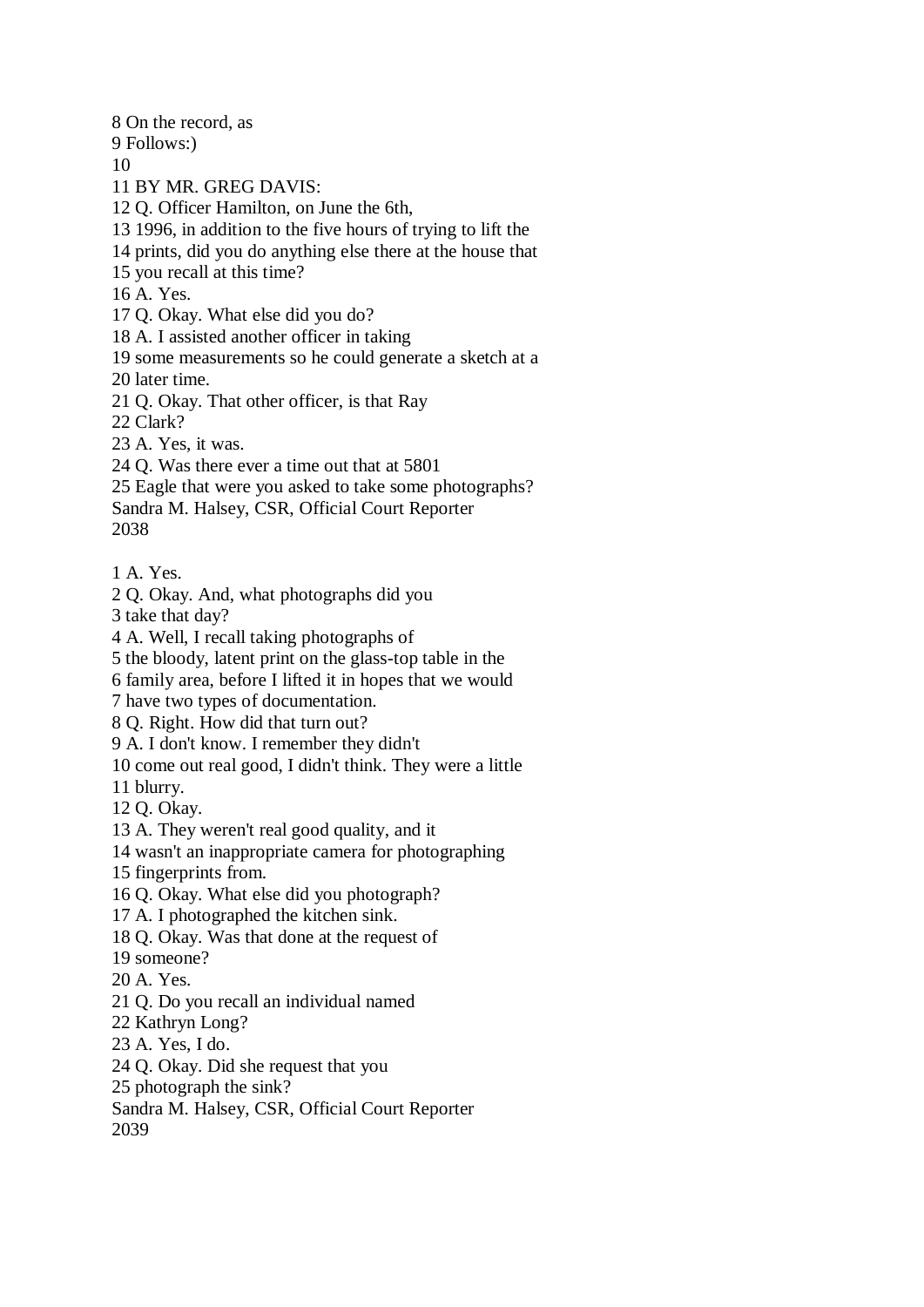1 A. She did. 2 Q. And you did that?

- 3 A. At her request, yes.
- 4 Q. Okay. Have we discussed pretty much
- 5 what you did out there then on June 6th, 1996?
- 6 A. We have.
- 7 Q. All right. Now, let me move you
- 8 forward a day to June 7. Did you have occasion to go
- 9 back out there to Eagle on that day?

10 A. I did.

- 11 Q. And on that day, were you instructed
- 12 to do something?
- 13 A. I was.
- 14 Q. And what were you instructed to do on
- 15 June 7th?
- 16 A. Collect some blood samples from
- 17 specific areas.
- 18 Q. Okay. Were those areas pointed out to
- 19 you by your supervisor or someone else?
- 20 A. They were pointed out to me by my

21 supervisor.

- 22 Q. Officer Hamilton, looking at State's
- 23 Exhibit 122, let me direct your attention to the circles,
- 24 there are some circles with RH; is that correct?

25 A. Yes.

- Sandra M. Halsey, CSR, Official Court Reporter 2040
- 1 Q. Okay. Here in the family room, and
- 2 let's see, we have the family room, family room, family
- 3 room here, here, as well as in the kitchen, and the
- 4 kitchen; is that correct, sir?
- 5 A. Yes.
- 6 Q. Okay. Does this board then, do those
- 7 circles accurately reflect where you went to recover
- 8 blood samples from, in the residence on June 7th, 1996, 9 sir?
- 10 A. That is a close approximation, yes.
- 11 Q. Okay. Did you actually make a sketch
- 12 for yourself about where you recovered these?
- 13 A. I did.
- 14 Q. All right. And that's got the exact
- 15 measurements, I suppose?
- 16 A. On the sketch, no, I have got the
- 17 exact measurements on my report. The sketch is kind of
- 18 like that, again, a general diagram to indicate
- 19 approximate place.
- 20 Q. Okay.
- 21 A. I don't make scale drawings myself.
- 22 Q. All right. Do you recall where you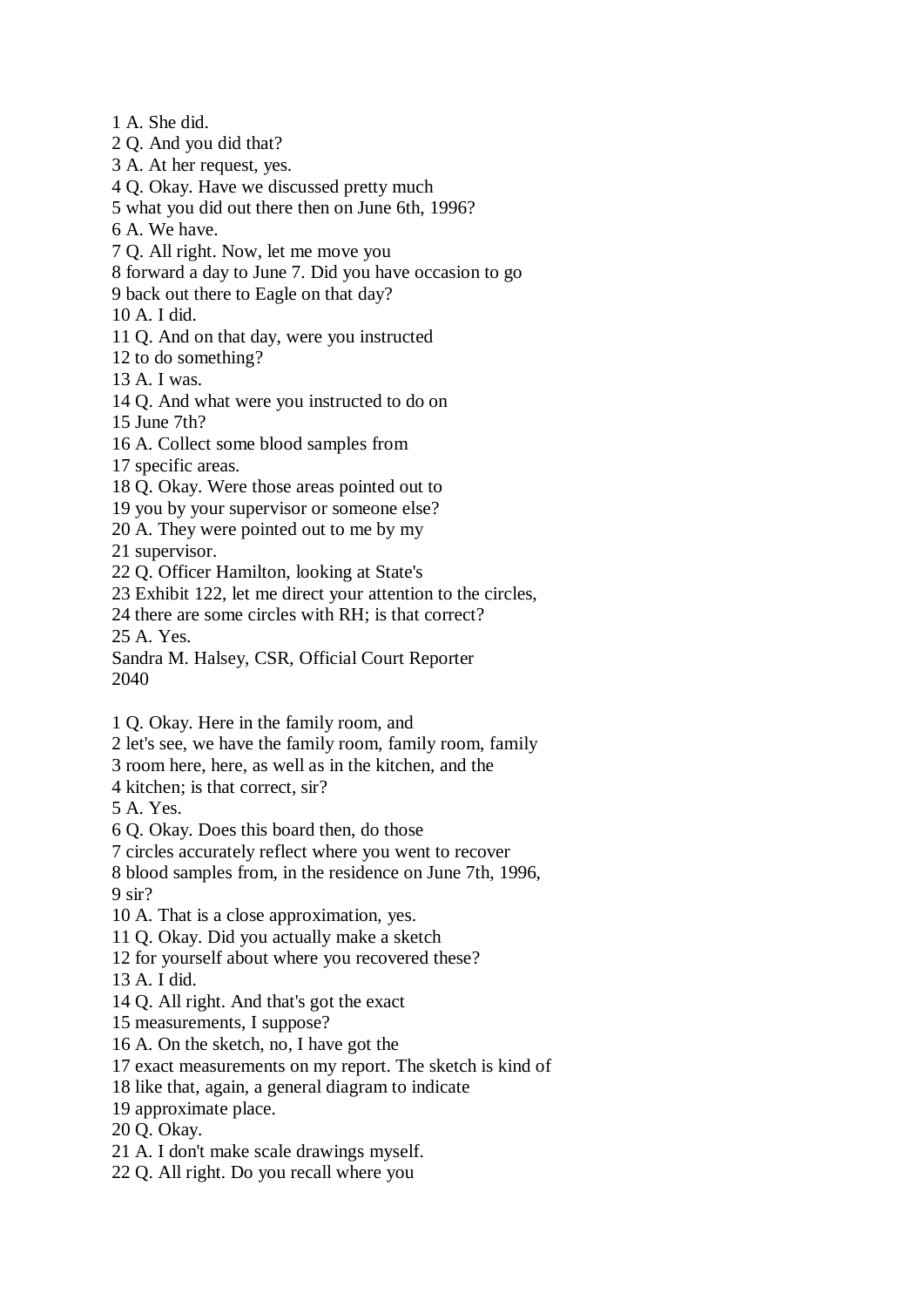23 went to obtain those blood samples that day?

24 A. I recall the two rooms they were made

25 in.

Sandra M. Halsey, CSR, Official Court Reporter

2041

- 1 Q. Okay. What rooms were they?
- 2 A. The kitchen and the family room.
- 3 Q. Let's see; a seven -- seven samples,
- 4 or do you recall?
- 5 A. I would have to look at my report to

6 be certain.

- 7 Q. Okay. You went out there on the 7th,
- 8 you recovered the blood samples from those two rooms.
- 9 Did you do anything else out there on the 7th that you

10 recall?

- 11 A. Not that I recall.
- 12 Q. Okay. The blood samples that you
- 13 took, did you place those into evidence so they could be
- 14 sent on for further analysis?
- 15 A. I placed them into evidence.
- 16 Q. Now on the 8th, on June 8th, did you
- 17 go back out to the house to recover additional blood
- 18 samples?
- 19 A. Yes.
- 20 Q. And do you recall where you retrieved
- 21 those from on the 8th?
- 22 A. Yes.
- 23 Q. Okay. Where was that?
- 24 A. On the hand railing, on the banister
- 25 on the stairwell inside the home.
- Sandra M. Halsey, CSR, Official Court Reporter

2042

1 Q. Okay. Again, were you directed to go

- 2 to those areas, or did you just choose those areas on
- 3 your own?
- 4 A. No. I was directed by my supervisor
- 5 to collect samples.
- 6 Q. All right. Again, did you place those
- 7 into evidence for analysis later?
- 8 A. I placed them into evidence.
- 9 Q. All right. Now let me direct
- 10 attention forward to June the 10th, 1996. Again, did you
- 11 have occasion to go out there to the residence?

12 A. Yes.

- 13 Q. And on that date, did you actually
- 14 recover certain items of property and place them into the
- 15 police property room?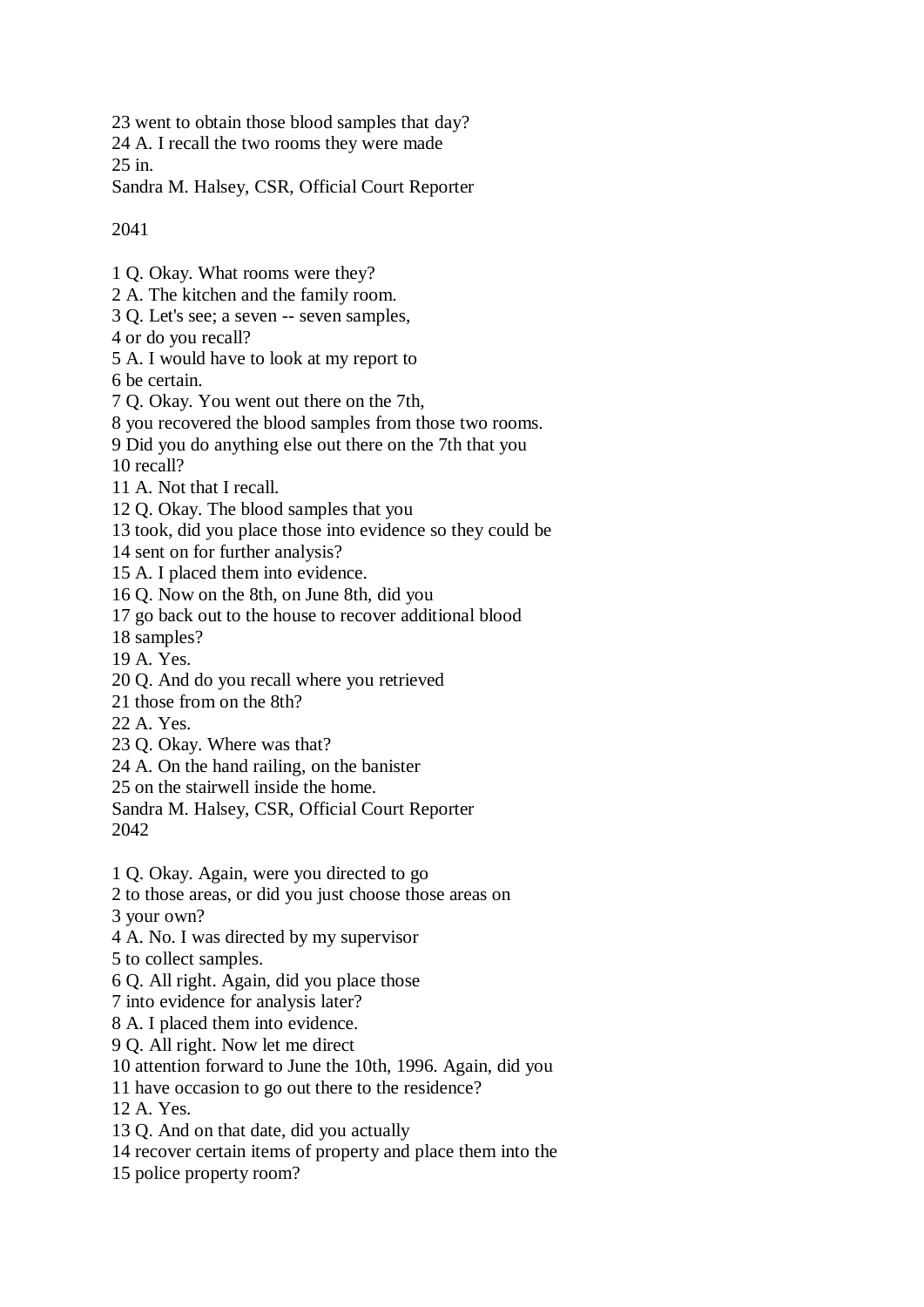16 A. I did. 17 Q. Okay. 18 19 (Whereupon, the following 20 mentioned item was 21 marked for 22 identification only 23 after which time the 24 proceedings were 25 resumed on the record Sandra M. Halsey, CSR, Official Court Reporter 2043 1 in open court, as 2 follows:) 3 4 BY MR. GREG DAVIS: 5 Q. Officer Hamilton, if you would, please 6 look at State's Exhibit 86. Do you recognize that, sir? 7 A. Yes. 8 Q. Okay. Is this a rug that you 9 recovered from the kitchen there at Eagle Drive on June 10 10th, 1996, sir? 11 A. It's a throw rug from the kitchen 12 floor in front of the sink area. 13 Q. Okay. Let me just ask you for record 14 purposes. Do you see certain holes in the rug today? 15 A. I didn't note any holes when I put it 16 into evidence. 17 Q. Okay. 18 19 MR. GREG DAVIS: Your Honor, we will 20 offer State's Exhibit 86. 21 MR. RICHARD C. MOSTY: No objection. 22 THE COURT: State's Exhibit 86 is 23 admitted. 24 25 Sandra M. Halsey, CSR, Official Court Reporter 2044 1 (Whereupon, the item 2 Heretofore mentioned 3 Was received in evidence 4 As State's Exhibit No. 86 5 For all purposes, 6 After which time, the 7 Proceedings were resumed 8 As follows:) 9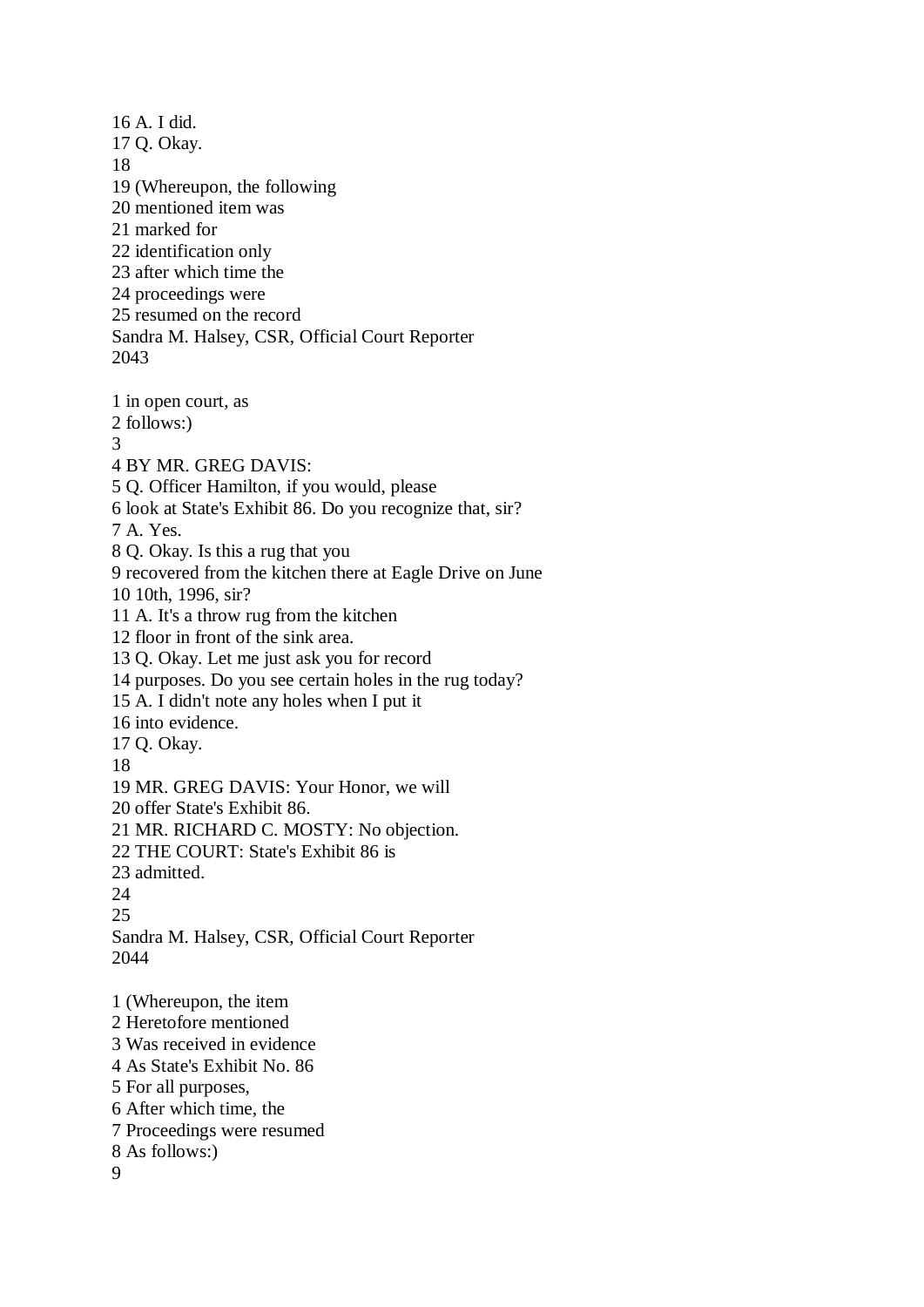10 BY MR. GREG DAVIS: 11 Q. Were you directed to recover State's 12 Exhibit No. 86? 13 A. Yes. 14 Q. Okay. 15 16 17 (Whereupon, the following 18 mentioned item was 19 marked for 20 identification only 21 after which time the 22 proceedings were 23 resumed on the record 24 in open court, as 25 follows:) Sandra M. Halsey, CSR, Official Court Reporter 2045 1

2 BY MR. GREG DAVIS: 3 Q. Mr. Hamilton, looking now at State's 4 Exhibit 87, do you recognize that item, sir? 5 A. Yes, I do. 6 Q. Okay. Is this also an item that you 7 recovered from 5801 Eagle Drive on June 10, 1996? 8 A. Yes. 9 Q. Okay. Do you recall what room that 10 you recovered this item in, sir? 11 A. Family room. 12 Q. Okay. 13 14 MR. GREG DAVIS: Your Honor, at this 15 time we will offer State's Exhibit 87. 16 MR. RICHARD C. MOSTY: No objection. 17 THE COURT: State's Exhibit 87 is 18 admitted. 19 20 (Whereupon, the item 21 Heretofore mentioned 22 Was received in evidence 23 As State's Exhibit No. 87, 24 For all purposes, 25 After which time, Sandra M. Halsey, CSR, Official Court Reporter 2046

1 The proceedings were 2 Resumed as follows:)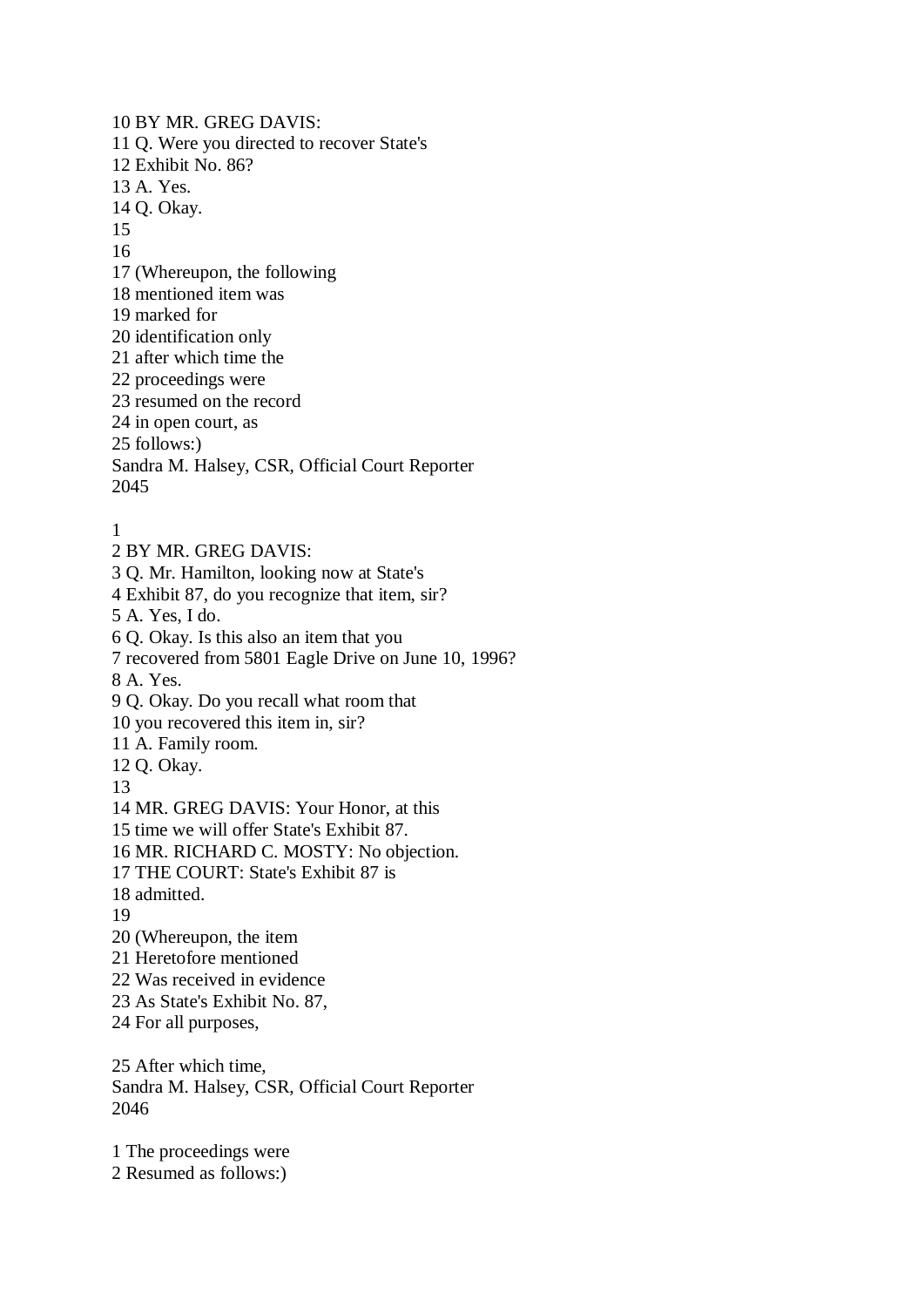3

4 BY MR. GREG DAVIS:

5 Q. Where in the family room did you

6 recover State's Exhibit 87?

7 A. Sort of in the center of the room on

8 the floor, approximately -- I would have to look at my

- 9 report to be exact, but about two feet south of the edge
- 10 of a large glass-top table.
- 11 Q. Okay. Again, were you directed to
- 12 take that particular item of property into your
- 13 possession?
- 14 A. I was.

15 Q. Now, I want to direct your attention

- 16 forward, sir, to November 26, 1996. Again, did go to
- 17 5801 Eagle Drive?
- 18 A. I did.

19 Q. And at that time, did you attempt to

- 20 lift latent fingerprints or palm prints from the bathroom
- 21 upstairs near the boys' bedroom?
- 22 A. I was directed to do so, yes.
- 23 Q. Okay. Who asked you to do that?

24 A. You did.

25 Q. Was I also present out there at the

- Sandra M. Halsey, CSR, Official Court Reporter 2047
- 1 residence?
- 2 A. You were.
- 3 Q. Were you able to lift any latent
- 4 fingerprints from that area, sir?
- 5 A. I was.
- 6 Q. Okay.
- 7

8 (Whereupon, the following

- 9 mentioned items were
- 10 marked for
- 11 identification only
- 12 after which time the
- 13 proceedings were
- 14 resumed on the record
- 15 in open court, as
- 16 follows:)
- 17
- 18 BY MR. GREG DAVIS:
- 19 Q. Sir, let me show you, cards marked
- 20 88-A. These are State's Exhibits 88-A, B, C, D, E, F,
- 21 and ask you whether or not these are the six latents that
- 22 you recovered from the boys' bathroom area on November
- 23 26th, 1996?
- 24 A. Yes, those are them.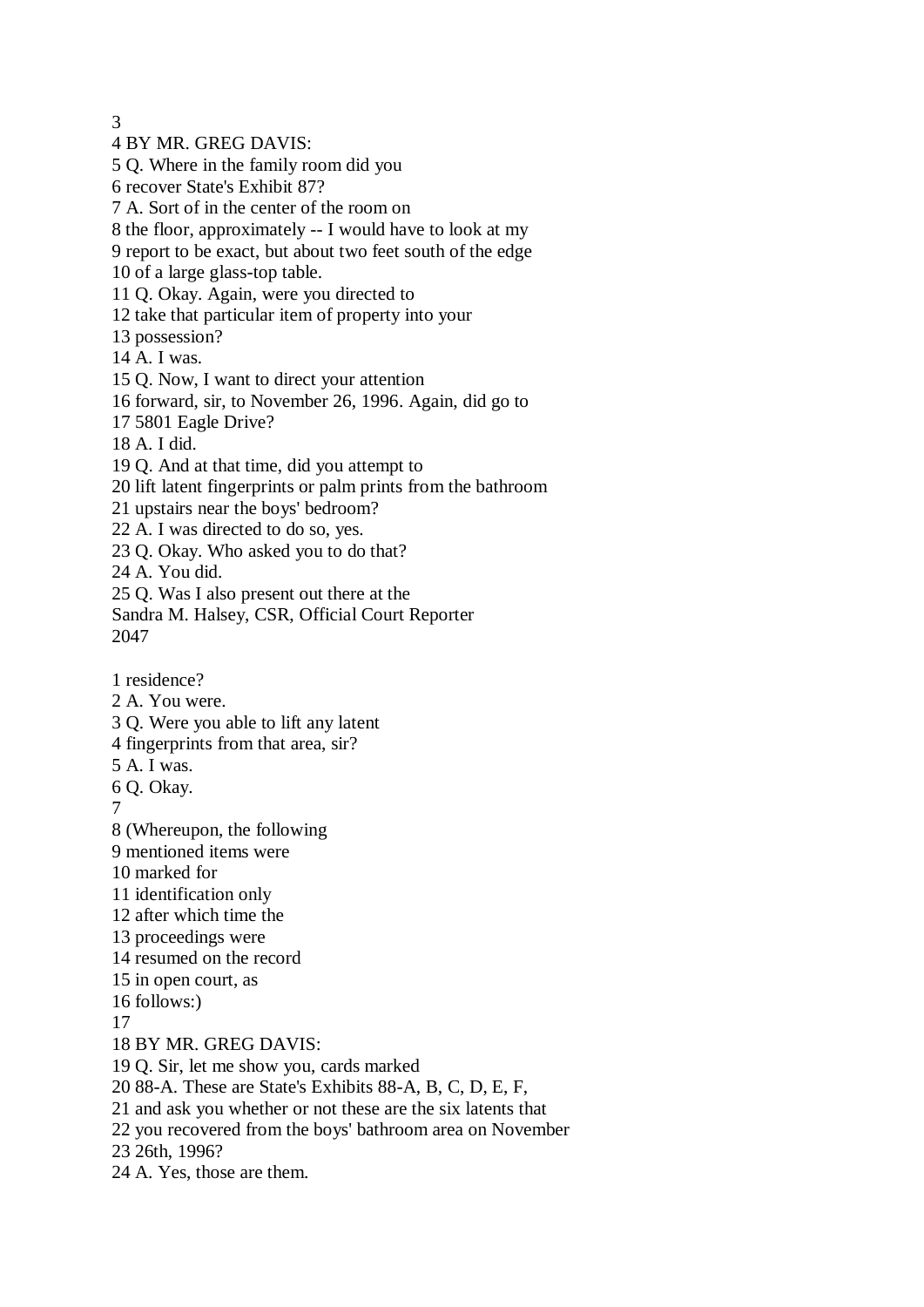Sandra M. Halsey, CSR, Official Court Reporter 2048 1 name, 5801 Eagle Drive, as well as the location where you 2 actually recovered these latents? 3 A. They do. 4 5 MR. GREG DAVIS: Your Honor, at this 6 time we will offer State's Exhibit 88-A through 88-F, 7 inclusive. 8 MR. RICHARD C. MOSTY: No objection. 9 THE COURT: State's Exhibit 88-A, B, 10 C, D, E and F are admitted. 11 MR. GREG DAVIS: Okay. 12 13 (Whereupon, the items 14 Heretofore mentioned 15 Were received in evidence 16 As State's Exhibit Nos. 88-A, 17 B,C,D,E,F, for all purposes, 18 After which time, the 19 Proceedings were resumed 20 As follows:) 21 22 BY MR. GREG DAVIS: 23 Q. Okay. Officer Hamilton, do you see 24 the photograph that I'm showing you is State's Exhibit 25 17-A? Do you see that, sir? Sandra M. Halsey, CSR, Official Court Reporter 2049 1 A. Yes. 2 Q. Okay. Does that show the bathroom 3 area where you attempted to recover latent fingerprints 4 on November 26th, 1996? 5 A. Yes. 6 Q. Am I pointing at that bathroom? 7 A. I believe so, yes. 8 Q. Okay. You got six latents, generally 9 in the bathroom. Where were you able to recover the 10 latent prints? 11 A. I would have to look at my reports to 12 recall specific locations. 13 Q. Again, that is on November 26, '96, 14 right? 15 A. Yes. 16 Q. Again, the prints that you recovered 17 on November 26, did you place those into evidence? 18 A. Yes.

25 Q. Okay. And again, do they contain your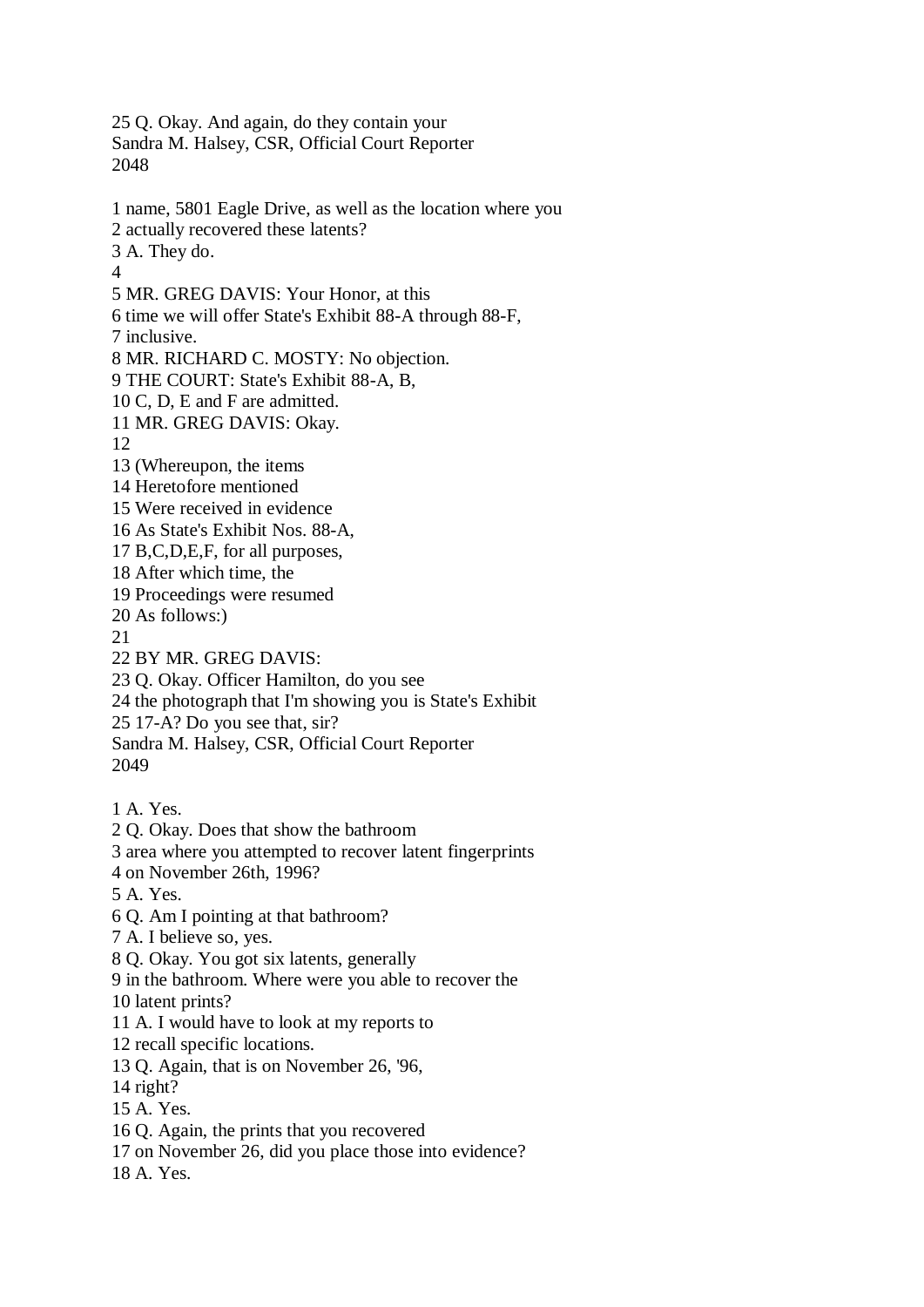19 Q. Okay. Did you do anything else with 20 them besides that? 21 A. No. 22 Q. Let me just ask you, Officer Hamilton, 23 you have talked to me about this case prior to today, 24 haven't you? 25 A. Yes. Sandra M. Halsey, CSR, Official Court Reporter 2050 1 Q. Have you had a chance to talk with me 2 in Dallas about the case? 3 A. Yes. 4 Q. Several times? 5 A. That's correct. 6 Q. Did you also have a chance to talk 7 with me while we have been here in Kerrville about the 8 case? 9 A. Yes. 10 Q. In this case, at certain points, did 11 you make notes about what you were doing out there at 12 5801 Eagle Drive? 13 A. Yes, I did. 14 Q. And did you also make certain written 15 reports about what you had done out there at Eagle Drive? 16 A. I did. 17 Q. Okay. Officer Hamilton, let me show 18 you what I am going to mark for identification purposes 19 as State's Exhibit 89-D. 20 21 (Whereupon, the following 22 mentioned item was 23 marked for 24 identification only 25 after which time the Sandra M. Halsey, CSR, Official Court Reporter 2051 1 proceedings were 2 resumed on the record 3 in open court, as 4 follows:) 5 6 7 BY MR. GREG DAVIS: 8 Q. Now, let me ask you to look through 9 these pieces of paper and tell me whether they are, in 10 fact, copies of the notes that you made in this case, as 11 well as copies of the reports that you prepared?

12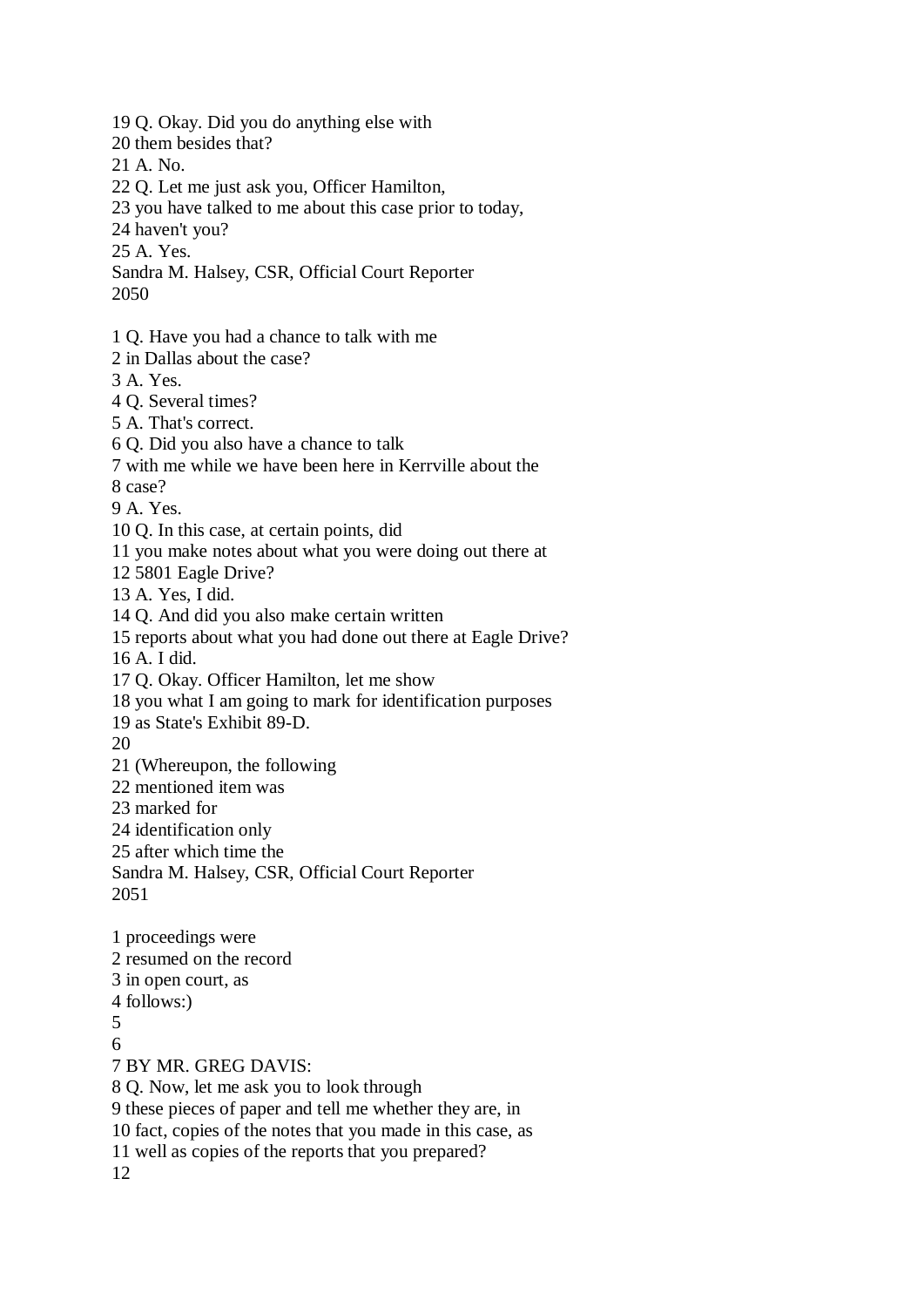13 MS. SHERRI WALLACE: Excuse me, Mr. 14 Davis, there already is an 89-B. 15 MR. GREG DAVIS: 89-D. 16 MS. SHERRI WALLACE: Oh. 17 THE WITNESS: Yes, these are mine. 18 MR. GREG DAVIS: Your Honor, we will 19 tender the notes and reports 89-D to counsel. And we 20 will pass the witness. 21 THE COURT: Well, Mr. Mosty? 22 MR. RICHARD C. MOSTY: May I have a 23 few moments to review these reports? 24 THE COURT: You may. All right. A 25 brief break, 5 minute break. All right. Make it a 10 Sandra M. Halsey, CSR, Official Court Reporter 2052 1 minute break. 2 3 (Whereupon, a short 4 recess was taken, after 5 which time, the 6 proceedings were 7 resumed in open court, 8 in the presence and 9 hearing of the 10 Defendant, being 11 represented by his 12 Attorney, but outside of 13 the presence of the jury 14 as follows:) 15 16 THE COURT: All right. Bring the jury 17 back in. Is everybody ready to bring the jury back? 18 MR. GREG DAVIS: Yes, sir, we are 19 ready. 20 MR. DOUGLAS MULDER: Yes, sir, we are 21 ready. 22 THE COURT: All right. Are you all 23 right, Officer? 24 THE WITNESS: Yes, sir. 25 THE COURT: All right. Sandra M. Halsey, CSR, Official Court Reporter 2053 1

2 (Whereupon, the jury

3 Was returned to the

4 Courtroom, and the

5 Proceedings were

6 Resumed on the record,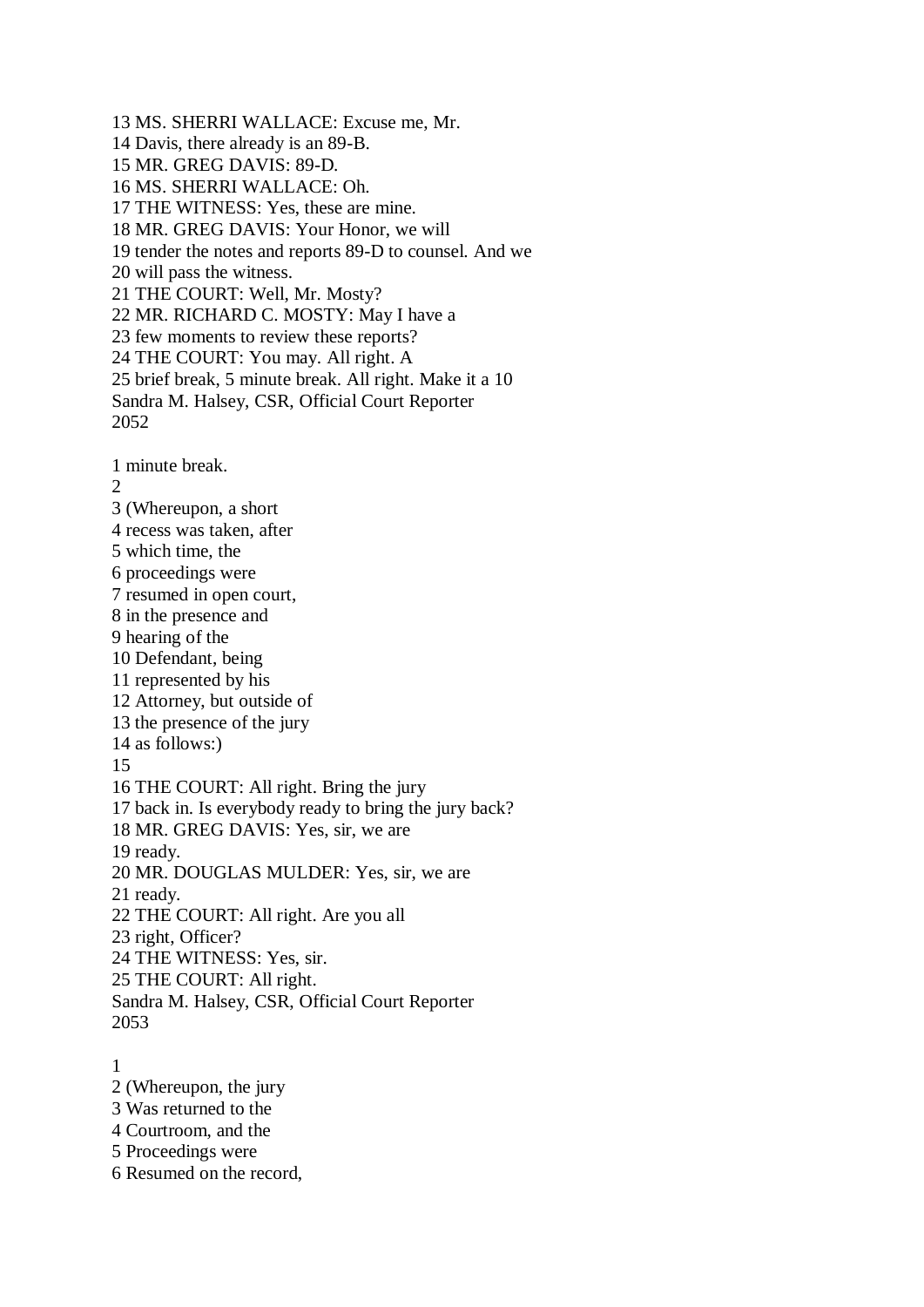7 In open court, in the 8 Presence and hearing 9 Of the defendant, 10 As follows:) 11 12 THE COURT: Let the record reflect 13 that all parties in the trial are present and the jury is 14 seated. 15 Mr. Mosty. 16 17 18 CROSS EXAMINATION 19 20 BY MR. RICHARD MOSTY: 21 Q. Officer Hamilton, what time did you 22 tell us that you got to the scene? 23 A. On June 6th? 24 Q. Yes, sir. 25 A. Approximately 9:00 a.m. Sandra M. Halsey, CSR, Official Court Reporter 2054 1 Q. Okay. And left about 2:00? 2 A. No, sir, I left about 6:00 p.m. as I 3 recall. 4 Q. You finished your print search about 5 2:00? 6 A. Well, probably thereafter, because I 7 didn't start processing exactly at 9:00, probably closer 8 to 10:00 before I started the latent processing. 9 Q. What did do you for that first hour? 10 A. I assisted Officer Clark in taking 11 some measurements so he could later generate a crime 12 scene sketch. 13 Q. Okay. And when you got there at 9:00 14 and when you went in, how many people were in the house? 15 A. When I got there no one was in the 16 house. 17 Q. No one was in? 18 A. That's correct. 19 Q. And you went in with Officer Clark, 20 was it? 21 A. He was one of the people that I went 22 in with. 23 Q. Who all went in when you went in? 24 A. I don't recall all of the people that 25 went in. At about the time I went in the supervisor, Sandra M. Halsey, CSR, Official Court Reporter 2055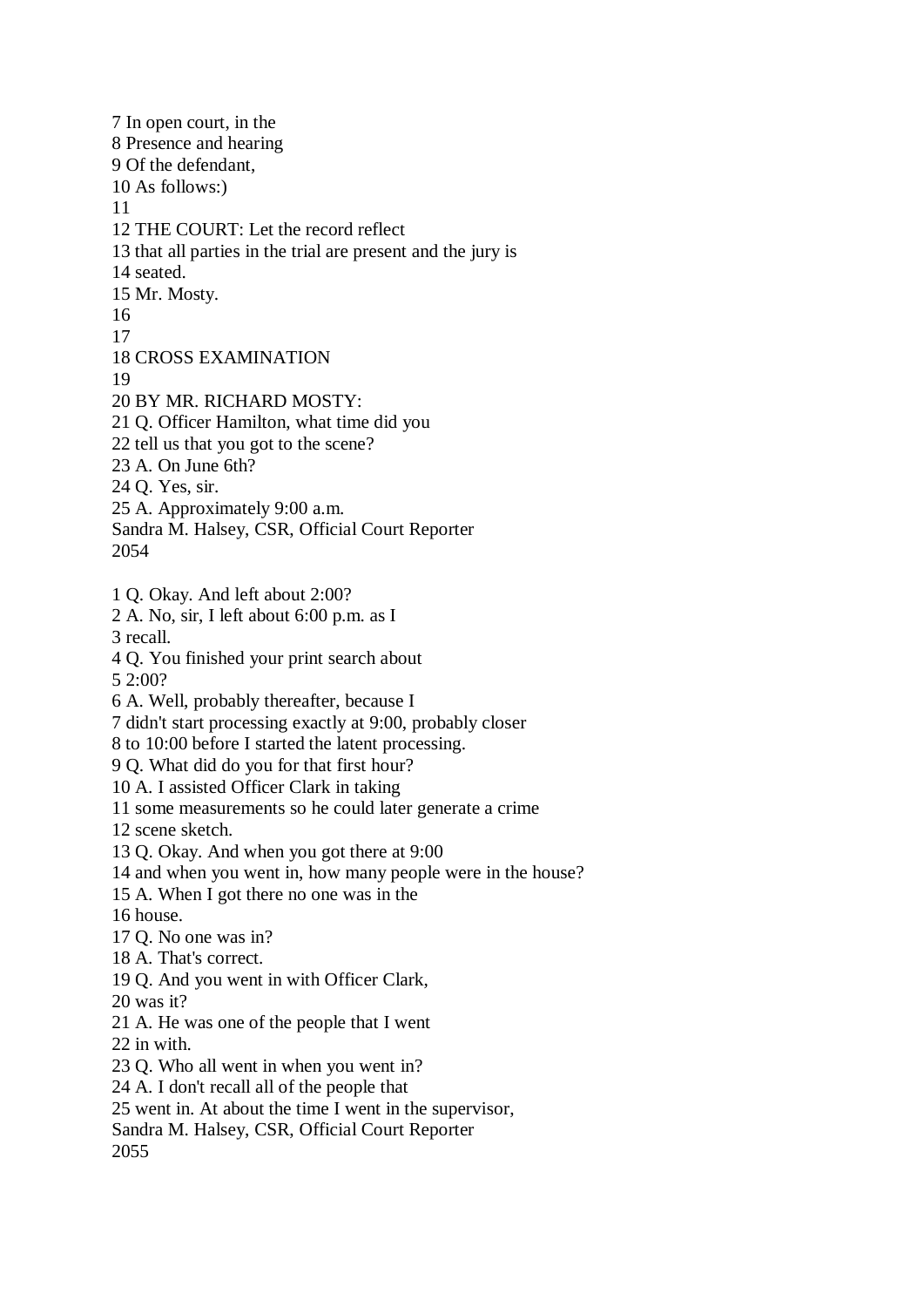1 Sergeant Nabors, went in with us.

2 Q. Okay.

3 A. I believe James Cron went in with us.

4 Q. Had Mayne already been through picking

5 up evidence?

6 A. I don't know.

7 Q. Before you went in at 9 o'clock?

8 A. I don't know. Officer Mayne was there

9 also at 9:00 o'clock when I got there.

10 Q. You were not able to observe whether

11 or not it appeared things had been picked up and

12 collected as evidence?

13 A. I don't know if they had or not.

14 Q. Okay. So, you, for the first hour or

15 so you assisted Clark?

16 A. Approximately, that length of time,

17 yes.

18 Q. And you were doing measuring, if I

19 understand?

20 A. Yes, helping him take some

21 measurements.

22 Q. What were you doing then?

23 A. Holding one end of the tape, yes.

24 Q. You would go to one wall and he would

25 hold the tape up against the other wall?

Sandra M. Halsey, CSR, Official Court Reporter 2056

1 A. That sort of thing, yes.

2 Q. Okay. Did you do that in the family

3 room?

4 A. Some of it, yes.

5 Q. Okay. What parts of it?

6 A. As I recall, it was getting the width

7 and length of the room measurement.

8 Q. Okay. So would you, like, take the

9 tape and walk over to the wall that had a television on 10 it?

11 A. I don't recall.

12 Q. You don't recall who did? But one of

13 y'all would walk across the room to the television?

14 A. I don't recall -- I vaguely recall the

15 television was in the room, I think, but I don't

16 remember.

17 Q. Okay. Well, let me take the

18 television out of the equation.

19 A. Okay.

20 Q. Do you remember the wall had a

21 fireplace on it?

22 A. Yes.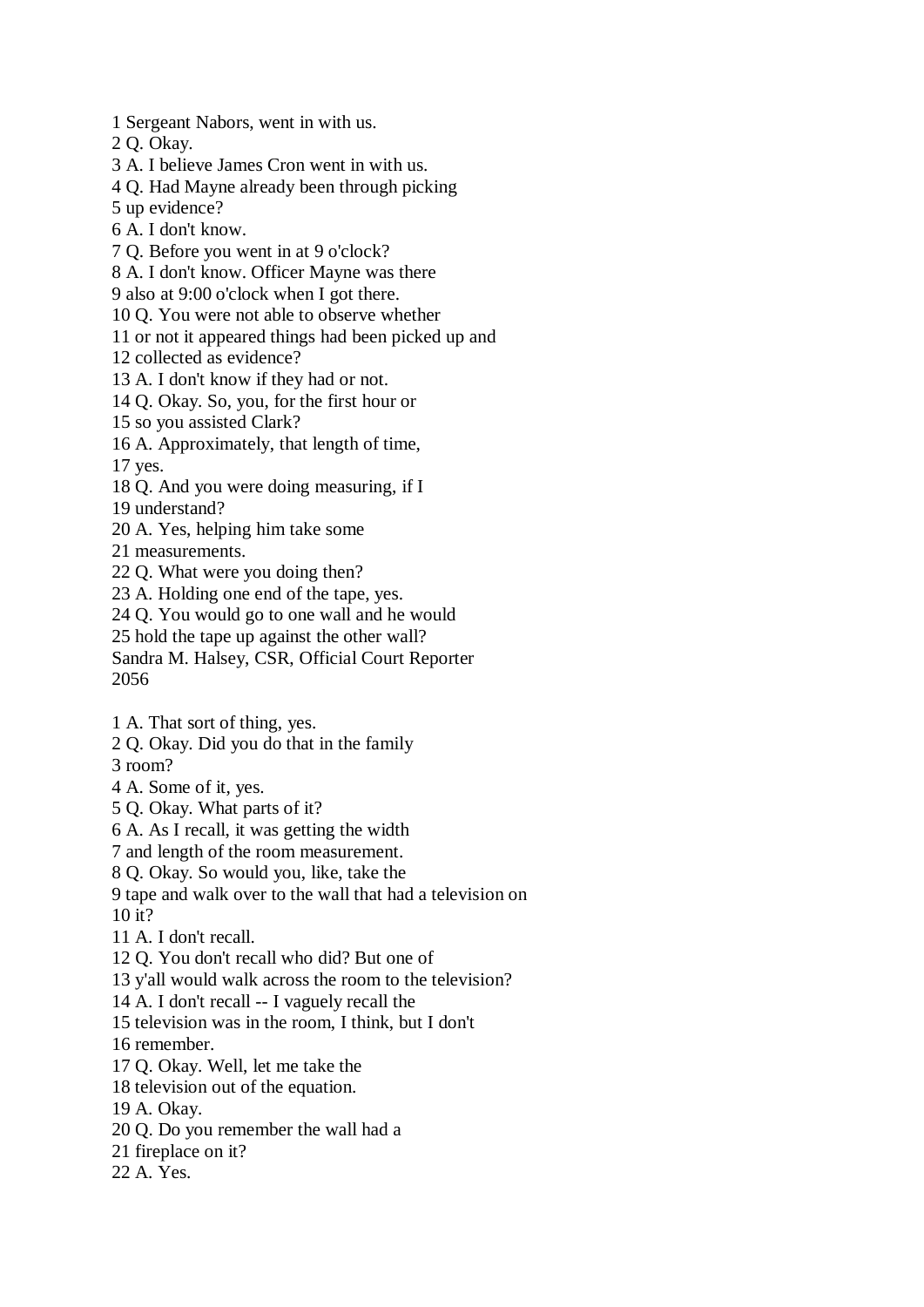23 Q. Okay. One of you walked over to the 24 wall that had the fireplace on it and one of you got over 25 by the kitchen bar, and made some -- and figured out what Sandra M. Halsey, CSR, Official Court Reporter 2057

1 that measurement was? 2 A. Probably. I don't recall 3 specifically. 4 Q. You don't recall that? 5 A. No. 6 Q. Okay. Did y'all -- did you measure at 7 more than one place? For instance, in the length of that 8 room? 9 A. I don't recall. 10 Q. Okay. What about then the other way? 11 Did you measure from the backyard wall, what I call the 12 backyard wall and the interior wall, did you make that 13 measurement? 14 A. I don't recall specifically. 15 Q. Did you make measurements in the 16 kitchen? 17 A. I don't believe we made any 18 measurements in the kitchen. I didn't assist him with 19 any anyway. 20 Q. Okay. What about the utility room? 21 A. No. 22 Q. Garage? 23 A. Not that I recall. I recall making 24 some on the outside of the house. We did the outside 25 perimeter of the actual brick structure itself. Sandra M. Halsey, CSR, Official Court Reporter 2058 1 Q. Okay. 2 A. I remember making those specifically. 3 Q. Okay. Do you have some recollection 4 of the family room, or is that not even -- 5 A. I don't recall, for sure. 6 Q. Okay. You remember the outside, but 7 you really don't remember whether or not you helped 8 measure the inside? 9 A. That's correct. 10 Q. Okay. When did you do your sketches? 11 A. My sketch in reference to the blood 12 samples from the 7th, I generated them on the 7th. 13 Q. On the 7th? 14 A. That's correct. 15 Q. So all of these notations of

16 measurements were done on the 7th, on your sketch?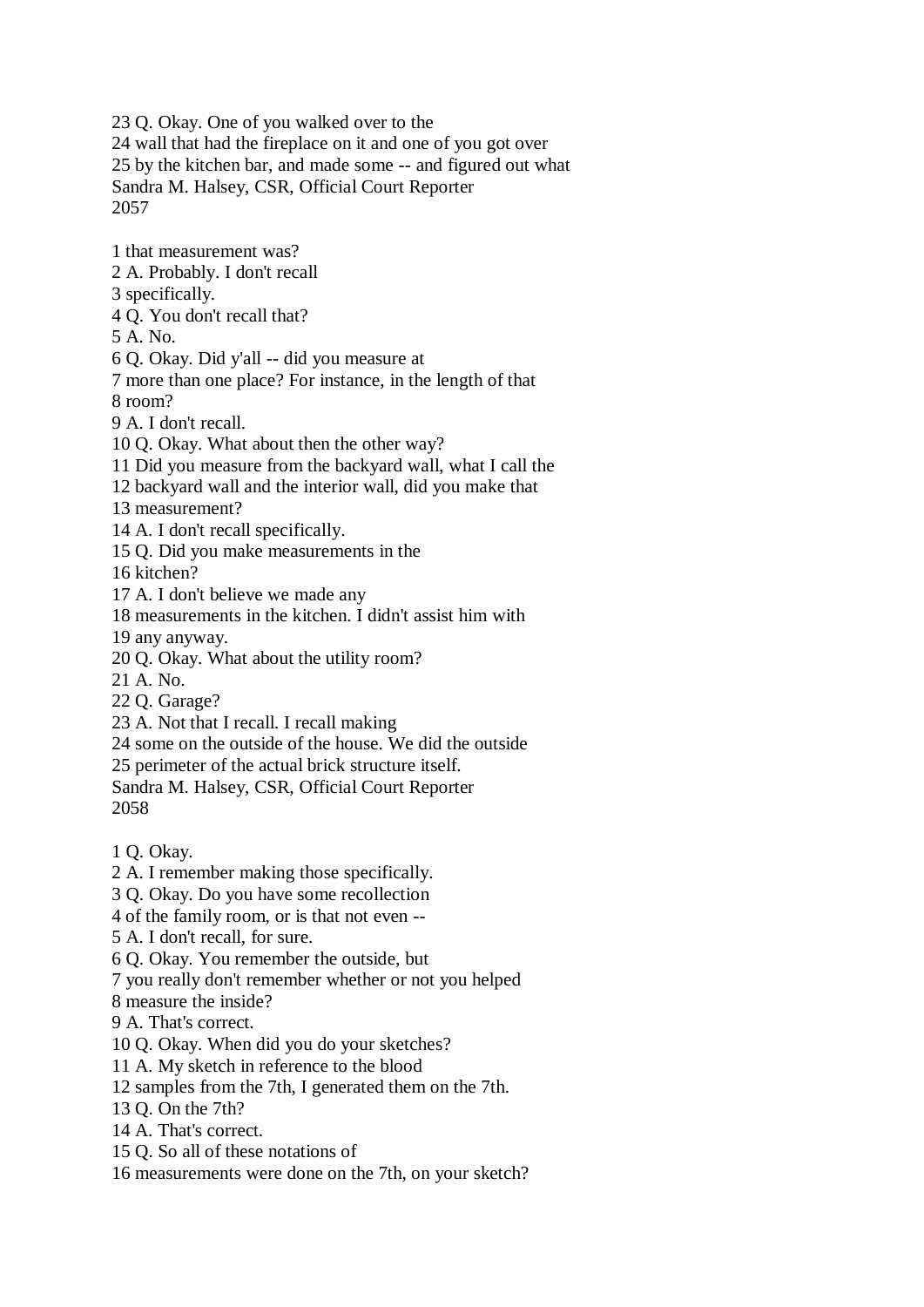17 A. I would have to see what you are

18 referring to specifically, please.

19 Q. Well, I noted that, I'm showing you

20 part of 89-D?

21 A. Okay.

22 Q. Is this a sketch?

23 A. Yes. That is going to be in relation

24 to blood samples on the 7th. That is my rough sketch,

25 yes, sir.

Sandra M. Halsey, CSR, Official Court Reporter

2059

1 Q. I believe it says 60709?

2 A. Yes, sir. This is more of a finished

3 sketch.

4 Q. This is what you did back at the

5 office?

6 A. Correct, sir.

7 Q. And I note that you were careful to on

8 every report sign and date your reports, it looks like?

9 A. I believe so.

10 Q. Is that your practice?

11 A. It is, in fact.

12 Q. When you type up a report, do you read

13 it for accuracy?

14 A. I usually proofread it more than once,

15 in this case, several times.

16 Q. Okay. And then you signed it, and

17 make sure the date is on it?

18 A. Yes.

19 Q. Okay. Is that taught to you-all at

20 Rowlett to do that?

21 A. They gave me a basic general format to

22 follow, not in content so much, but as to the format

23 itself of what they wanted.

24 Q. What about signing and dating? Is

25 that a practice you picked up before Rowlett?

Sandra M. Halsey, CSR, Official Court Reporter 2060

1 A. That is a practice I picked up before

2 Rowlett. That is also a procedure that I personally was

3 instructed to do since being at Rowlett. I don't know

4 what the others do.

5 Q. Okay. But your understanding of the

6 standing instructions --

7 A. To me.

8 Q. -- at Rowlett PD --

9 A. To me.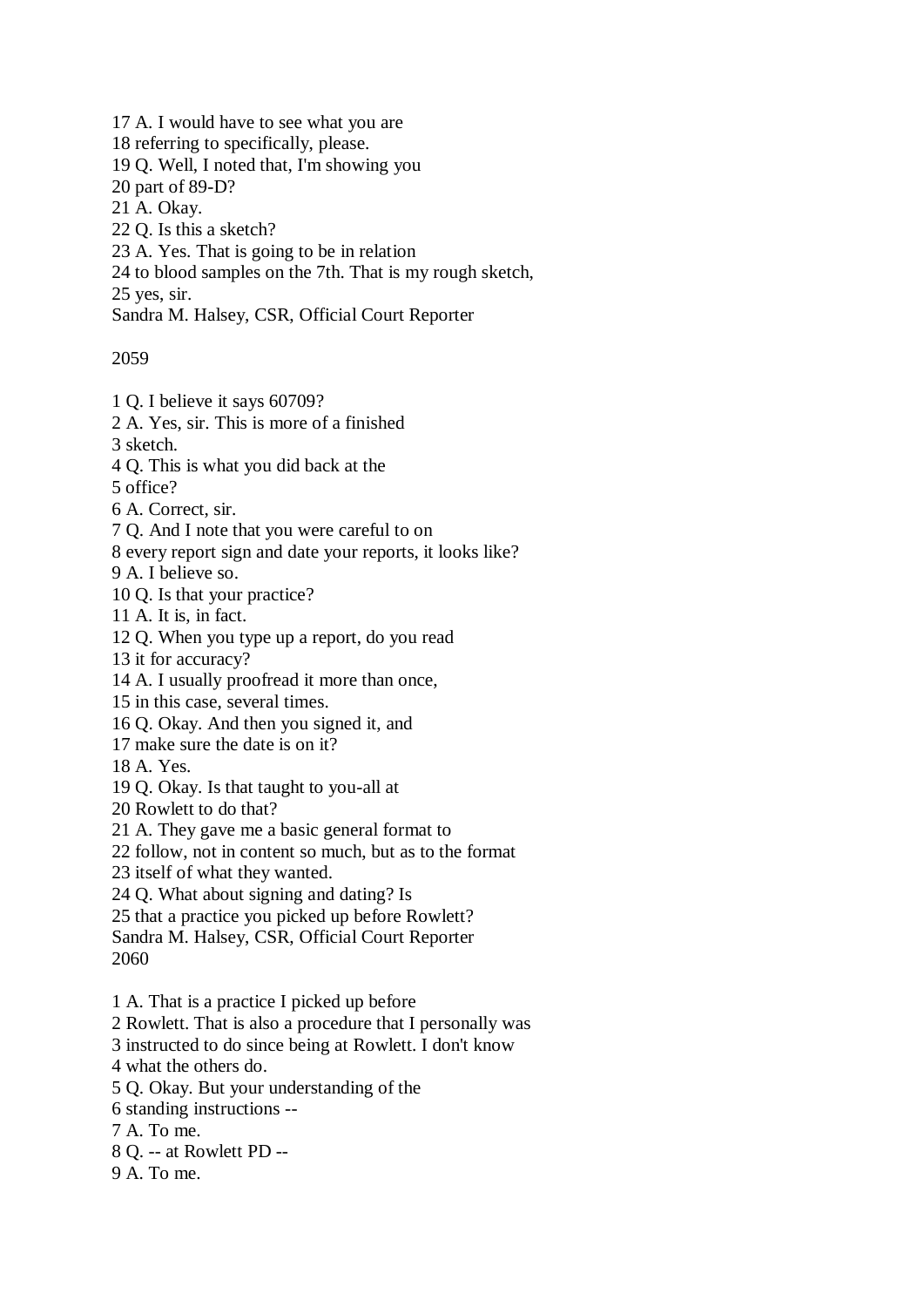10 Q. To you anyway.

11 A. To me, yes, sir.

12 Q. Were to read your report, sign and

13 date it?

14 A. I had been so instructed, yes.

- 15 Q. By whom?
- 16 A. Sergeant Nabors, when I first came on
- 17 the crime scene unit.
- 18 Q. All right. Now, at the time that you
- 19 were measuring from 9 to 10, roughly, do you know who was
- 20 in the house?
- 21 A. No, I don't.
- 22 Q. Okay. You went in, 10, give or take?
- 23 A. No.
- 24 Q. For print purposes?
- 25 A. For print purposes, yes. That is
- Sandra M. Halsey, CSR, Official Court Reporter 2061
- 1 correct.
- 2 Q. Okay. Who was in the house then?
- 3 A. I don't recall for a fact. I remember
- 4 some of the people that were there that morning. I don't
- 5 remember who specifically was in there when I started the
- 6 print process.
- 7 Q. Who do you remember being in there?
- 8 A. Evidence Officer David Mayne, crime
- 9 scene supervisor Sergeant Nabors, James Cron, Officer
- 10 Clark was in there for just a little while when I
- 11 assisted him in some measurements.
- 12 Q. Inside?
- 13 A. I believe so. I know around the
- 14 house. I think we made some inside, but I can't swear to
- 15 it.
- 16 Q. All right. Anyone else that you
- 17 recall?
- 18 A. Not that I recall off-hand inside the
- 19 house early that morning.
- 20 Q. Other than Clark, if you remember
- 21 correctly you were helping inside and I understand that
- 22 you are not positive about that. But is he the only one
- 23 that you helped do something? I'm talking about your
- 24 first time in there on the 6th.
- 25 A. He is the only one I physically
- Sandra M. Halsey, CSR, Official Court Reporter 2062
- 1 assisted doing anything, yes.
- 2 Q. Were Mayne and Nabors and Cron doing
- 3 other stuff?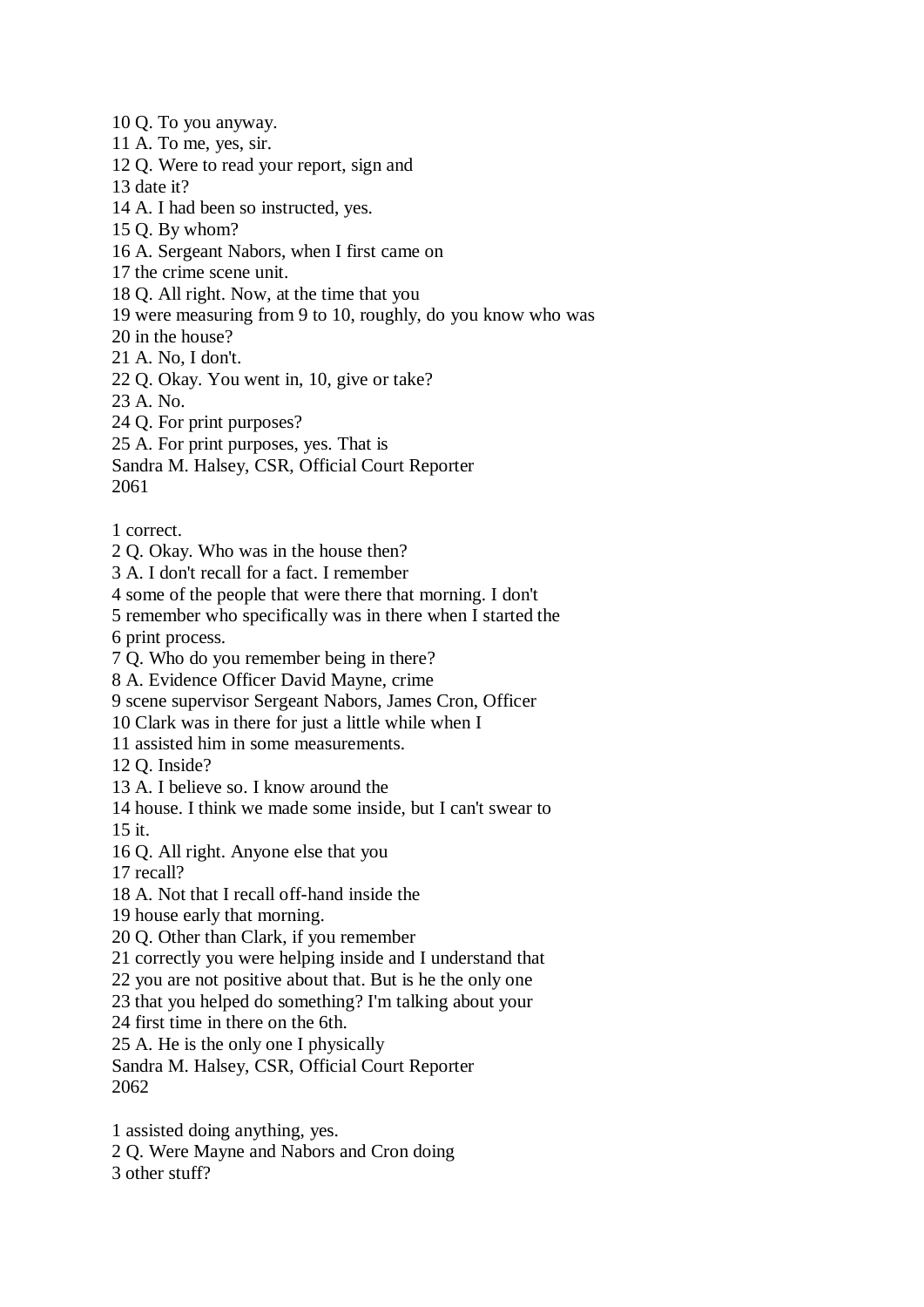4 A. I don't know what they were doing. 5 They were investigating the crime scene. 6 Q. You were not really paying attention? 7 A. Not so much. 8 Q. Did you see anyone collect any 9 evidence while were you in there? 10 A. I didn't notice anyone collect any 11 evidence. 12 Q. Could you see something that appeared 13 that evidence had been collected? 14 A. I didn't take note of any -- nothing I 15 knew of had been collected. If it had, nobody made me 16 aware of it. It was not my duty to be aware of it. 17 Q. Do you recall what room these other 18 three or four folks were in? Or were they in different 19 rooms at different times? 20 A. I don't know really what rooms that 21 they were in. 22 Q. Okay. You weren't really taking note 23 of they were doing? 24 A. I focused on my printing process and 25 that was pretty important to me at the time. Sandra M. Halsey, CSR, Official Court Reporter 1 Q. And that is -- are you sort of the 2 designated print person for Rowlett? 3 A. Not necessarily, but, that was my duty 4 that morning. 5 Q. At this time? 7 Q. Okay. All right. Now did you -- 8 where did you first proceed in the house? 9 A. The first place I attempted to recover 10 latents was in the garage, yeah, the garage window, the 11 open window, slashed screen. 12 Q. Now, you sort of described a sequence 13 to Mr. Davis. I was not clear whether or not that was 14 just a convenient way to do it or that was the sequence

15 that you did it in.

2063

6 A. Yes.

- 16 A. That was the sequence I did it in.
- 17 And I thought was -- made some kind of sense to me, the
- 18 point of entry/exit alleged, working back.
- 19 Q. You sort of thought that through. It
- 20 would be a little easier to remember, a little easier to
- 21 explain if I pick a point and then move in a
- 22 consistent --
- 23 A. Not so much to explain. It just made
- 24 some kind of sense to me instead of hopscotch, a little
- 25 bit more of a pattern to it.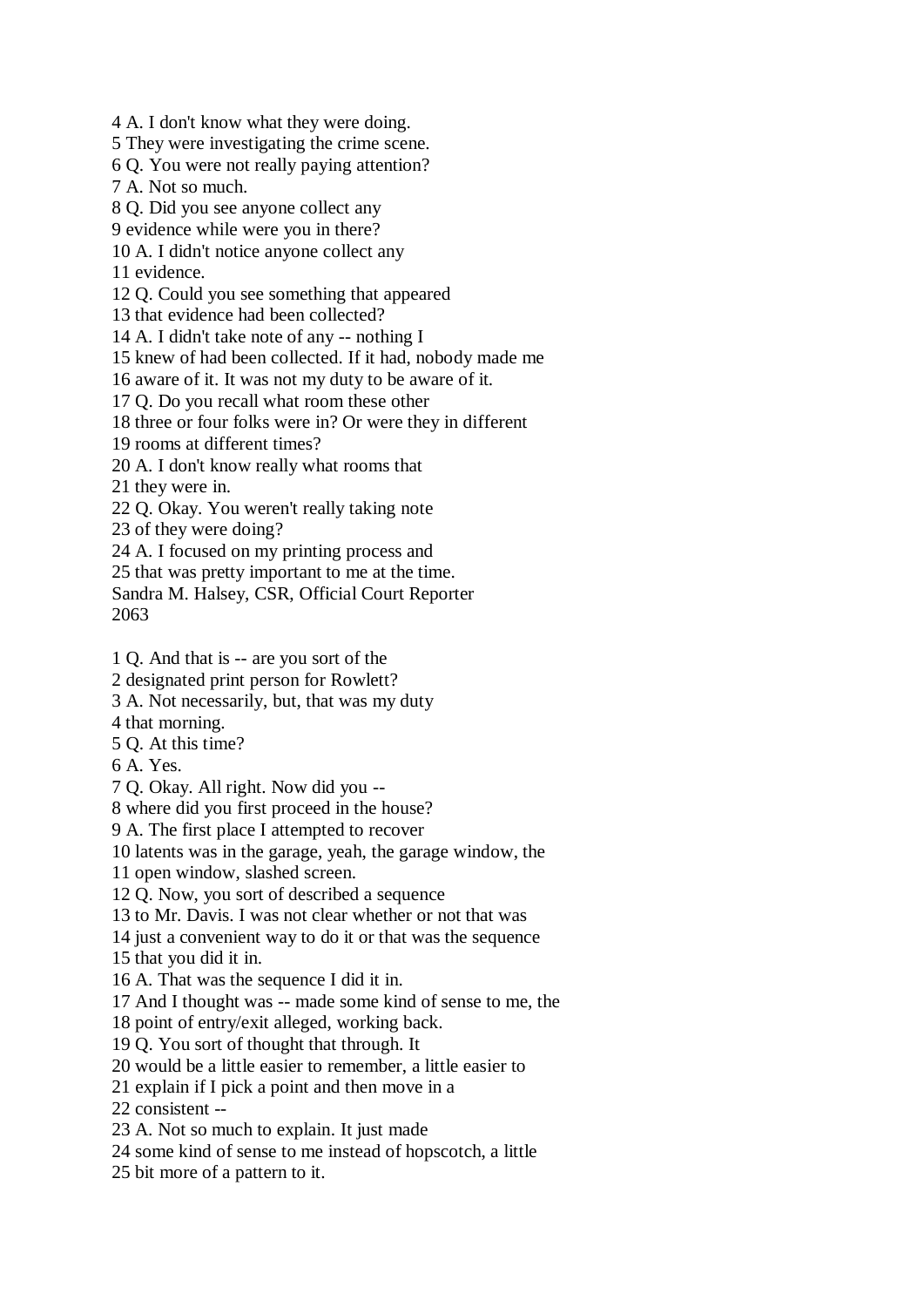Sandra M. Halsey, CSR, Official Court Reporter 2064

1 Q. Rather then say, "Oh, there's

2 something," and do that, and go across the room?

3 A. And maybe forget what's in between.

4 Q. Yeah. And that would be true if

5 somebody, for instance, collected evidence, that would be

6 the same kind of principle, wouldn't it? Start picking

7 up evidence, that ought to sort of try to identify it in

8 a logical sequence?

9 A. Well, different evidence folks do

10 things differently.

11 Q. Okay. So you proceeded -- did you

12 walk in and through the kitchen to the garage?

13 A. Yes.

14 Q. Okay. And did you walk -- did you

15 start at the window?

16 A. The garage window?

17 Q. Yes, sir.

18 A. Yes. That was the first place I

19 processed was the actual window and frame itself.

20 Q. And then after you did that from the

21 inside, you then went back outside and processed the

22 outside area?

23 A. I don't recall if I did. I did the

24 inside, I don't recall if I got those items in the garage

25 near the window next, or if I went outside to the outside

Sandra M. Halsey, CSR, Official Court Reporter

2065

1 of the window. I don't recall that specific sequence.

2 Q. But you went back through the house

3 out the front door and around to the backyard?

4 A. I don't recall how I got in and out

5 from that garage to the outside of that window.

6 Q. Okay.

7 A. I don't remember my path when I 8 walked.

9 Q. What all are you carrying with you to

10 do your job?

11 A. At this point, I have got a small box,

12 about like this, with a fingerprint collection kit in it.

13 That's all I --

14 Q. Like a tool chest type of thing?

15 A. Yes, sir. Plastic, it has a lid.

16 Q. Okay.

17 A. And a few items inside.

18 Q. What else?

19 A. That's all I had with me on hand.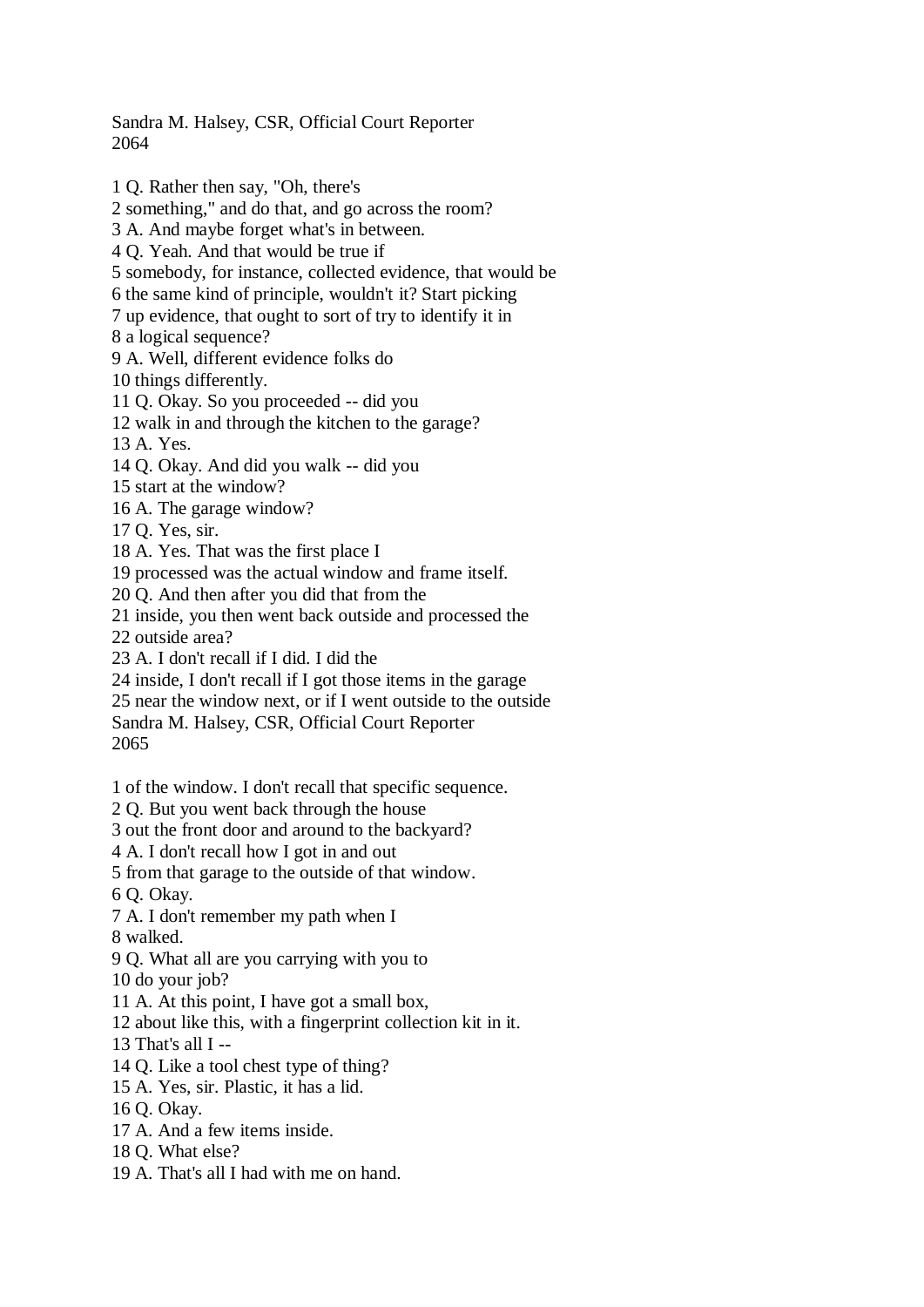20 Q. Okay. Did you have -- I know later

21 you took some photographs, did you have a camera with

22 you?

23 A. I used the same camera, that Officer

24 Mayne, I believe had used earlier in the day.

25 Q. Okay.

Sandra M. Halsey, CSR, Official Court Reporter 2066

1 A. Auto-focus camera.

2 Q. Okay. Did you put in your own film to

3 do your --

4 A. That's correct.

5 Q. -- photography?

6 A. That's correct.

7 Q. All right. So you did the garage.

8 And, you went over and, I guess, knelt down at the garage

9 window and thoroughly looked at it?

10 A. Yes.

11 Q. Tell me, and you talked a lot about

12 what you observed, what you dusted, what you lift. How

13 do you go about that process of taking an item and trying

14 to determine if there are prints on it and then whether

15 or not to dust it, and then whether or not to try to lift

16 something. Describe that process for me.

17 A. Well, I don't understand your question

18 entirely.

19 Q. Okay. Well, do you first go and

20 eyeball the item?

21 A. That's correct.

22 Q. And there are some places that you

23 think are more likely than not --

24 A. To be pertinent.

25 Q. -- to have prints?

Sandra M. Halsey, CSR, Official Court Reporter 2067

1 A. Yes, that's correct. 2 Q. Okay. And so, I guess, you would 3 thoroughly look at those? 4 A. Visually first, yes. 5 Q. Okay. Do you -- I mean, do you get up 6 close to them? 7 A. Yes. 8 Q. And sort of -- 9 A. You look from a distance and then you 10 look up close. 11 Q. Okay. So I might look from several 12 feet?

13 A. That's correct.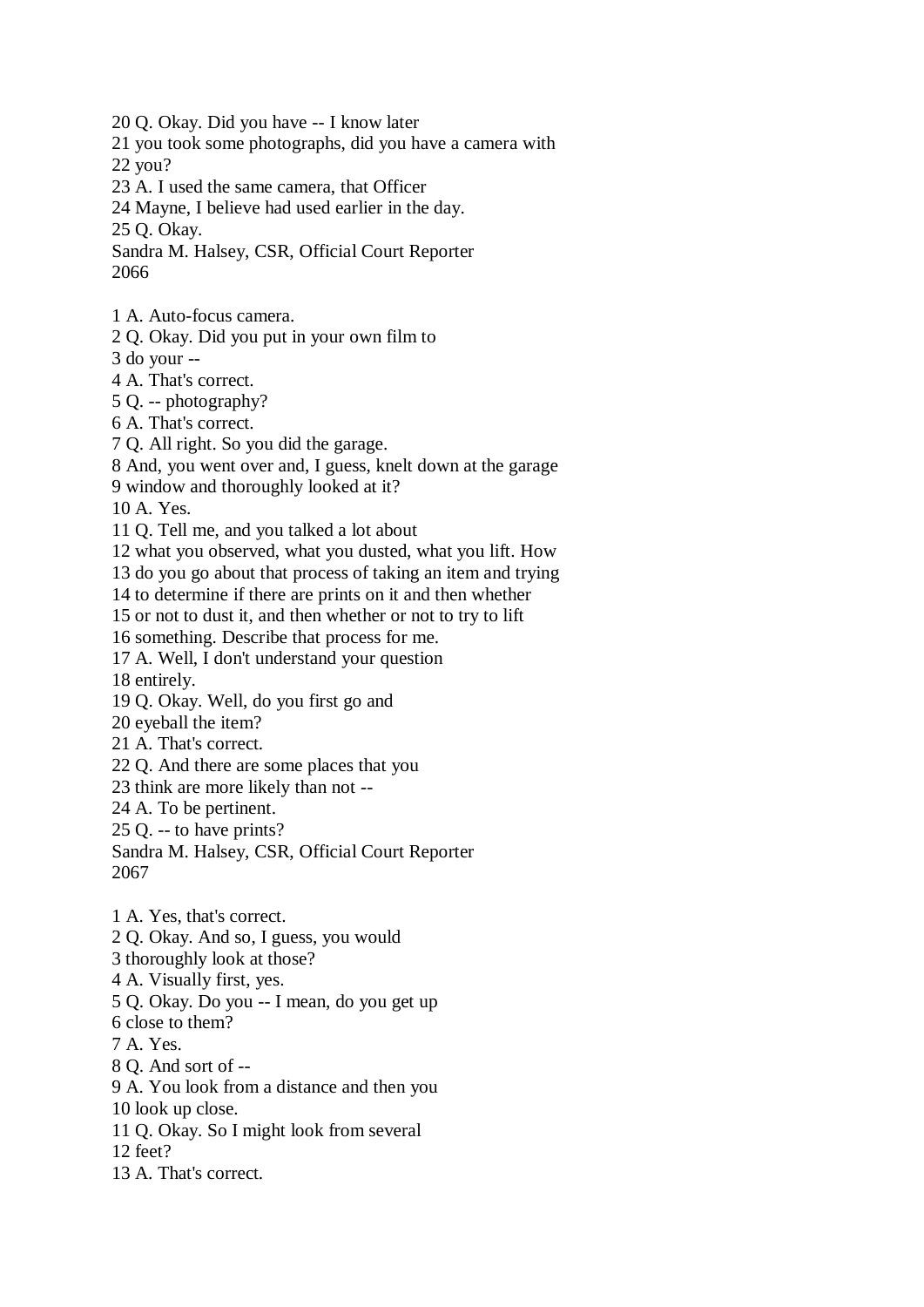14 Q. And assuming my eye sight is good 15 enough, I might get up very close? 16 A. That's correct. 17 Q. To an object and go down it, for 18 instance? 19 A. With your eyes, yes. 20 Q. Yes. I'm sorry. I didn't mean to 21 touch. 22 A. Yes, that's correct. 23 Q. I would be careful not to touch, 24 wouldn't I? 25 A. Yes, you would be, plus gloves, yes. Sandra M. Halsey, CSR, Official Court Reporter 2068 1 Q. Okay. So I look at it visually very 2 closely and perhaps identify what I thought were 3 potential prints, eyeballing? 4 A. You -- latent prints, latent means 5 hidden. They all are not visible to the human eye 6 without processing. On occasion, they might be. Often 7 they are not. 8 Q. But the first thing you are going to 9 do is visually see? 10 A. You're going to do that, yes. 11 Q. Is there anything I can eyeball here? 12 A. That's correct. 13 Q. Okay. 14 A. You also look for surface texture and 15 those sort of things that might be conducive to leaving a 16 latent impression. 17 Q. And you are looking at some areas that 18 may be rough edged like the side of this that are 19 probably not conducive? 20 A. That's correct. 21 Q. To a latent print? 22 A. That's correct. 23 Q. So if I were going to do this TV, I 24 would go all around it to determine where I might see 25 prints? Sandra M. Halsey, CSR, Official Court Reporter 2069 1 A. You might do that. 2 Q. And I might think the screen would be 3 a very good place. 4 A. Glass is good, yes. 5 Q. To get a print. Okay. So, after you

6 have visually inspected the object, what do you do then?

7 A. I apply a light coat of fingerprint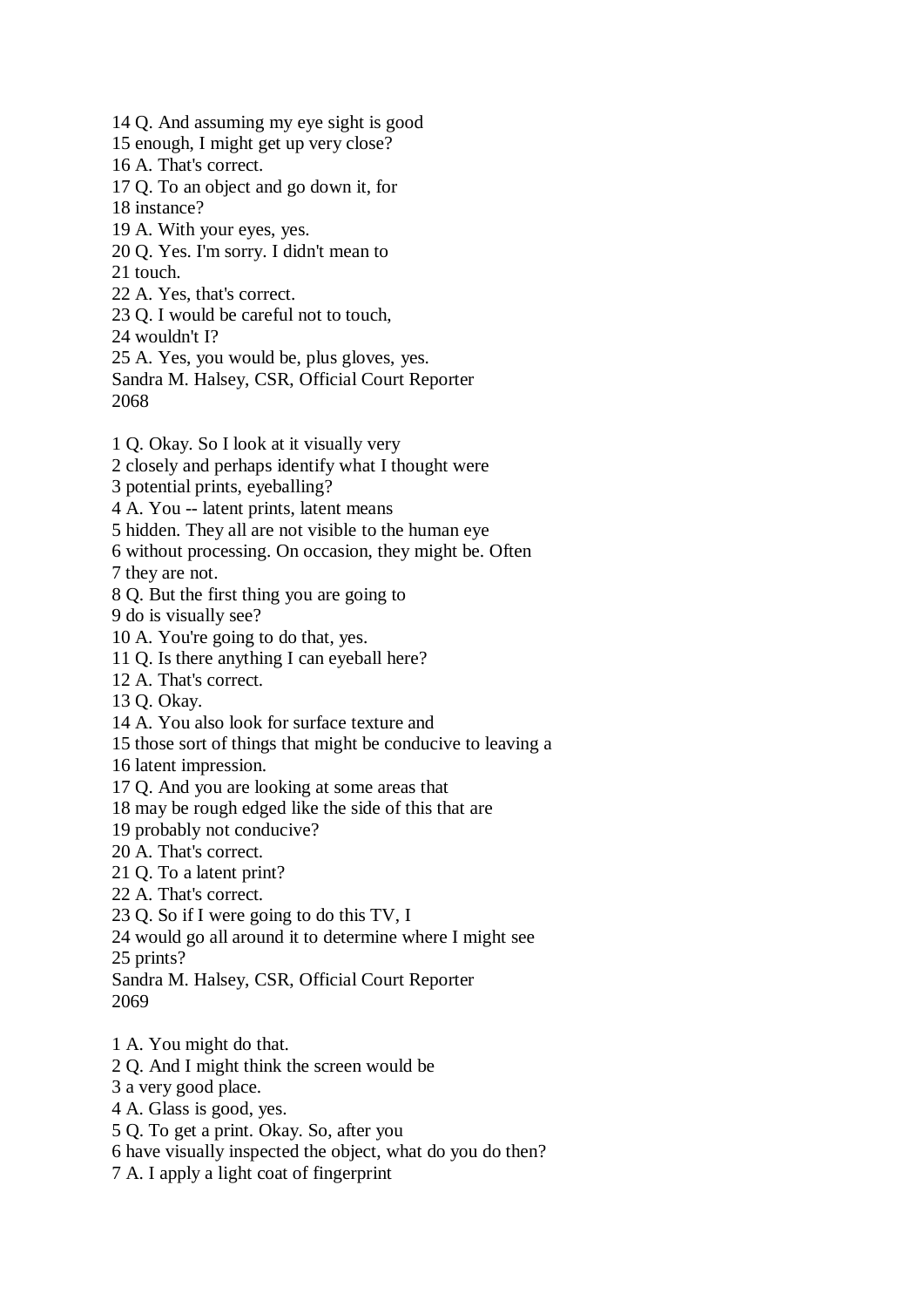8 powder, in this case black powder is the agent I used to 9 process.

10 Q. Okay. And --

11 A. With a brush, of course.

12 Q. Do you brush the whole object?

13 A. You might.

14 Q. How would you decide what to brush and

15 what not?

16 A. It's just a matter of experience,

17 common sense, and gut feeling. In this case on that

18 window, I pretty much processed the whole thing because I

19 felt it might be important.

20 Q. Okay. And, you, I guess, you have

21 this dust in a little bowl or something in your kit?

22 A. It's in a container, plastic jar

23 container.

24 Q. So you take off your container and you

25 get a brush, did you say?

Sandra M. Halsey, CSR, Official Court Reporter 2070

1 A. Correct.

2 Q. What kind of brush?

3 A. I don't know what the brush is made

4 of. There's different kinds.

5 Q. Okay.

6 A. I don't know the substance of the

7 brush.

8 Q. Well, I guess it's a wooden handle, or

9 is it a plastic handle?

10 A. Well, there's both.

11 Q. There's wooden and plastic handles?

12 A. That's correct.

13 Q. And what kind of brush, bristles are

14 on there?

15 A. I don't know.

16 Q. Is bristles a good enough word?

17 A. It could be.

18 Q. Okay. What are those made of?

19 A. I don't know.

20 Q. Is this your kit or is this somebody

21 else's kit?

22 A. This is my kit.

23 Q. Okay. And what kind of materials are

24 those bristles made of?

25 A. I don't know.

Sandra M. Halsey, CSR, Official Court Reporter 2071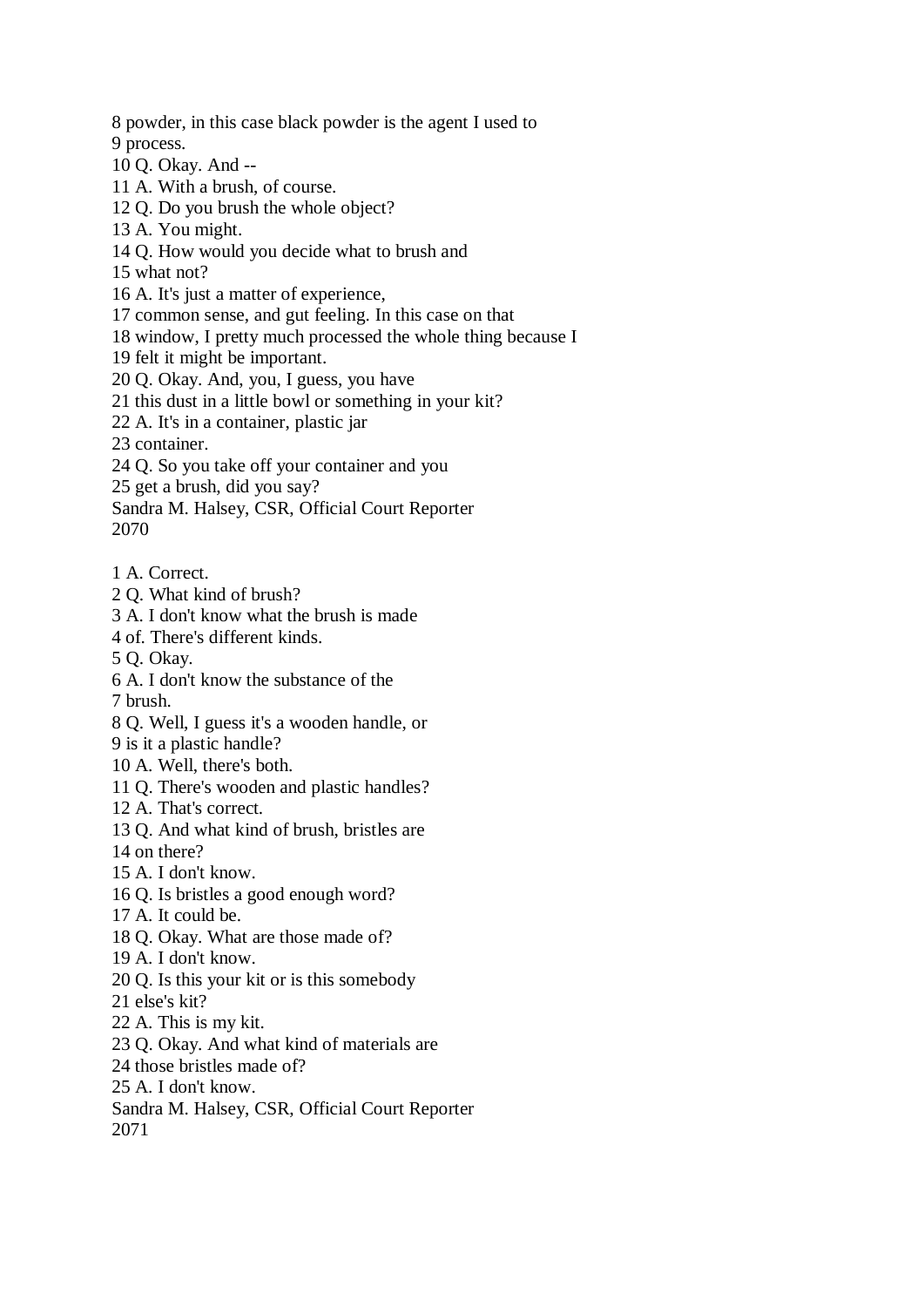- 1 Q. You don't know the different kinds of
- 2 things they have?
- 3 A. No.
- 4 Q. Do you just buy that generic?
- 5 A. No, it's supplied by the department.
- 6 Q. Okay.
- 7 A. They are specifically made for this
- 8 purpose. I don't recall what the bristles are made of,
- 9 if that's even the correct terminology.
- 10 Q. Okay.
- 11 A. The brush.
- 12 Q. The brush.
- 13 A. That's what I call it.
- 14 Q. The part you brush on with?
- 15 A. That's correct.
- 16 Q. Okay. What color are those bristles?
- 17 A. They are black now with fingerprint
- 18 powder. Originally, they were all whitish colored. They
- 19 were light colored.
- 20 Q. Pardon?
- 21 A. Light colored.
- 22 Q. Okay.
- 23 A. Maybe white. I don't recall. They
- 24 are covered with fingerprint dust. I use them
- 25 constantly. That is part of my work.
- Sandra M. Halsey, CSR, Official Court Reporter
- 2072
- 1 Q. Okay. Did you tell me that you
- 2 don't -- that no one has ever taught you or told you what
- 3 those bristles materials are made of?
- 4 A. I don't recall. I may have been told,
- 5 I don't remember.
- 6 Q. Okay. All right. So you went through
- 7 this process in the garage first and then sort of were
- 8 working your way back to the utility room?
- 9 A. Yes.
- 10 Q. Okay. And the next thing you did was
- 11 the utility room?
- 12 A. The door in between the garage and
- 13 utility room.
- 14 Q. All right. And so you had walked out
- 15 to the garage. Now you walked back through the utility
- 16 room?
- 17 A. Yes.
- 18 Q. Did you notice a ball cap there on the
- 19 floor?
- 20 A. Yes.
- 21 Q. You saw that ball cap?
- 22 A. It wasn't specifically on the utility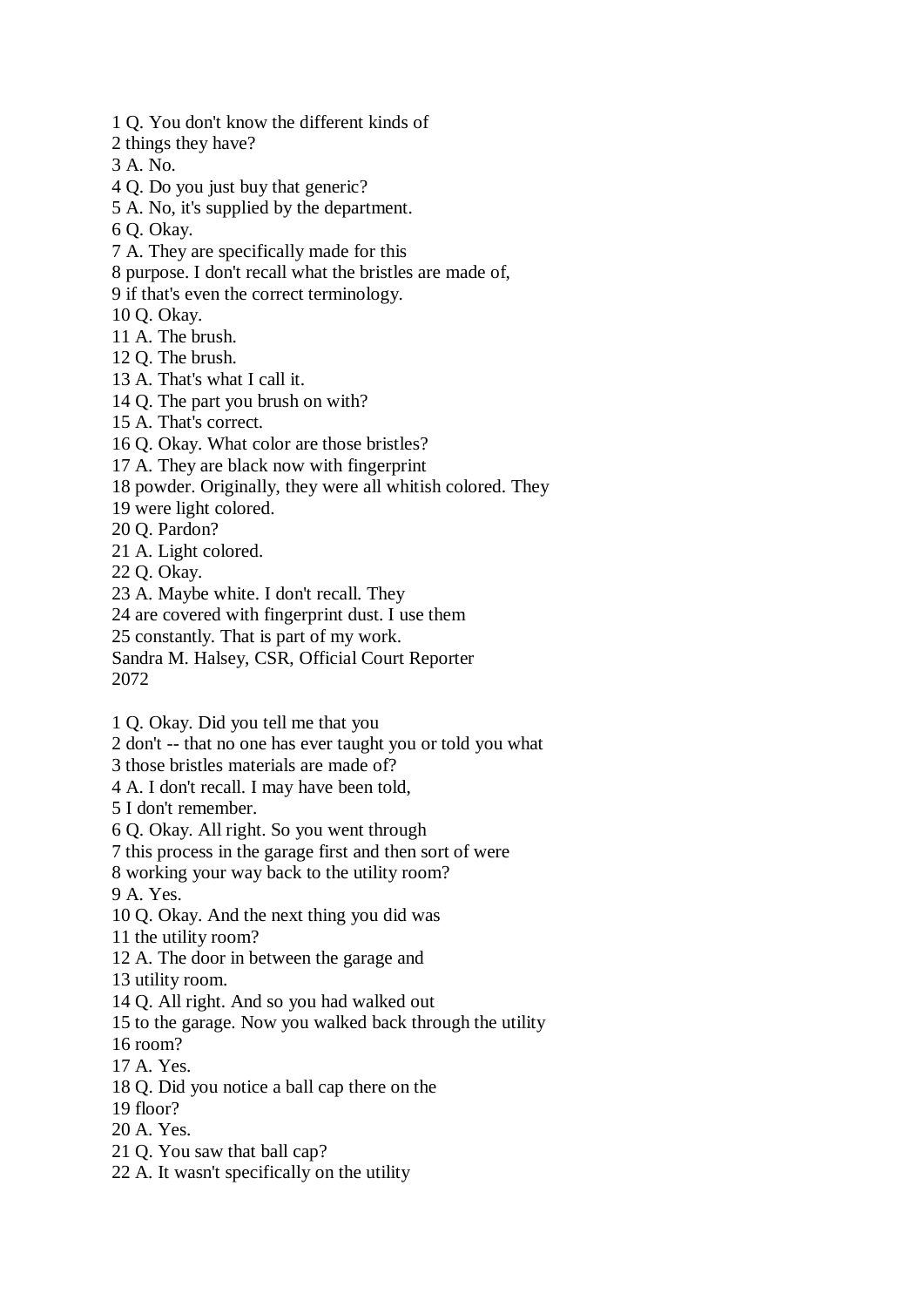23 room floor. I don't remember. I remember a dark blue,

24 maybe ball cap with a little logo on the floor,

25 somewhere.

Sandra M. Halsey, CSR, Official Court Reporter 2073

- 1 Q. But you are not sure where on the
- 2 floor?
- 3 A. Not specifically.
- 4 Q. Okay. And as you came into the
- 5 utility room, that door opens into the utility room?
- 6 A. I don't recall which way it opens.
- 7 Q. All right. Let me show you, Exhibit

8 38, and you might look at 38-B. Does it show the door in 9 it?

- 10 A. Yes. And it appears to open inward
- 11 into the utility room. I see a cap in the picture.
- 12 Q. Now, when you dusted, did you start
- 13 by -- first you started by inspecting, I guess?
- 14 A. Yes.
- 15 Q. And you inspected, which side of the

16 door first?

17 A. I don't recall. I'm sure -- I don't

18 recall.

- 19 Q. Okay. You were standing probably in
- 20 the utility room?
- 21 A. I would say I worked outside in as I
- 22 worked a logical path back in, but I can't swear to which
- 23 side of the door I did first.
- 24 Q. Do you think you were standing in the
- 25 utility room when you were inspecting the door?
- Sandra M. Halsey, CSR, Official Court Reporter 2074
- 1 A. The inside or the outside?
- 2 Q. Well, both.
- 3 A. I don't recall.
- 4 Q. Okay. Now, you would not want to --
- 5 if that door were open, you wouldn't have closed it when
- 6 you went out to the garage, would you?
- 7 A. No, I'm not going to unnecessarily
- 8 disturb anything.
- 9 Q. Okay. So, and as you were going
- 10 around it, you wouldn't, for instance, stand and move
- 11 that door so you could look at it, would you?
- 12 A. I might.
- 13 Q. You might?
- 14 A. To visually inspect as part of my
- 15 investigation.
- 16 Q. If you were trying to be careful? Be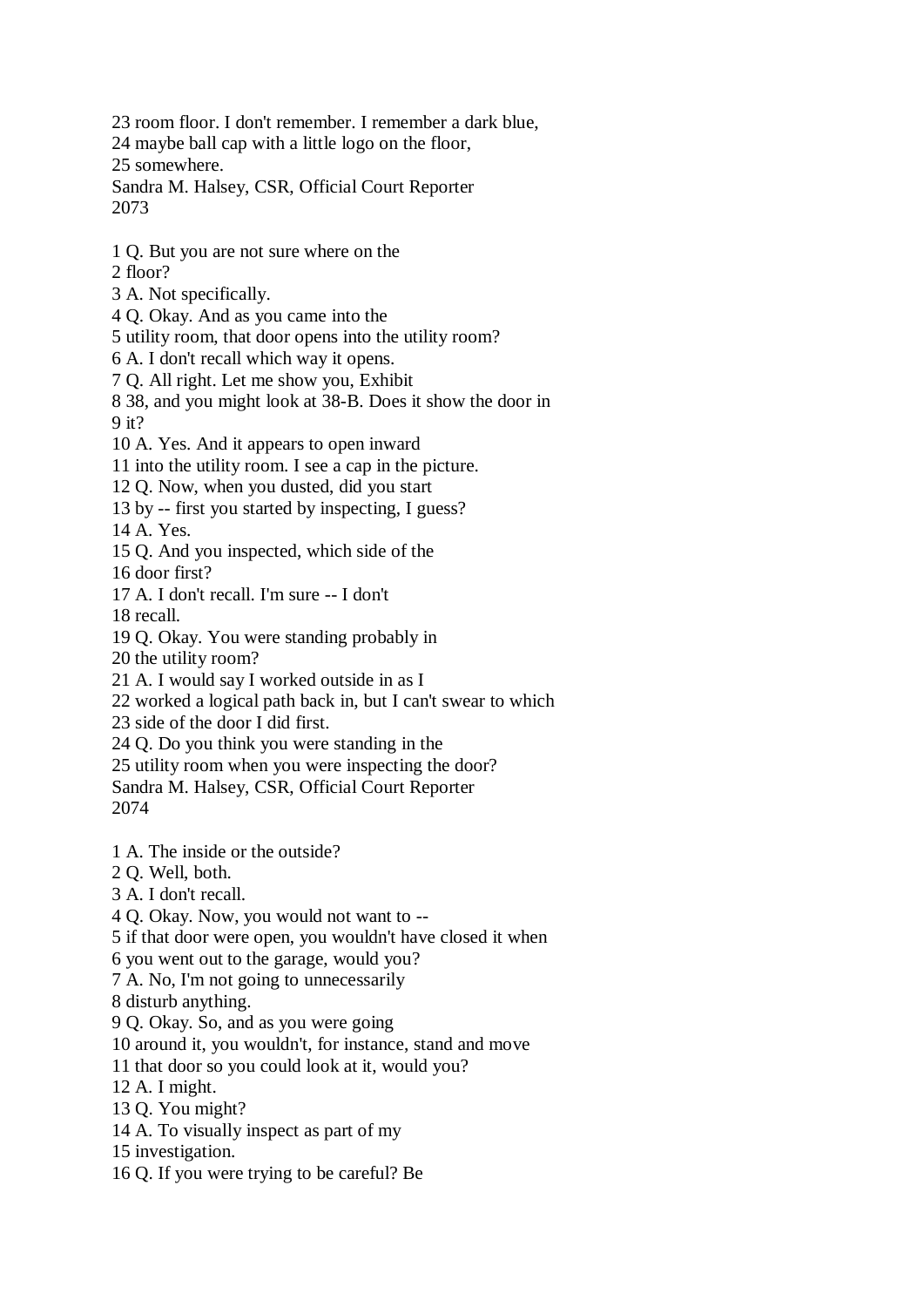17 careful with your gloves so as not to disturb something.

18 A. And my feet.

19 Q. Okay. And so you're looking, you are

20 visually inspecting the door, top to bottom pretty much?

21 A. That's correct.

22 Q. Okay. And then did you go around and

23 inspect the end of the door?

24 A. I don't recall.

25 Q. You do not recall inspecting that?

Sandra M. Halsey, CSR, Official Court Reporter

2075

1 A. I don't know if I did or not.

2 Q. Okay. Then did you move on around and

3 inspect the -- what I would call the inside of the door?

4 A. I processed the inside of the door,

5 yes.

6 Q. Okay. By processing it, you mean?

7 A. Visually inspecting it.

8 Q. Visually inspecting it?

9 A. Correct.

10 Q. Dust?

11 A. Correct.

12 Q. And lift, if there's something to

13 lift?

14 A. In this case, yes.

15 Q. Okay. Now, sometimes do you dust and

16 you see prints that you know is a print but you say,

17 "That is really not suitable for lifting"?

18 A. Not in this case.

19 Q. Okay. Anything that you saw you

20 attempted to lift?

21 A. That I was unable to recover? That I

22 attempted to recover?

23 Q. Were there some?

24 A. Not that I recall. Anything that I

25 got at all, I turned it into evidence realizing the Sandra M. Halsey, CSR, Official Court Reporter

2076

1 importance of it, or the possible importance of it.

2 Q. Then from there, you went to the

3 kitchen?

4 A. Well, I also dusted the utility room,

5 some objects, the washer/dryer in the utility room 6 itself.

7 Q. And again, you would have done the

8 same thing, walked around them and visually inspected 9 them?

10 A. Carefully walk around them, because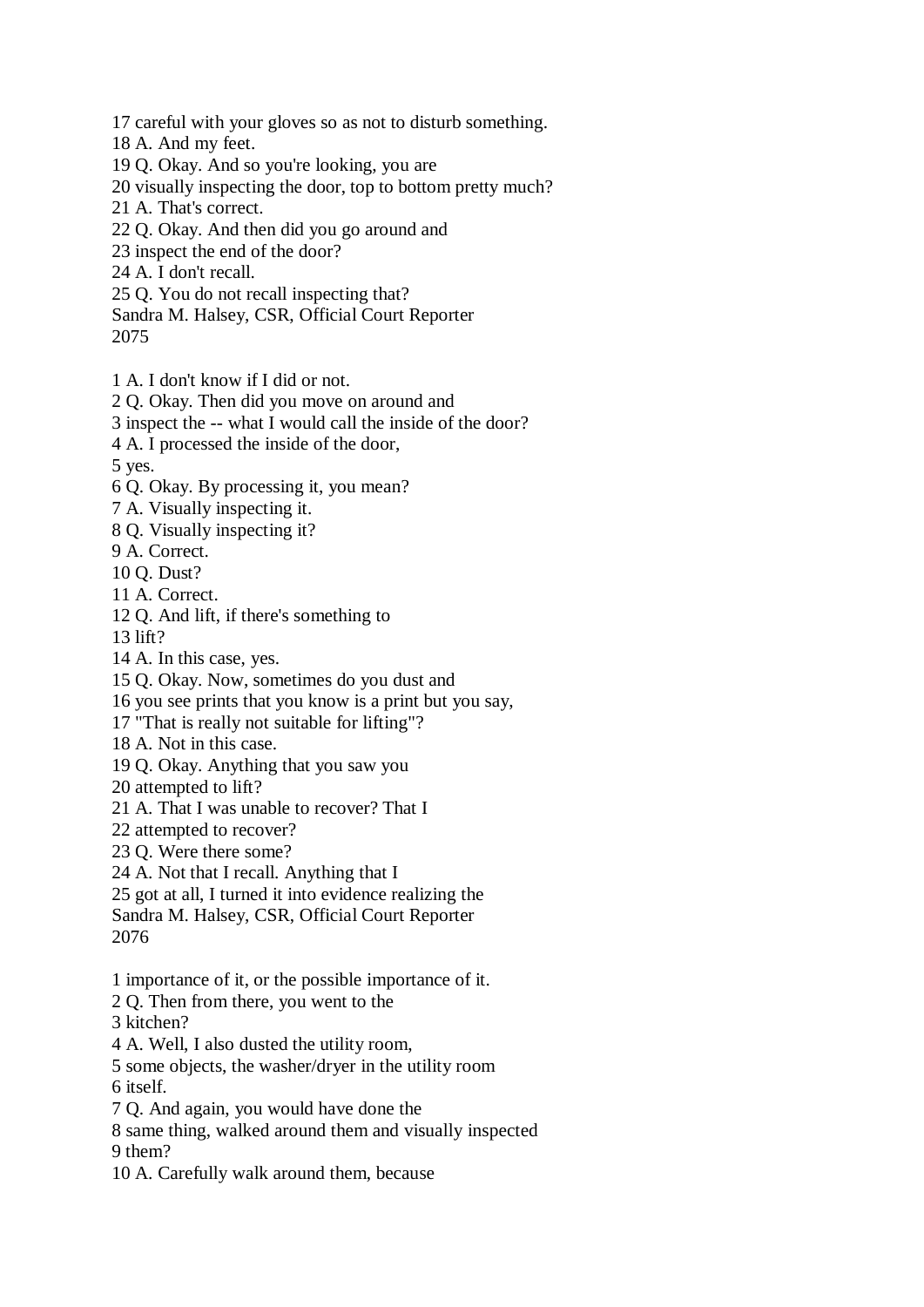11 there was blood on the floor, as I recall, in there. 12 Q. Right and you were trying not to -- 13 A. On the floor, I don't know. On the 14 appliances I recall some drops of blood. Maybe -- I 15 don't know about the floor. 16 Q. And you were trying not to step in 17 that blood? 18 A. I am trying to be very careful where I 19 step, period. 20 Q. Okay. 21 A. Being especially alert for blood. 22 Q. Okay. Or anything else? 23 A. That's correct. 24 Q. And then, you went around the kitchen 25 island and visually inspected it? Did you inspect both Sandra M. Halsey, CSR, Official Court Reporter 2077

1 sides?

- 2 A. You mean of the center island there?
- 3 Q. Yes, of the center island.
- 4 A. I processed the whole thing.
- 5 Q. Down that counter?
- 6 A. That's correct.
- 7 Q. Okay. And did you process any objects
- 8 on the counter?
- 9 A. On the center island?
- 10 Q. No, on the -- I'm talking about the

11 right --

- 12 A. The sink counter?
- 13 Q. Yes. The sink counter. On that side
- 14 that has the refrigerator on it, that is generally toward
- 15 the garage?
- 16 A. Okay. I don't recall processing any
- 17 specific items on there. If I did, I don't remember.
- 18 Q. Okay.
- 19 A. I specifically do remember processing
- 20 the counter.
- 21 Q. The counter top itself?
- 22 A. The counter top.
- 23 Q. Okay. And then you moved to the
- 24 island?
- 25 A. In between the family room and dining
- Sandra M. Halsey, CSR, Official Court Reporter 2078
- 1 room?
- 2 Q. No. I am calling that a bar.
- 3 A. Okay.
- 4 Q. And the other one, I think we have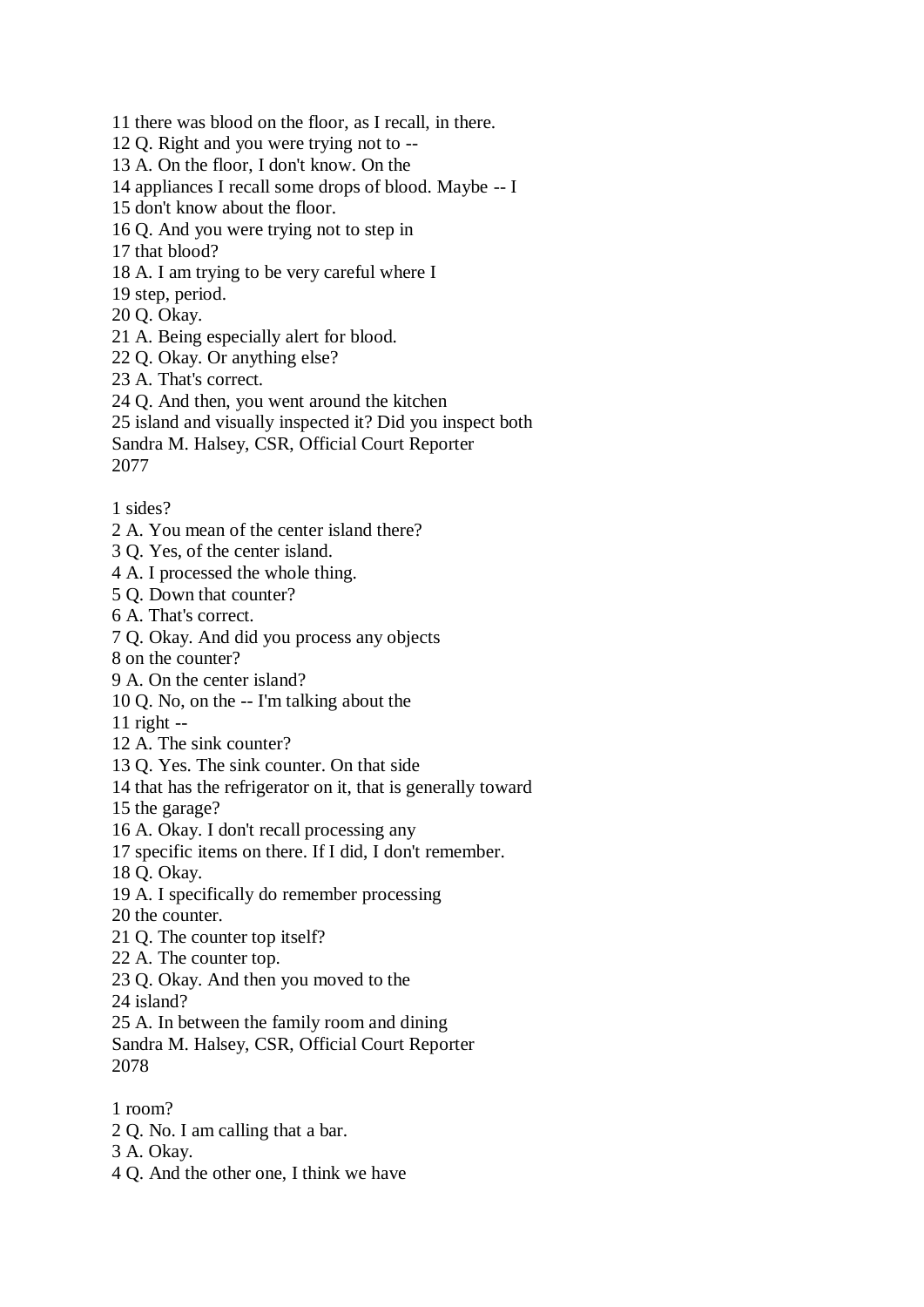5 been calling the island --

6 A. Oh, okay.

7 Q. -- which is free-standing in the

8 kitchen there.

9 A. I processed all of those counter

10 surfaces. I don't recall specifically which order, which

11 island or counter necessarily was first.

12 Q. Then you went around to the other

13 side? And when did you first see that glass on the

14 floor?

15 A. The broken wine glass?

16 Q. Um-hum. (Attorney nodding head

17 affirmatively)

18 A. As I was processing the kitchen for

19 latent prints.

20 Q. Had you noticed --

21 A. I might have noticed it earlier, but

22 didn't mess with it. When I came back through, I looked

23 at it. I mentioned to my sergeant, you know, and we

24 thought, yes, that should be processed.

25 Q. Now, how did process it?

Sandra M. Halsey, CSR, Official Court Reporter 2079

1 A. With powder.

2 Q. Did you pick it up?

3 A. Yes, I picked it up and put it on the

4 counter as I recall and dusted it.

5 Q. You think on the island counter?

6 A. No, I think on -- I don't recall. I

7 won't say think.

8 Q. All right. Did you then -- after you

9 processed it, did you put it back on the floor?

10 A. I don't recall.

11 Q. Okay. But you processed the stem and

12 the bowl?

13 A. The part of the bowl that wasn't

14 broken, yes, and the base.

15 Q. Okay. And you thought that that was a

16 probable place for prints?

17 A. I thought it was possible, since it

18 was broken.

19 Q. All right.

20 A. Broken there on the floor and I

21 thought it was possible.

22 Q. And from then, you went into the

23 family room?

24 A. Yes.

25 Q. And did you go all around and look at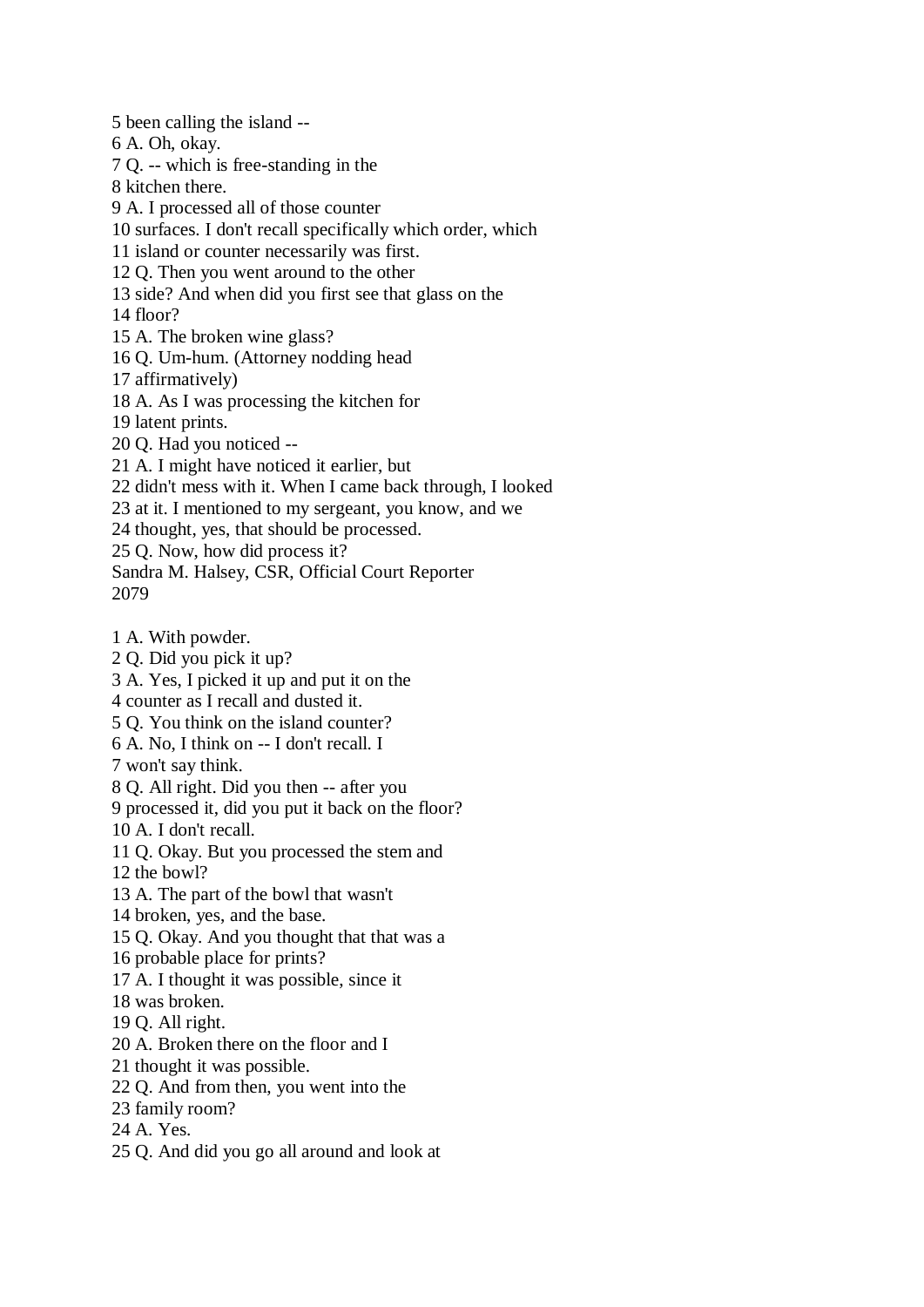Sandra M. Halsey, CSR, Official Court Reporter 2080

1 all of the glass tables? 2 A. I specifically remember processing the 3 two glass tables referred to earlier, the small north 4 coffee table, and the large square one in the center of 5 the room. 6 Q. Okay. The one sort of between the 7 couches or -- 8 A. That's correct. 9 Q. Okay. And again, would you get down 10 close to that and walk all the way around that? 11 A. I visually inspected it. 12 Q. And you lifted two prints off of 13 the -- I guess it's the more rectangular glass table? 14 A. That's correct. 15 Q. Behind the couch? 16 A. From one single latent I got two 17 lifts. 18 Q. Okay. One print, two lifts? 19 A. Correct. 20 Q. Now, are there other techniques to try 21 to lift and identify prints other than the dusting 22 method? 23 A. Yes. There's other agents, processing 24 agents. 25 Q. Can you do those in the field or some Sandra M. Halsey, CSR, Official Court Reporter 2081 1 of them? 2 A. You could. 3 Q. Are some of them more conducive to 4 taking it home to the lab? 5 A. By far, yes. 6 Q. Okay. So there might be some item 7 that -- well, if you saw an item like that, would you 8 typically dust it and then try to lift it, or would you 9 say, I think I am just going to save that one and take it 10 back to the lab? 11 A. It should be sent to the lab. 12 Q. Without dusting? 13 A. That's correct. 14 Q. Okay. And as I understand, none of 15 these items that you talked about you did that on? 16 A. I didn't recover any of those items to 17 turn into the lab, no.

18 Q. What are those kind of procedures that

19 can be done in the lab to identify or enhance or help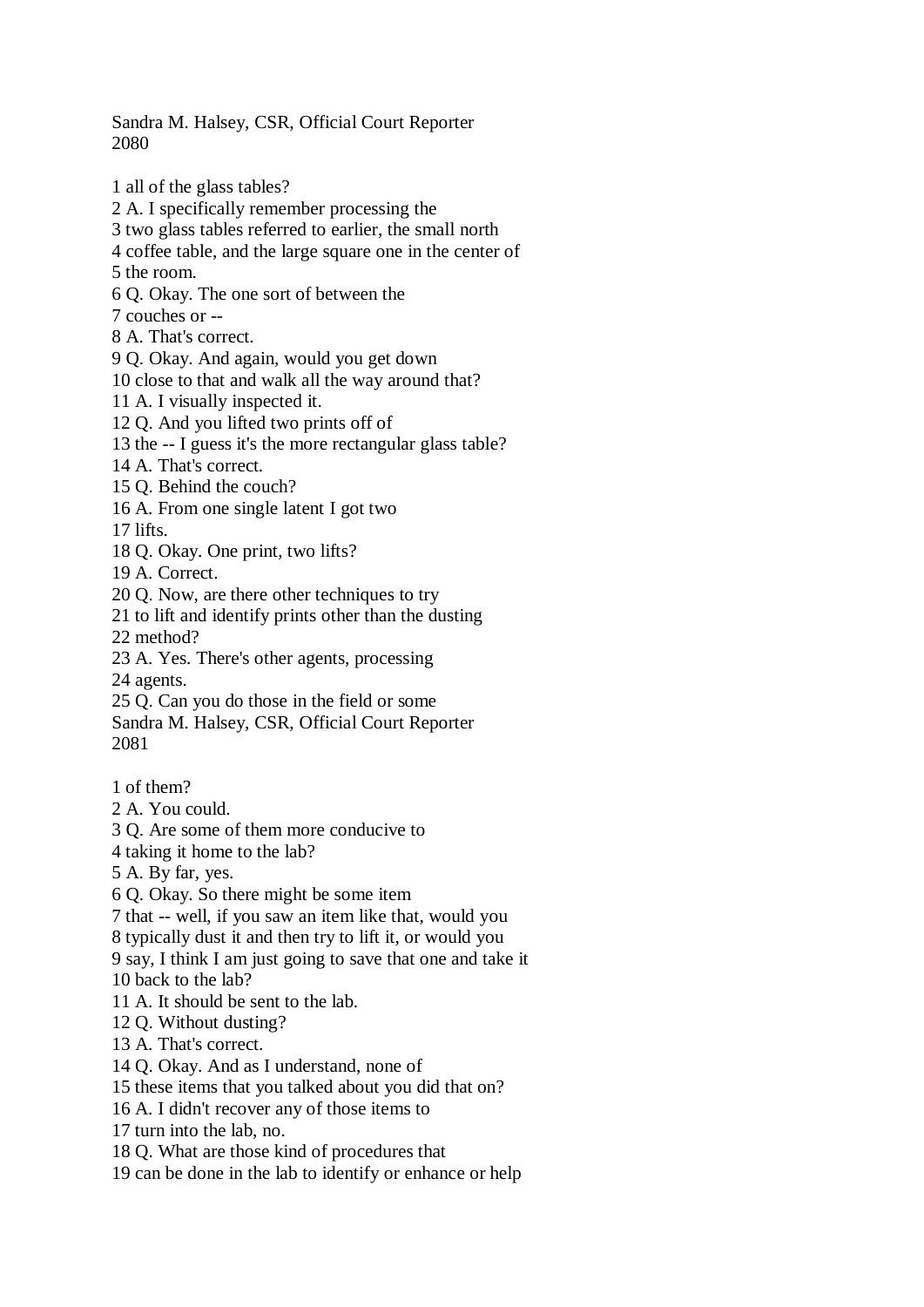20 pick prints? 21 A. Ninhydrin. 22 Q. Pardon me? 23 A. Ninhydrin. 24 Q. Okay. 25 A. There's super glue. That is like a Sandra M. Halsey, CSR, Official Court Reporter 2082 1 generic term. I don't recall the chemical term. 2 Q. Okay. 3 A. There's also other agents. These 4 surfaces I was working with, in my experience and 5 training, were most conducive to black powder. These 6 were smooth surfaces. 7 Q. That would be except for the glass 8 goblet? 9 A. That was a smooth surface, glass. 10 Q. But you could have picked that up and 11 taken it to the lab for more enhanced ones, couldn't you? 12 A. Could have. 13 Q. Okay. Now, you -- did you collect any 14 blood samples on the 6th or not? 15 A. I did not. 16 Q. That was the next day? 17 A. That is correct. 18 Q. Okay. You completed your print 19 processing, and did you make some photographs on the 6th, 20 or was that the next day, too? 21 A. I made some photographs on the 6th. I 22 photographed the dried, bloody latent in the family room, 23 hoping to maybe document it if the photograph didn't come 24 out well, inappropriate camera and try to document the 25 fingerprint detail. I also took some photographs on a Sandra M. Halsey, CSR, Official Court Reporter 2083 1 separate roll of film for a lady, Kathryn Long, of the 2 sink and the kitchen. 3 Q. Now, as you would lift these prints, 4 you would put them on your little card? 5 A. Yes. 6 Q. Okay. And would you look at them? 7 A. Did I look at what I had recovered? 8 Q. Yes.

9 A. Yes.

10 Q. And you are trained enough to see

11 whether or not that was a good print or not a very good

12 print?

13 A. You mean as far as identification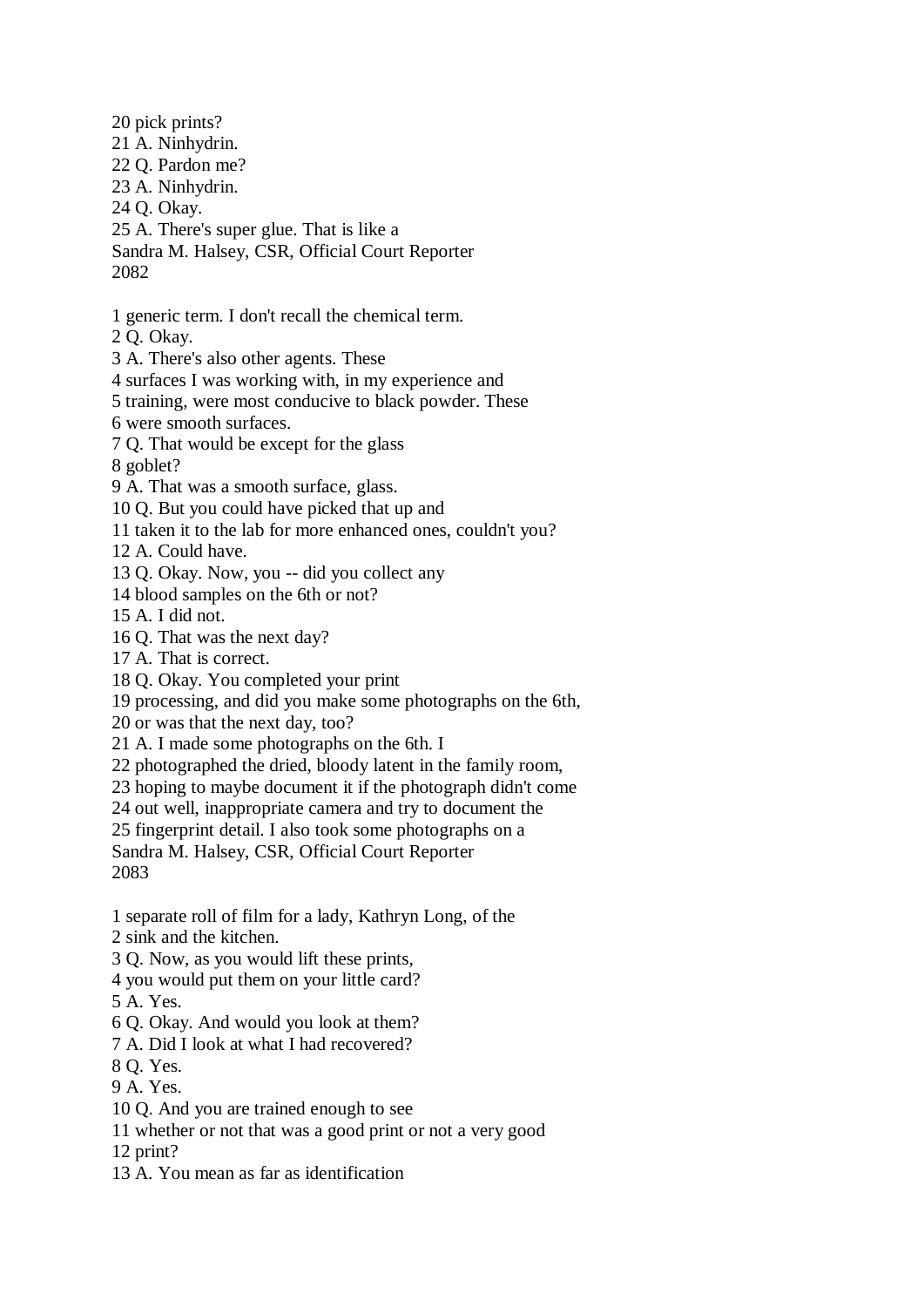14 purposes?

- 15 Q. Yes.
- 16 A. Overall quality?
- 17 Q. Suitable for identification.
- 18 A. I don't know. I can make ball park
- 19 guesstimations.
- 20 Q. Okay. Well, these that you had, they
- 21 are all in evidence. The ones that you had, did you make
- 22 the determination that those were in your judgment
- 23 suitable for comparison?
- 24 A. I didn't really make that judgment.
- 25 Anything I recovered that day, I was going to turn in.
- Sandra M. Halsey, CSR, Official Court Reporter 2084
- 1 Q. You didn't really analyze any of them
- 2 that day to say, "I think this is a good one, or that is
- 3 bad one or --"
- 4 A. No, sir, I did not make that sort of
- 5 judgment.
- 6 Q. Okay. Have you done it since?
- 7 A. Made those sorts of judgments?
- 8 Q. Yes.
- 9 A. Not necessarily.
- 10 Q. Okay. Could you do that now and look
- 11 at them and see if they are comparable?
- 12 A. No, I could not. That is not my
- 13 training and specialty.
- 14 Q. You just don't feel qualified to do
- 15 that?
- 16 A. No, sir.
- 17 Q. Now, the blood samples that you took
- 18 on the next couple of days, do you recall that you were
- 19 sent back out there two more times to get blood samples?
- 20 A. Yes.
- 21 Q. The 6th and the 8th?
- 22 A. I believe it was the 7th and 8th.
- 23 Q. 7th, I'm sorry. You're right, 7th and
- 24 8th.
- 25 A. I believe that's correct.
- Sandra M. Halsey, CSR, Official Court Reporter
- 2085
- 1 Q. Okay. And, who instructed you to go
- 2 back out there?
- 3 A. Sergeant Nabors.
- 4 Q. Did you meet Sergeant Nabors out
- 5 there?
- 6 A. Yes.
- 7 Q. Did he say I want a sample here, there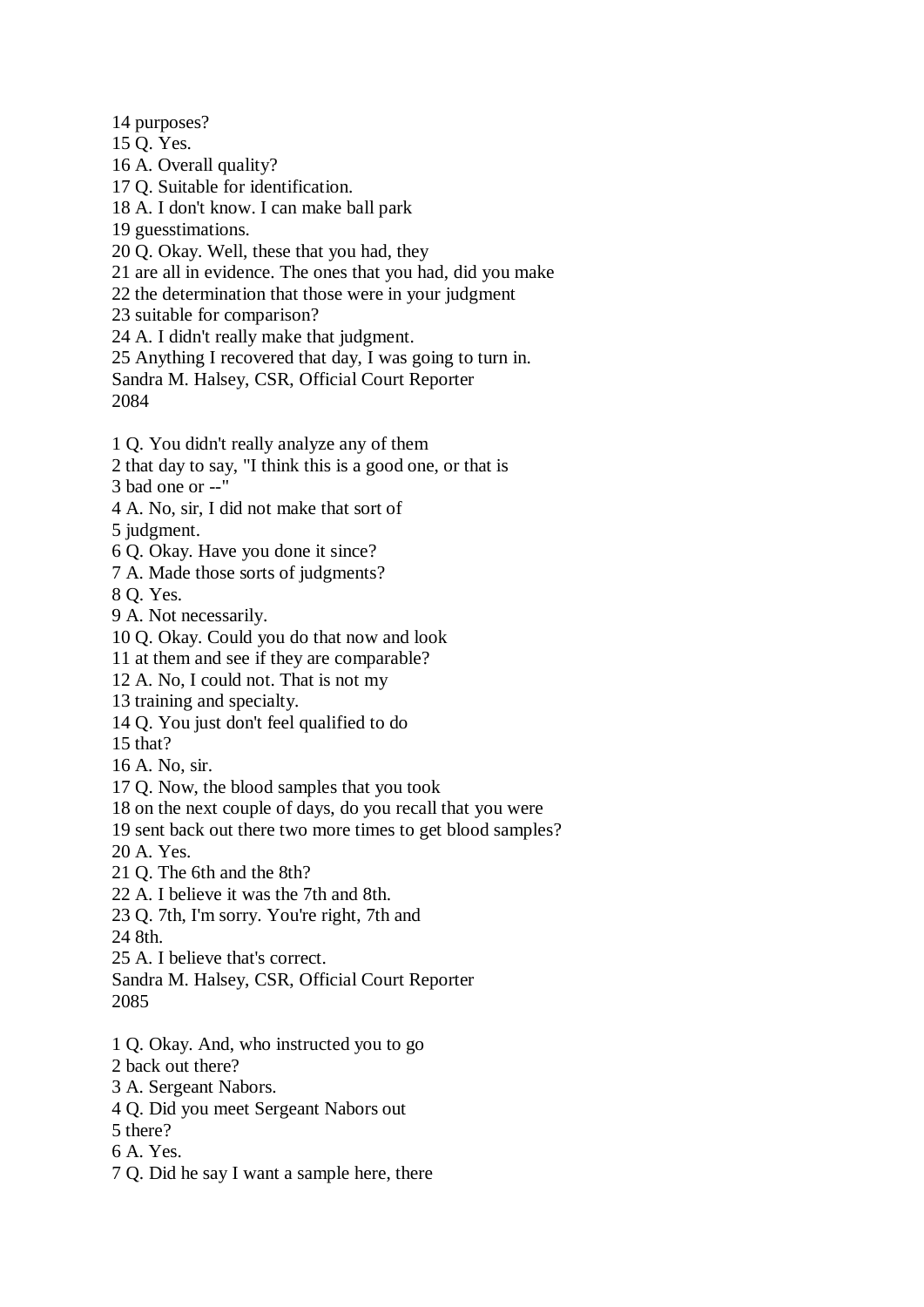8 and yonder?

9 A. He specifically pointed out specific

10 areas, that's correct.

11 Q. Those are the ones noted on your

12 sketch?

13 A. Yes.

14 Q. Okay. Now, when you take a blood

15 sample like that, for instance, there is a drop of blood,

16 how do you go about that sampling process? How do you

17 take that sample?

18 A. On the 7th there was a couple of

19 methods I used because some of the areas he wanted the

20 collection from were on a hard linoleum surface, dried

21 blood on a hard linoleum. Some of the other samples he

22 wanted collected were on carpet, dried blood soaked into

23 the carpet. So there's 2 methods used by me that day --

24 Q. All right.

25 A. -- to collect those samples.

Sandra M. Halsey, CSR, Official Court Reporter

2086

1 Q. And are you -- I see the phraseology

2 blood flakes. Are you picking up little flakes of that 3 drop?

4 A. On the ones on the hard linoleum, I

5 did lift flakes that were adhered to the linoleum.

6 Q. Okay.

7 A. I flaked off some off of a dried blood

8 spot.

9 Q. What do you flake those with? What do

10 you flake them off with?

11 A. I have a sharp little knife

12 instrument.

13 Q. And do you just flake in those into

14 like a little film canister-type thing?

15 A. Not a film canister.

16 Q. What kind of canister is that?

17 A. A paper envelope with the outside of

18 the edges taped to avoid any minute, microscopic flakes

19 coming out from the corners.

20 Q. So how many of those little bitty -- I

21 guess these flakes come off pretty small?

22 A. It depends. They come off different

23 sizes.

24 Q. Okay. So you would flake some on to

25 your piece of paper?

Sandra M. Halsey, CSR, Official Court Reporter

2087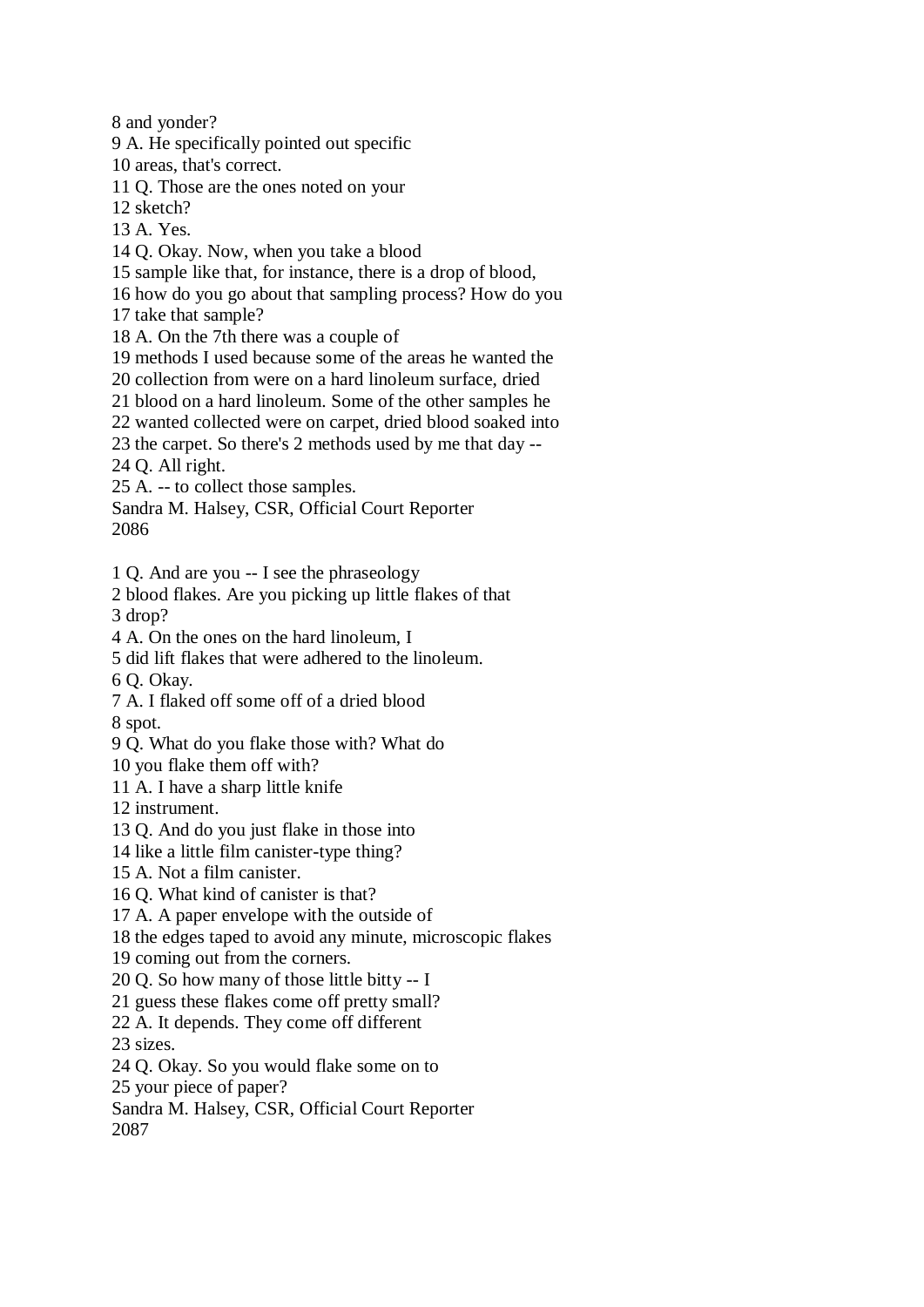1 A. That's correct.

2 Q. And then, close up that piece of

3 paper?

4 A. It was an envelope, small envelopes.

5 Q. And then you put those in some kind of

6 container?

7 A. That's correct.

8 Q. And off the carpet, do you do

9 essentially the same process?

10 A. No, it's a little different. I use a

11 sterile gauze swatches, little small corners, sterile

12 cotton gauze, then I swab them out at 0.9 percent sodium

13 chloride solution, wipe the swabs with the solution on

14 the dried blood on the carpet to redden your swab, let

15 your cotton swab air dry, and then place it in a paper

16 envelope.

17 Q. So you are actually taking the swab

18 and putting it in the envelope?

19 A. After it air dries, correct.

20 Q. Okay.

21 A. That's got soaked up some blood

22 sample.

23 Q. So in that instance, you sort of soak

24 the blood out of it onto the swab, dry the swab and put

25 it in the envelope?

Sandra M. Halsey, CSR, Official Court Reporter

## 2088

- 1 A. That's correct.
- 2 Q. Okay. Now, what's the reason for

3 drying it?

4 A. Well, you prefer to have your sample

5 dry, or pretty dry before you place it in your envelope.

6 Q. And is that so it won't transfer blood

7 off of -- once it's moist, on to some other object?

8 A. Not so much as you don't want to spoil

9 your sample.

10 Q. By putting it up wet?

11 A. That is one way you can spoil it. But

12 you wouldn't necessarily spoil it as that, but you prefer

13 to put it up dry, if possible.

14 Q. Okay. And Nabors directed you to take

15 a set of samples on the 7th?

16 A. Yes.

17 Q. Do you remember how many that was?

18 A. I don't recall a specific number.

19 About seven, I think.

20 Q. Okay. And then, called you back the

21 next day and had thought of some others that he wanted to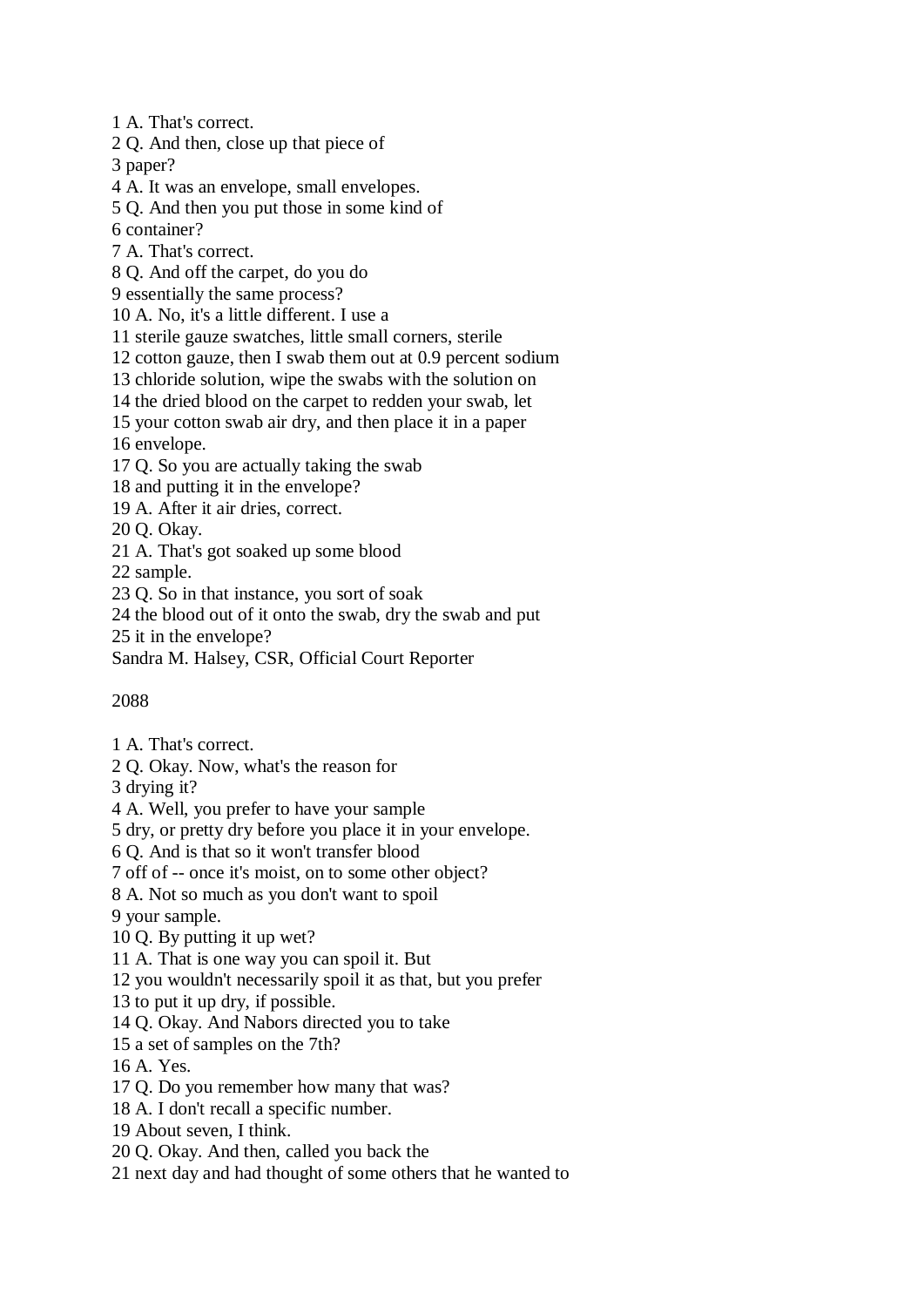22 do?

23 A. I don't know if he thought of some 24 others, but he instructed me to collect some others. 25 Q. But those were different places? Sandra M. Halsey, CSR, Official Court Reporter 2089

- 1 A. That's correct.
- 2 Q. Okay. Did -- when you left on -- left
- 3 the house on the 6th, did you check the bottom of your

4 shoes?

- 5 A. I don't recall.
- 6 Q. You don't recall whether or not you
- 7 checked the bottom of your shoes to see if you had any
- 8 blood on your shoes?
- 9 A. No, sir, I don't recall.
- 10 Q. You didn't check them to see if you
- 11 had any glass on the bottom of your shoes?
- 12 A. I don't recall if I checked the bottom
- 13 of my shoes or not.
- 14 Q. Do you recall what kind of shoes you
- 15 had on?
- 16 A. Yes.
- 17 Q. What were the soles made of?
- 18 A. Well, they were running shoes.
- 19 Q. Tennis shoe type?
- 20 A. Running shoes, yes. Um-hum. (Witness
- 21 nodding head affirmatively.)
- 22 Q. They were not like the shoes you have
- 23 on now?
- 24 A. No, sir.
- 25 Q. That is a rubber sole?
- Sandra M. Halsey, CSR, Official Court Reporter 2090
- 1 A. That's correct.
- 2 Q. Okay.
- 3
- 4 MR. RICHARD C. MOSTY: I think that's
- 5 all I have.
- 6
- 7
- 8
- 9 REDIRECT EXAMINATION
- 10
- 11 BY MR. GREG DAVIS:
- 12 Q. Officer Hamilton, let me ask you, at
- 13 any time while you were out there on Eagle Drive, did you
- 14 ever check any areas for possible blood?
- 15 A. I was directed by Sergeant Nabors to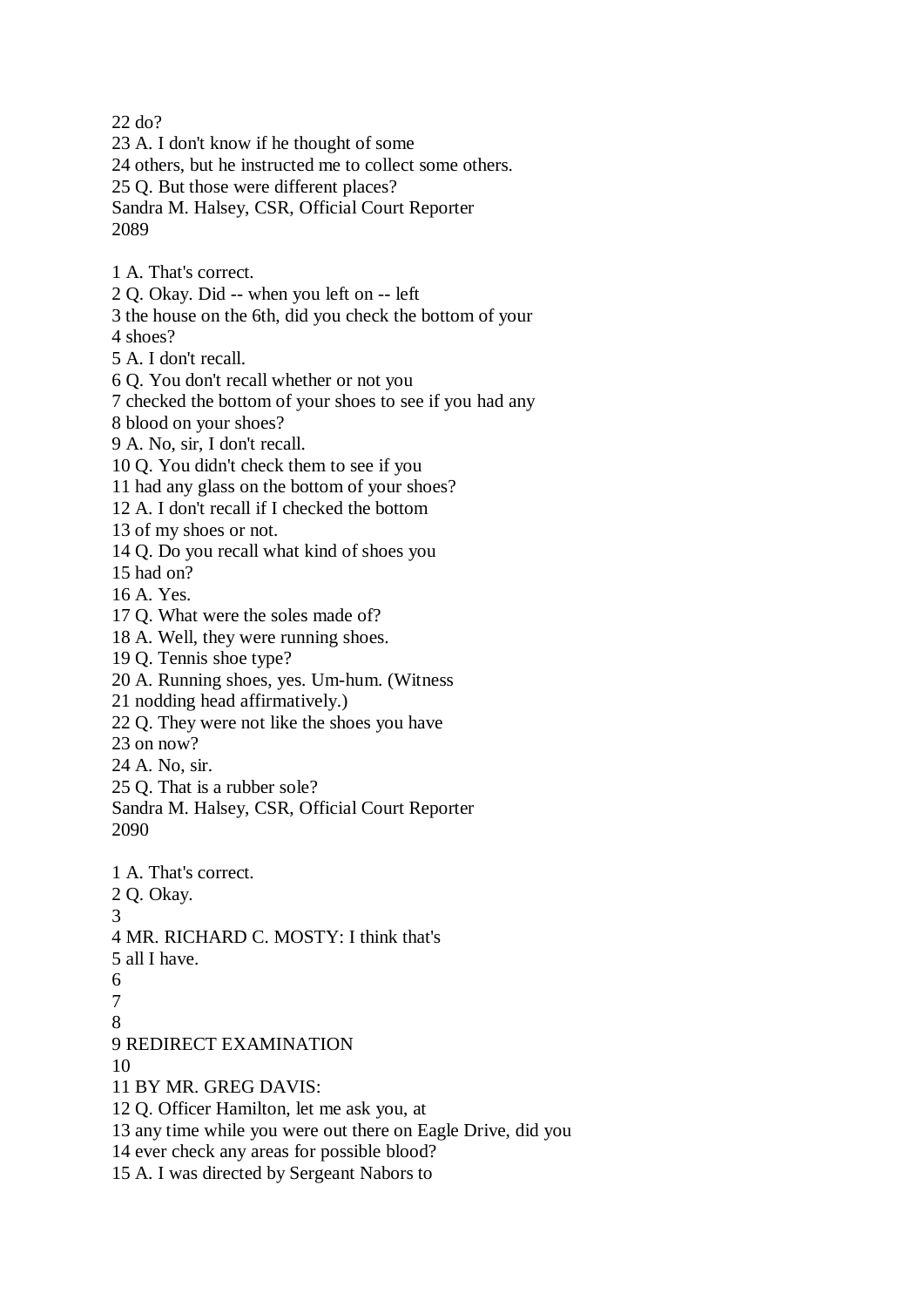16 check an area, yes.

17 Q. Okay. And, when did this occur? What

18 date?

19 A. I believe it was June the 6th.

20 Q. All right. And what area were you

21 directed to go to?

22 A. The wooden gate, rear gate.

23 Q. All right. What did do you there when

24 you got to that gate?

25 A. There were a couple of areas there

Sandra M. Halsey, CSR, Official Court Reporter 2091

1 that he wanted me to check, do presumptive blood testing.

2 Q. Okay. And what do we mean,

3 presumptive blood test?

4 A. The test would indicate whether the

5 substance on the fence might be blood.

6 Q. Okay. And how did you perform those

7 tests?

8 A. I don't recall the specific brand name

9 of the test, but I applied the solution to the spot on 10 the fence.

11 Q. Okay. And, do you remember what part

12 of the gate or the fence that you were testing there?

13 A. It was the outside of the gate.

14 Q. And, what was the result of the

15 presumptive blood test out there on the outside of the

16 gate?

17 A. They were negative results.

18 Q. Okay. Any other areas outside that

19 you recall Sergeant Nabors or anyone else directing you

20 to that day or any other day?

21 A. No.

22 Q. Looking at your report of June 6th,

23 that is not included in it what you did with the blood

24 tests. Any reason why you wouldn't have that in your 25 report?

Sandra M. Halsey, CSR, Official Court Reporter 2092

1 A. I don't note every negative result

2 that I do in that sort of -- in any sort of

3 investigation.

4 Q. Whether it's not finding latents or

5 not finding blood, is that the kind of negative results

6 you're talking about?

7 A. That's correct, that some of the

8 results I would be talking about.

9 Q. Okay.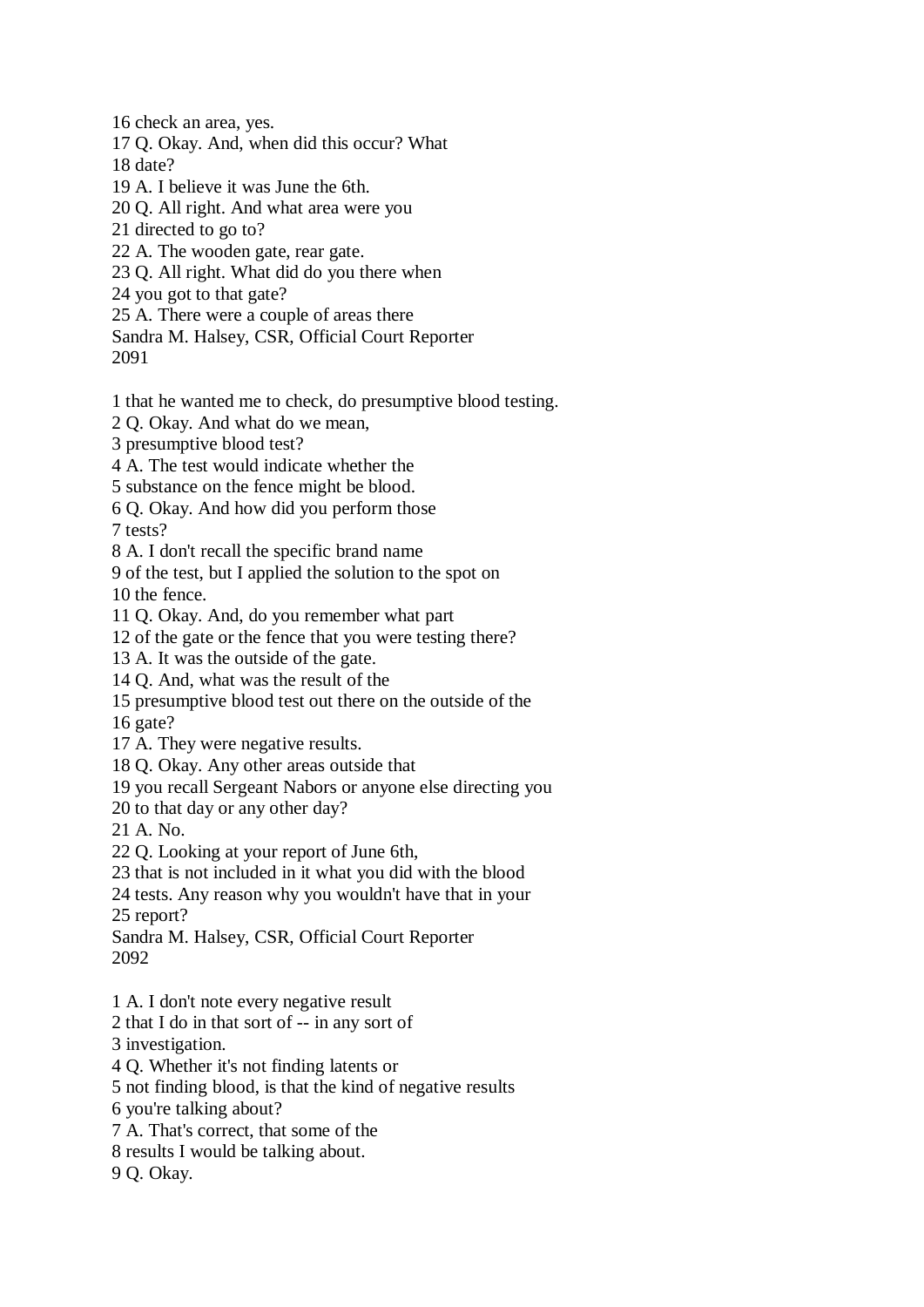10 11 MR. GREG DAVIS: No further questions. 12 THE COURT: You may step down. Any 13 more? 14 MR. RICHARD C. MOSTY: Just a couple 15 of things. 16 17 RECROSS EXAMINATION 18 19 BY MR. RICHARD MOSTY: 20 Q. On the photos that you see of the 21 scene where you have gray, or darkish stains, is that 22 your dust? 23 A. I would have to see what you are 24 referring to specifically. I know on some of the 25 photographs you can see what appears to be the Sandra M. Halsey, CSR, Official Court Reporter 2093 1 fingerprint powder, yes. 2 Q. Okay. Let me show you 39 and it shows 3 that the door -- well, does it show the door to the 4 utility room? 5 A. That's correct, yes. 6 Q. Does it show some staining? 7 A. Yes. 8 Q. Is that the grayish or the blackish 9 staining, is that your dusting? 10 A. I would guess so, yes. 11 Q. Okay. And how high up did you dust on 12 this door? 13 A. I don't recall specifically how high. 14 I made an effort to process that door thoroughly. 15 Q. Okay. But you don't recall whether or 16 not you did the end of that door? 17 A. I see what appears to be powder on it. 18 Do I specifically remember in my mind at this moment, no, 19 sir, I don't recall. 20 Q. Okay. 21 22 THE COURT: Are you offering that? 23 MR. RICHARD C. MOSTY: We will offer 24 39. 25 THE COURT: Any objection? Sandra M. Halsey, CSR, Official Court Reporter 2094 1 MR. GREG DAVIS: No objection. 2 THE COURT: Defendant's Exhibit No. 39 3 is admitted.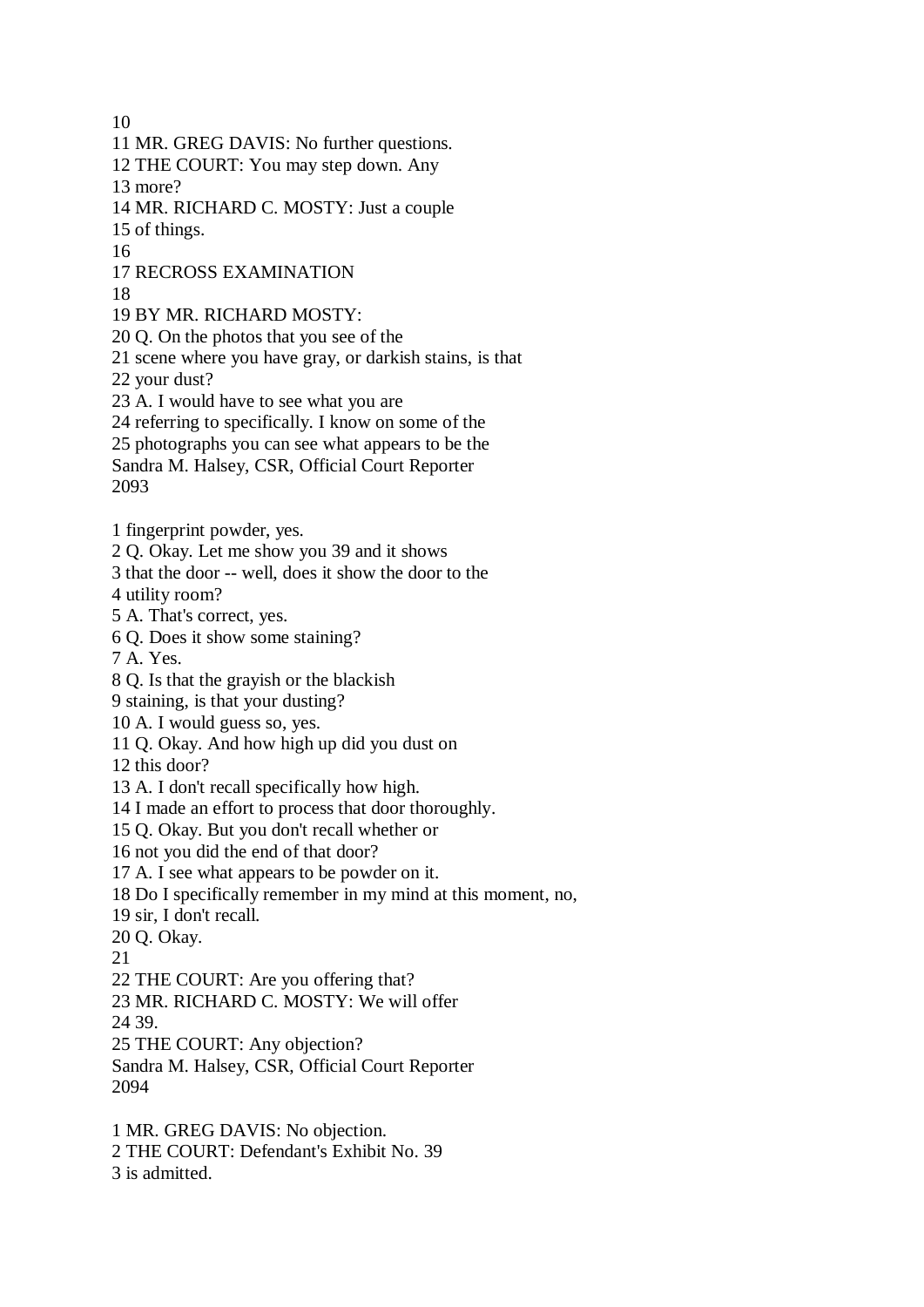4 5 (Whereupon, the item 6 heretofore mentioned 7 was received in evidence 8 as Defendant's Exhibit 9 No. 39, for all purposes 10 after which time, 11 the proceedings were 12 resumed as follows:) 13 14 MR. RICHARD C. MOSTY: That's all. 15 THE COURT: Anything else? 16 17 18 FURTHER REDIRECT EXAMINATION 19 20 BY MR. GREG DAVIS: 21 Q. I just have one question. Is black 22 powder going to be left everywhere that you process for 23 fingerprints? 24 A. Not necessarily visible. 25 Sandra M. Halsey, CSR, Official Court Reporter 2095 1 MR. GREG DAVIS: No further questions. 2 THE COURT: You may step down, sir. 3 THE COURT: Your next witness. 4 5 6 (Whereupon, the following 7 mentioned item was 8 marked for 9 identification only 10 after which time the 11 proceedings were 12 resumed on the record 13 in open court, as 14 follows:) 15 16 MR. GREG DAVIS: Your Honor, at this 17 time, the State is going to offer State's Exhibit No. 50. 18 THE COURT: All right. Which is? 19 MR. GREG DAVIS: Those would be the 20 bank records from Bank One Texas. Those have been on 21 file more than 14 days prior to the start of this trial. 22 They're accompanied by a business record affidavit. 23 MR. RICHARD C. MOSTY: Well, this 24 might be a good time to take a recess and let us review 25 these.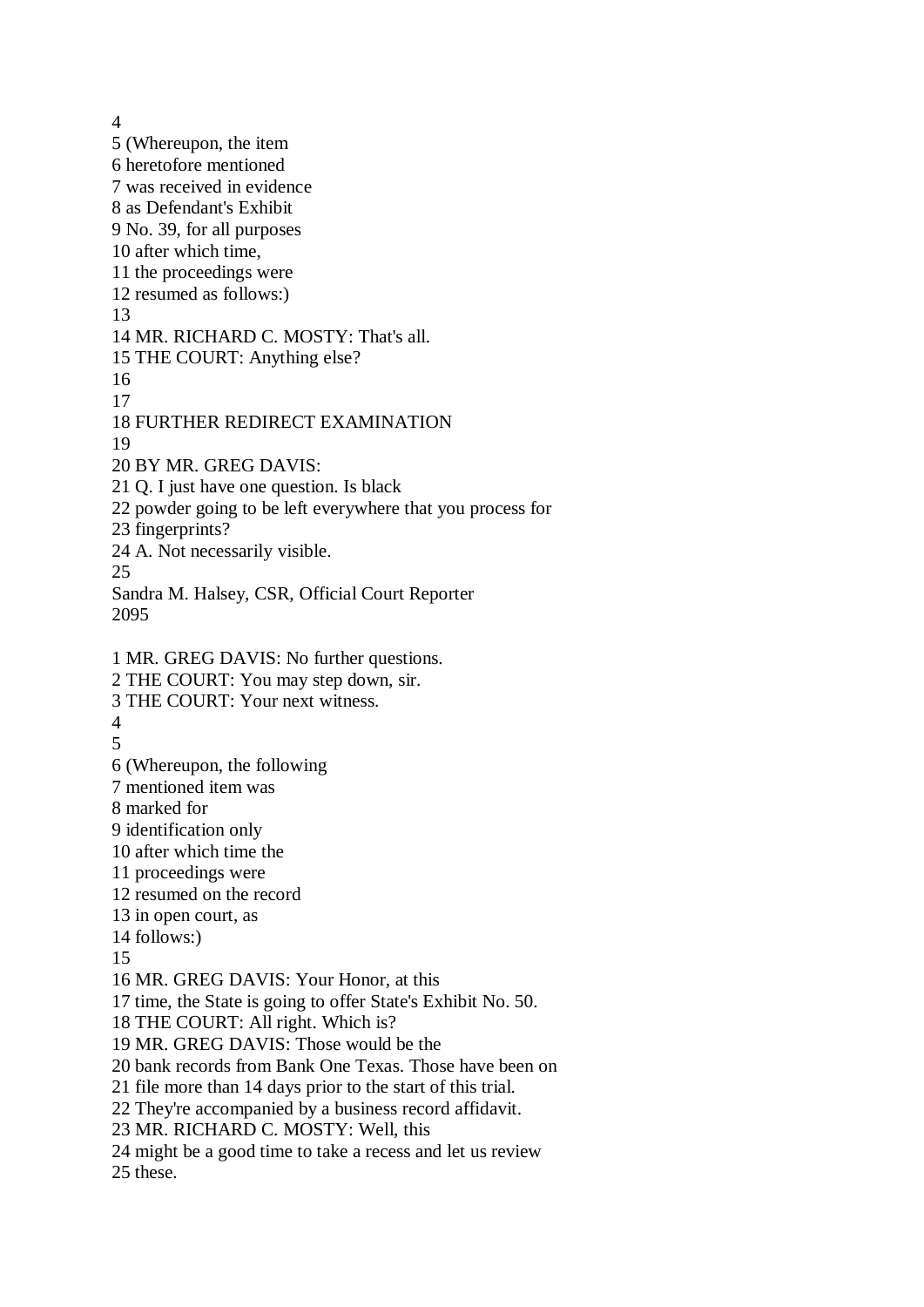Sandra M. Halsey, CSR, Official Court Reporter 2096

1 THE COURT: All right. That will be 2 fine. 3 THE COURT: I'll give you 10 minutes. 4 Is 10 going to be enough? 5 MR. DOUGLAS MULDER: Yes, that is 6 fine. 7 THE COURT: All right. Thank you. 10 8 minute recess. 9 (Whereupon, a short 10 Recess was taken, 11 After which time, 12 The proceedings were 13 Resumed on the record, 14 In the presence and 15 Hearing of the defendant 16 But outside the presence of 17 the jury, as follows:) 18 19 THE COURT: All right. Let the record 20 reflect that those proceedings are being held outside the 21 presence of the jury and all parties to the trial are 22 present. Mr. Hagler. 23 MR. JOHN HAGLER: Your Honor, we have 24 been shown what has been marked as State's Exhibit No. 50 25 which is compilation of bank records from, apparently, Sandra M. Halsey, CSR, Official Court Reporter 2097 1 Bank One of Texas. There is a business records affidavit 2 which has been filed with the Court apparently with the 3 State's attempt to comply with Rule 901 and 902. 4 At the outset, I might mention, your 5 Honor, that the affidavit states that there are 118 pages 6 in this record. Apparently, these are -- and I'll go 7 through the individual exhibits, specifically, in a few 8 seconds here. 9 But, our first objection would be, 10 your Honor, that in light of the fact that there 11 apparently are sections of bank records here that are 12 incomplete and possibly misleading. A conception could 13 be given to the jury by the admission of these documents 14 and the fact that there is no statement here showing that 15 all of the bank records are here to be shown to the jury.

16 Because only partial portions have

17 been presented, again, it could be misleading as to the

18 financial condition of the defendant and the family.

19 Now, your Honor, if I could, I will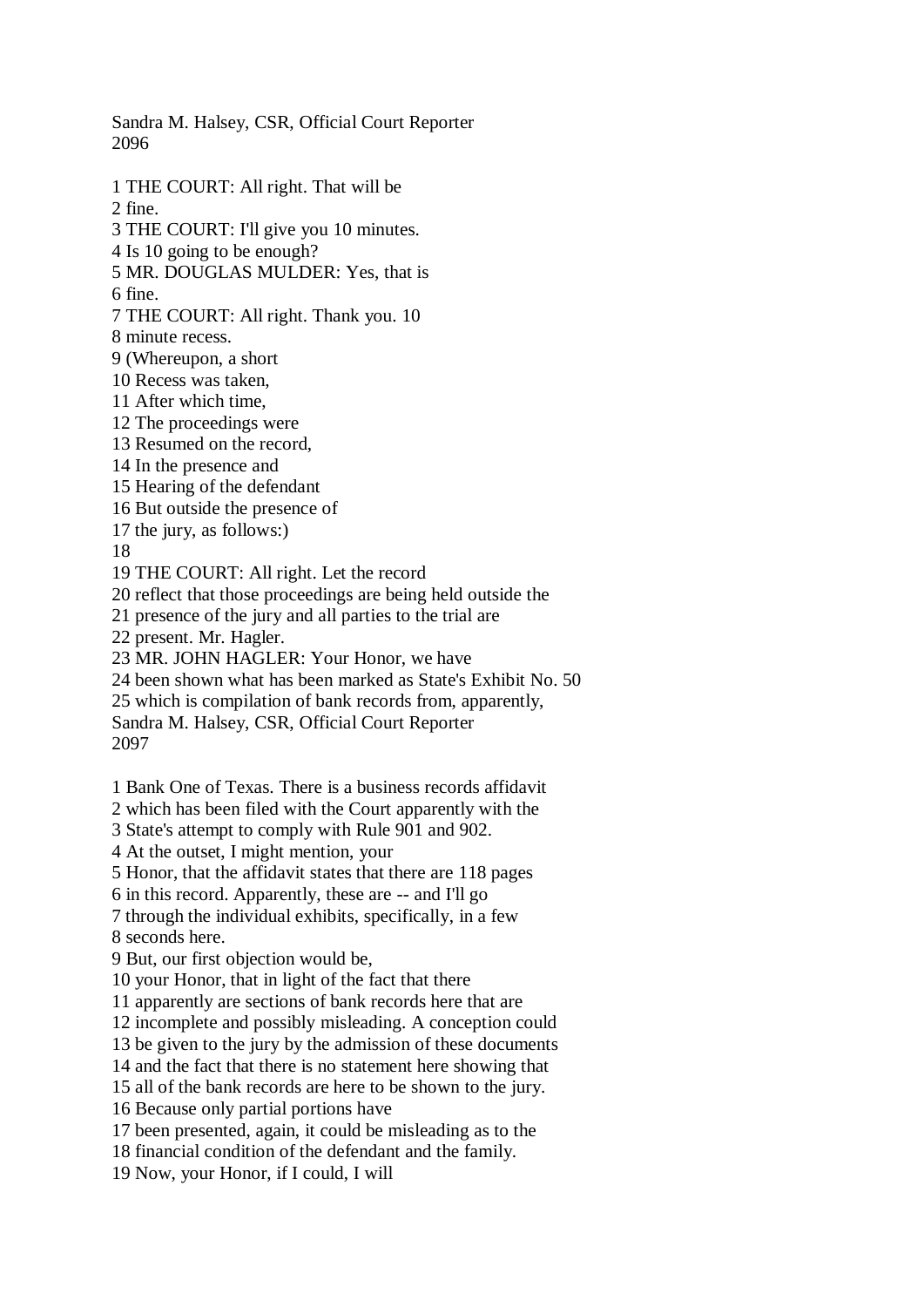20 just go through here, and, basically, there are about 21 five or six maybe, primary sections of the bank records. 22 At this point, your Honor, I might also add that there 23 are some yellow tags on here. 24 MR. GREG DAVIS: Those are not part of 25 State's Exhibit 50. Those are my personal notes. In Sandra M. Halsey, CSR, Official Court Reporter 2098

1 publishing that document to the jury that will be taken 2 off before that item is actually placed into evidence for 3 the jury to view.

4 THE COURT: All right.

5 MR. JOHN HAGLER: The first group of

6 documents apparently is a note and security agreement

7 regarding a \$10,000 loan in the name of Darin Routier.

8 The bank name, again, these are all Bank One Texas

9 records that -- evidently.

10 Your Honor, as far as this particular

11 note, security agreement, we would point out to the Court

12 that there are no payment records included within these

13 documents. And we would urge the Court that this

14 document alone would give -- would be misleading and

15 confusing to the jury as to the actual financial status

16 of the defendant and her spouse.

17 Now, the second document is apparently

18 a -- it's, again, it's a promissory note to Bank One, the

19 loan number is 213220000, and, according to this label

20 here that the State has added, which we understand is not

21 a part of the record itself, but indicating this is going

22 to be the spa loan.

23 And, again, in reviewing this

24 particular document it does not appear that the payment

25 records are on this particular document. And, again,

Sandra M. Halsey, CSR, Official Court Reporter 2099

1 this would cause confusion, and is potentially misleading 2 to the jury as to the actual financial status of the

3 defendant.

4 In addition, your Honor, there are

5 some additional documents here regarding disclosure

6 statements and regarding a loan number. And, again, I'm

7 not sure, this may have been a previous loan, number

8 213220000. And, again, these documents do not appear to

9 be complete, and, again, would create a misleading

10 impression before the jury as to the true financial

11 status of the defendant and her spouse.

12 The next document, your Honor, appears

13 to be the safety deposit agreement with the bank, and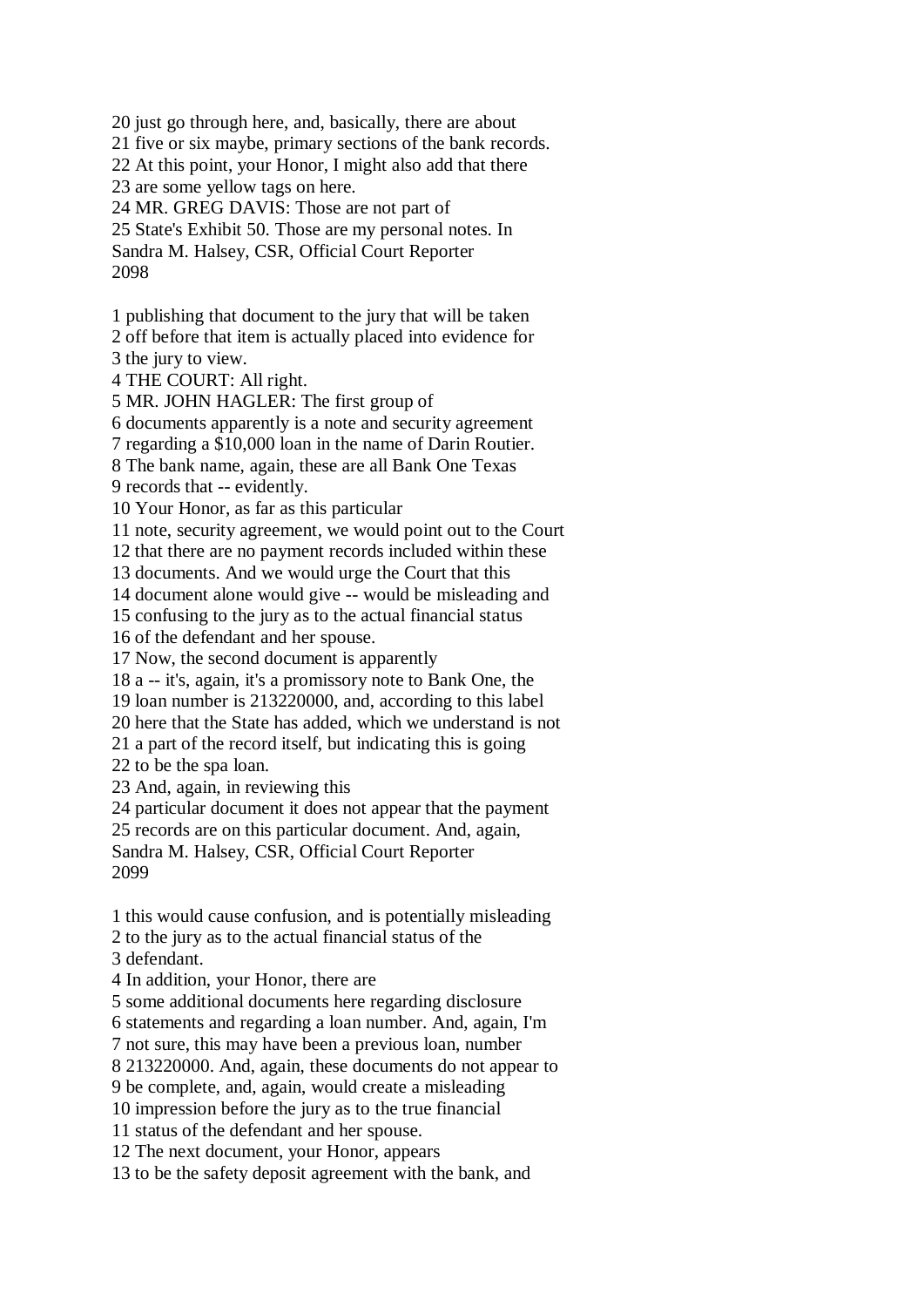14 various -- the agreement regarding the safety deposit 15 lease agreement. 16 As far as this particular document, 17 your Honor, at this point there has been certainly no 18 showing of any relevancy under Rule 401 as to why the 19 safety deposit box lease agreement would have any bearing 20 on the issue before the jury at this time. 21 Your Honor, the next series of 22 documents, which, I might add, constitutes the bulk of 23 these documents is going to be the records as to the 24 personal account with the bank of the defendant and her 25 spouse, account number 00131118455. Sandra M. Halsey, CSR, Official Court Reporter 2100 1 Your Honor, this is going to consist 2 of a large number of checks. The first series, by the 3 way, the dates are from 13 May, to 14 June of 1995. 4 These documents again, are the 5 personal account of the Routiers, and these, again, are

6 just going to be personal checks, groceries. I'll just

7 go through them and give the Court an idea of what we are

8 talking about. We're talking about, here's a check to a

9 grocery store, here's a check to the telephone company,

10 here's a check to a department store, here is an

11 insurance payment, here is one to, apparently a -- the

12 children's school, and I won't belabor the point. The

13 fact is these are simply personal checks on a day-to-day

14 status of the banking activity.

15 Now, in addition, I noticed the same

16 account goes from 15 June to 17 July. And, again,

17 chronologically, we're moving through a particular

18 account. And, again, we're moving through, here again

19 I'm going through September, October, and, again,

20 personal checks as to the personal expenditures from the

21 Routier family.

22 I noticed also, there is a particular

23 marking here, your Honor, as to the particular personal

24 account as to five overdrafts. I might add that our

25 review of these documents has failed to indicate whether Sandra M. Halsey, CSR, Official Court Reporter 2101

1 or not they had overdraft privileges, and whether or not

2 this would be improper, and whether or not any action was

3 taken in accordance to that.

4 This would be, we would submit, your

5 Honor, 404-B material which would be clearly inadmissible

6 and highly prejudicial if admitted before the jury.

7 And, again, we have some additional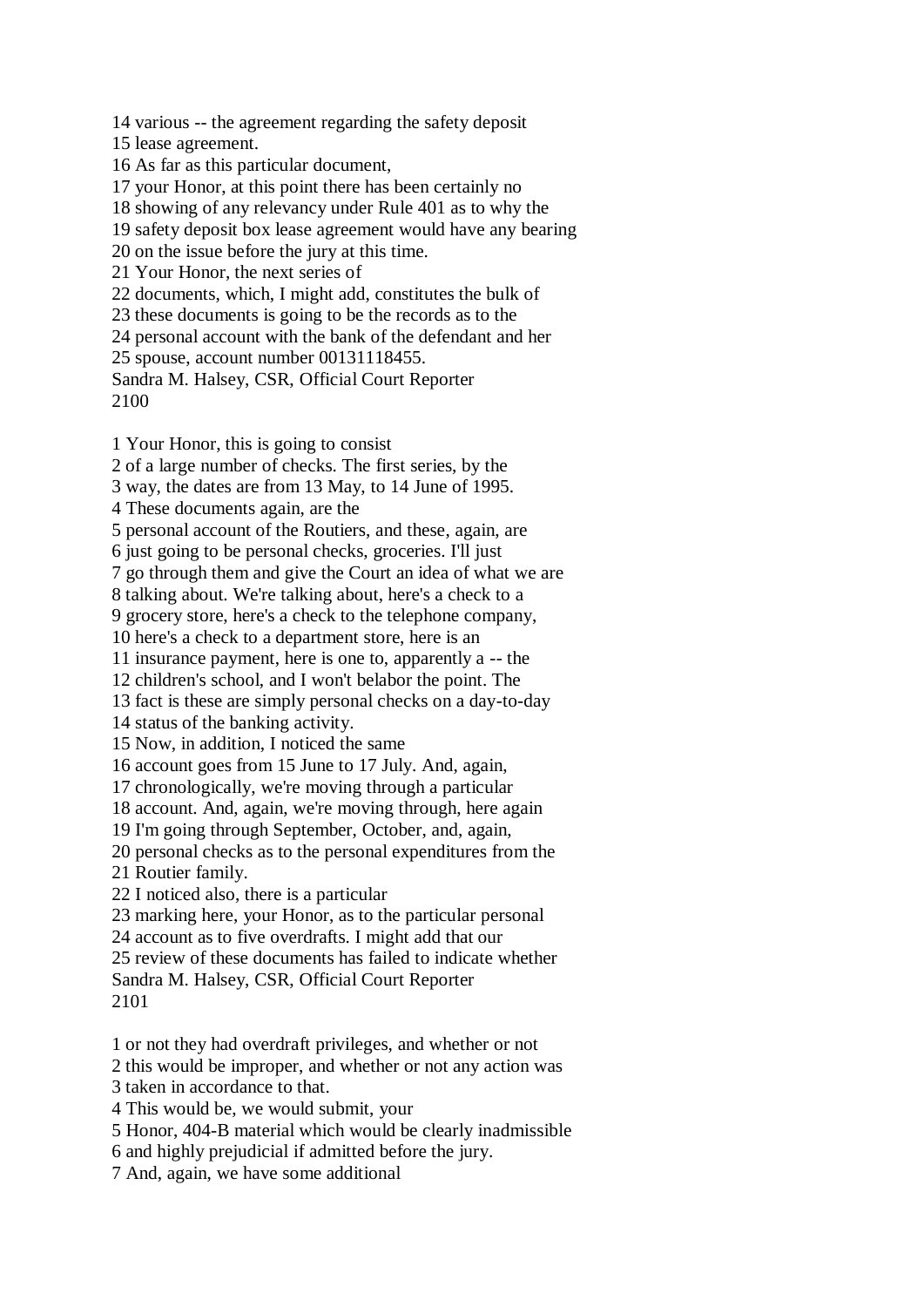8 overdrafts in the personal account in the time period of 9 February through March of 1996. Five overdrafts, and 10 again, this would be 404-B material, we would object to 11 it.

12 And, again, in the personal account,

13 is that I'm going through them chronologically, we're

14 moving now through March and April and then through April

15 and May. Again, there are two overdrafts, again, 404-B

16 material. Also, no showing that they did not have

17 overdraft authorization.

18 And we end up with a time sequence of

19 May through June of 1996, and, again, five more

20 overdrafts. Again, for the same reasons, this is

21 404-type problems with the fact that there is no showing

22 that they didn't have overdraft authorization. It would

23 be prejudicial and would create a misleading and false

24 impression before the jury as to their true financial 25 status.

Sandra M. Halsey, CSR, Official Court Reporter 2102

1 Your Honor, at this point in time,

2 those are our basic objections, but -- let me just back

3 up a second.

4 THE COURT: Sure.

5 MR. JOHN HAGLER: This affidavit, your

6 Honor, obviously, is here for the purpose of -- is a

7 self-authenticating mechanism for the State to dispense

8 with the need for an authenticating witness.

9 This affidavit, in review of that

10 affidavit, there is nothing in that affidavit that

11 indicates the time periods for which this custodian is

12 attesting that the bank records are true and accurate

13 copies and represent a proper representation of those

14 bank records. This just simply states that the attached

15 are 118 pages from Bank One Texas.

16 We don't have any time periods, the

17 custodian doesn't state that these are true and accurate

18 documents between two set time periods; or whether or not

19 they are complete and accurate within those particular

20 time periods.

21 Now, in addition, to what I have

22 already stated, your Honor, our objection at this point

23 in time, is that it gets back to the issue of relevancy.

24 And, I guess, if you really want to capsulize what we're

25 talking about here, your Honor, this is a -- they have

Sandra M. Halsey, CSR, Official Court Reporter

2103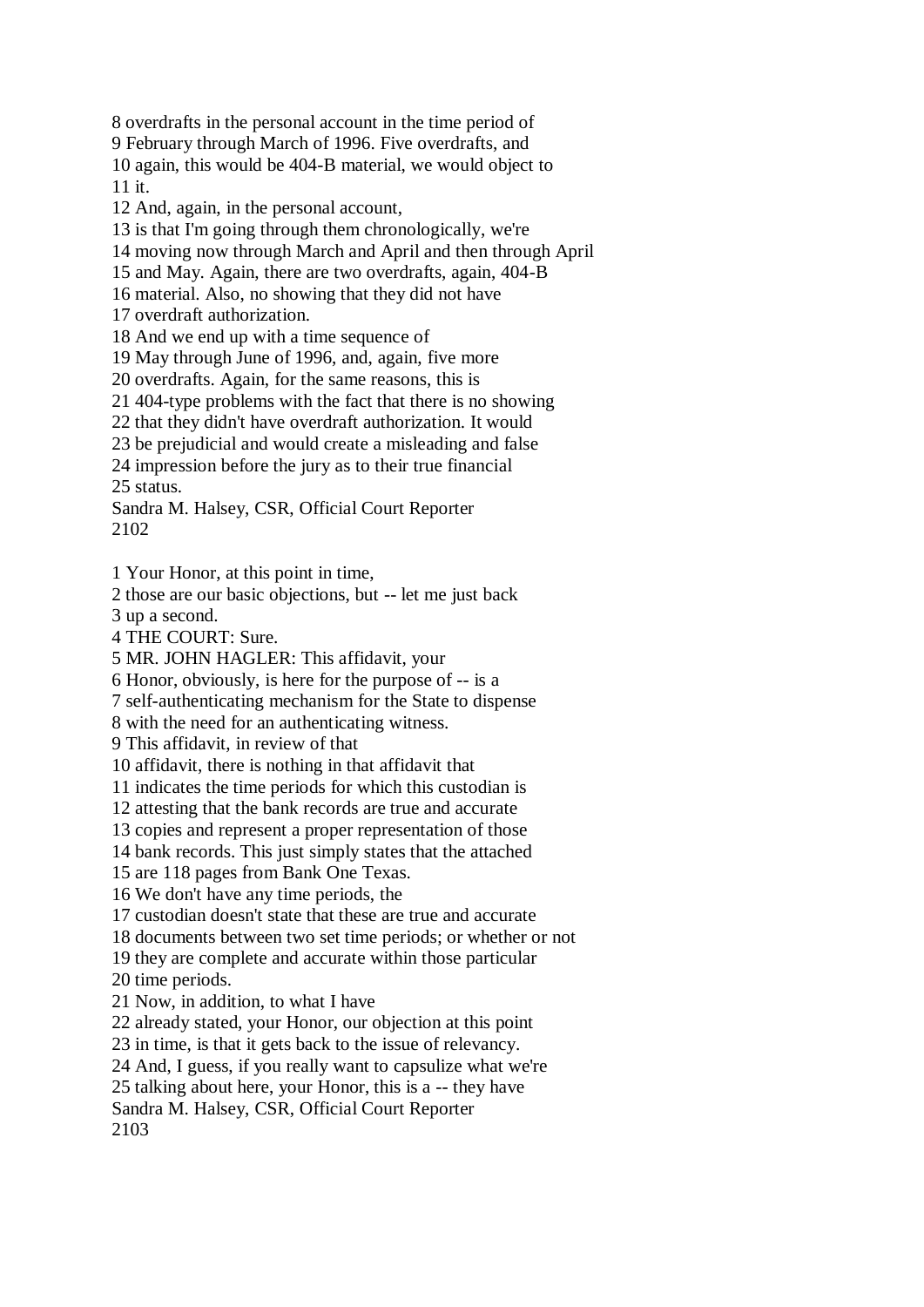1 simply gone through and lumped together a substantial 2 period of time of banking activity of the Routier family. 3 And there's been no showing as to why these records would 4 be relevant at this time as to any issue in this case. 5 You know, of course, they are making 6 the offer, and as proponents of these records, the burden 7 is on the State to show why they are relevant. And we 8 would ask for some statement from the State, if they have 9 one, as to why they are relevant. 10 THE COURT: Well, Mr. Davis, why are 11 these relevant? 12 MR. GREG DAVIS: Yes, sir, they are 13 relevant on several different points. They are very 14 relevant on motive. It's very relevant as to what this 15 defendant's financial condition was leading up to June 16 6th. And we have chosen a period of time, because we 17 feel it's important that the financial situation in June 18 be placed in some sort of perspective and not be viewed 19 in some vacuum sitting alone. And for that reason, we 20 chose, and I believe, a reasonable period of time leading 21 up to June 6th, so we can place it in perspective. 22 Also, it goes to the state of mind of 23 the defendant. As far as the loans, those are being 24 placed in -- the relevancy of those loans is to show the 25 amount of monthly payment that this defendant and her Sandra M. Halsey, CSR, Official Court Reporter 2104

1 husband were required to make on those three loans; on 2 the '93 loan that had not yet expired, the boat loan and 3 on the spa loan. And those documents contained in that 4 as State's Exhibit No. 50 will show to the jury the

5 amount of the loan payments each month.

6 With regard to the individual checks

7 and to the safe deposit box records, I don't have any

8 problem, and at this time, I would agree to withdraw from

9 State's Exhibit 50 any records regarding the safety

10 deposit box, or the individual checks contained on the

11 monthly summaries, and just leave us with the monthly

12 summaries. I don't have a problem with that either.

13 THE COURT: Is that satisfactory?

14 MR. JOHN HAGLER: Well, we also have

15 the overdrafts, your Honor, you know, in addition to some 16 other matters.

17 THE COURT: In other words, it's not

18 satisfactory?

19 MR. JOHN HAGLER: No, your Honor, that

20 is not satisfactory.

21 MR. DOUGLAS MULDER: Judge, there is

22 absolutely nothing -- it may be admissible at some time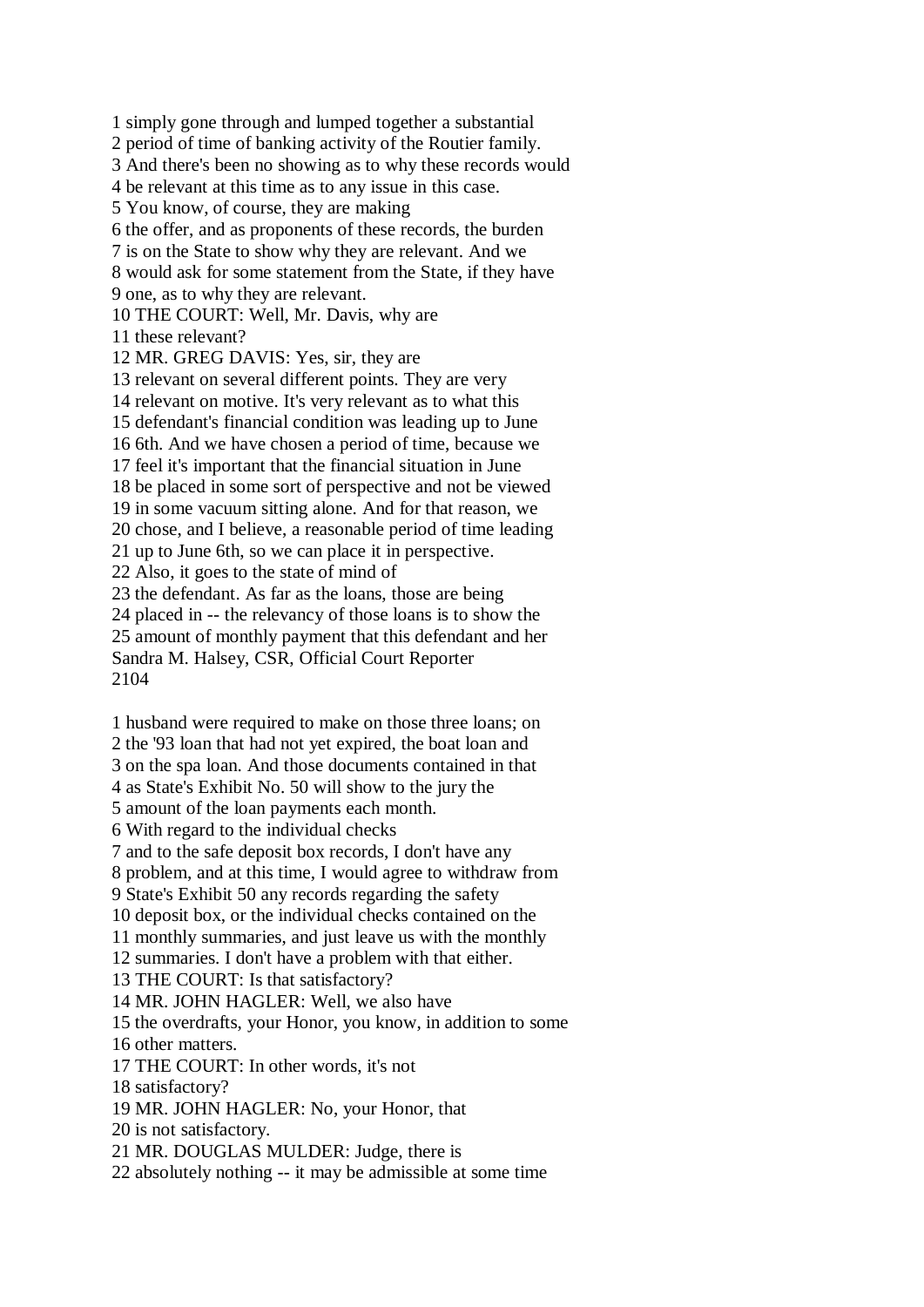23 and they may be able to show some relevance, but at this 24 juncture of the trial, there is absolutely -- it doesn't 25 make any difference what their monthly payments are. How Sandra M. Halsey, CSR, Official Court Reporter 2105

1 does that show any motive? Maybe they can establish 2 that, but until they do, this is not material. 3 THE COURT: Are those all of the 4 objections? 5 MR. JOHN HAGLER: Not quite, your 6 Honor. 7 THE COURT: Okay. 8 MR. JOHN HAGLER: Let me just back up 9 a second. 10 As I go through these documents, what 11 they are offering to the Court are the loans. There's a 12 boat loan, spa loan and apparently there was a \$10,000 13 loan, but I don't see at this point and maybe upon closer 14 review, if there is no showing of any default on these 15 loans, you know, or failure to make payments. If there 16 are, then we would submit that would be improper 404-B 17 material.

18 But again, what Mr. Mulder is saying

19 is that what we have got, are simply financial records

20 that many people have had, and that aren't any different

21 than anyone else.

22 I don't see how, just the mere

23 statement by the State and the prosecutor that these are

24 relevant doesn't cut it. That they have to show more

25 than that. They have to show that this has some bearing,

Sandra M. Halsey, CSR, Official Court Reporter 2106

1 has some, -- resolves some disputed fact in this case.

2 And all they have done is offered financial records, you

3 know, showing banking activity, and it's not -- that

4 doesn't show any motive to do anything.

5 Furthermore, it constitutes 404-B

6 materials, portions of it, and it's confusing and

7 misleading.

8 And certainly the jurors, when they

9 see this, they are not going to understand the bearing of

10 it, you know, and I would submit it would place undue

11 emphasis on these records. It would be highly

12 prejudicial to the defendant.

13 THE COURT: All right.

14 MR. DOUGLAS MULDER: Judge, we would

15 just ask you to withhold any ruling on this until they

16 show that it's remotely relevant to this offense.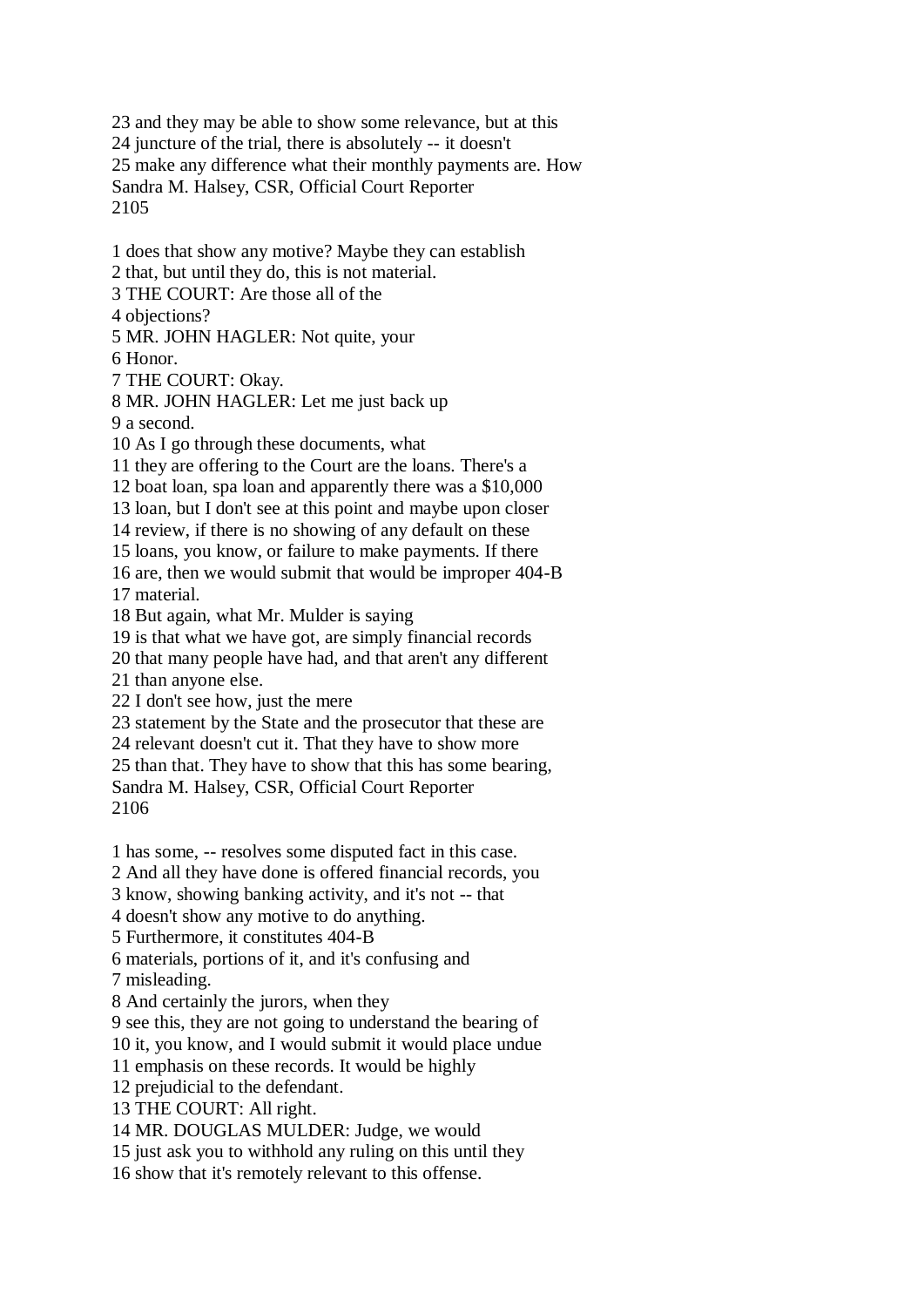17 First, they have to establish that she

18 did it. They have not connected her with the offense

19 yet, except the fact that she lived there.

20 THE COURT: Anything else? That's it?

21 All right. The Court overrules the

22 objections and will admit State's Exhibit No. 50 subject

23 to the removal of the items that Mr. Davis said he would 24 remove.

25 MR. GREG DAVIS: Yes, sir. Sandra M. Halsey, CSR, Official Court Reporter

2107

1 THE COURT: If you will remove those

2 items.

3 MR. GREG DAVIS: Yes, sir. What I

4 will do then, I will not offer that at this time.

5 THE COURT: All right.

6 MR. GREG DAVIS: I will remove those

7 items, and then I will give counsel an opportunity to

8 inspect that.

9 THE COURT: Well, then, we will hold

10 the exhibit in abeyance then until such time as it's

11 offered for introduction.

12 MR. GREG DAVIS: Yes, sir. I will do

13 that. Thank you.

14 MR. JOHN HAGLER: Your Honor, we would

15 also submit that the minimal probative value is minimal

16 and the prejudicial effect vastly outweighs any probative

17 effect. And, we would ask the Court that the documents

18 be excluded, based on Rule 403.

19 THE COURT: Well, the Court will, as

20 stated will admit the document at the appropriate time if

21 those are -- those items that Mr. Davis said will be

22 removed will be removed. The Court feels that the

23 probative value far outweighs any prejudicial effect.

24

25

Sandra M. Halsey, CSR, Official Court Reporter 2108

1 (Whereupon, the above

2 mentioned item was

3 received in evidence

4 as State's Number 50,

- 5 for all purposes
- 6 after which time,

7 the proceedings were

8 resumed on the record,

9 as follows:)

10